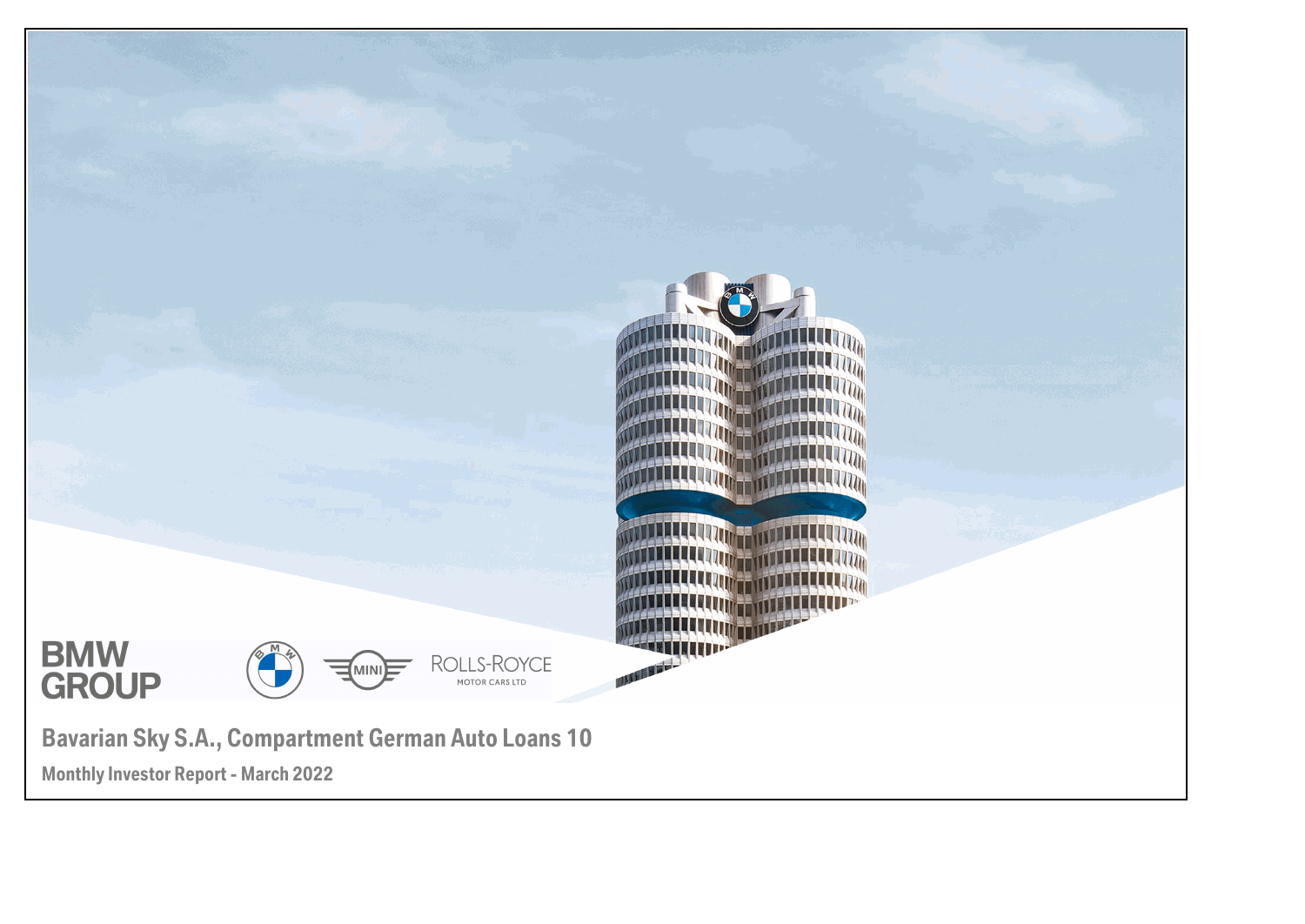

Payment Date: Period No.: Mar 21, 2022 to Apr 20, 2022  $= 30$  days Apr 20, 2022 Mar, 2022 23 Reporting Date: Apr 07, 2022

#### **Index**

1. Contact Information 2. Reporting Contact Details 3. Counterparty History & Noteworthy Transaction Events 4. Overview Dates 5. Portfolio Information 6. Reserves 7. Performance Data 8. Defaulted Amount & Recovery Amount 9. Defaulted Amount & Recovery Amount - Loan Level Data 10. Outstanding Note Balance 11. Original Principal Balance 12. Aggregate Principal Balance 13. Aggregate Outstanding Principal Balance 14. Down Payments 15. Borrower Concentration 16. Geographical Distribution 17. Car Type & Customer Group 18. Delinquencies 19. Seasoning 20. Remaining Term 21. Original Term 22. Vehicle Class

- 23. Payment Type
- 24. Interest Rates
- 25. Credit Type
- 26. Contracts per Customer
- 27. Amortisation
- 28. Priority of Payments
- 29. Transaction Costs
- 30. Ratings
- 31. Swap Counterparty Data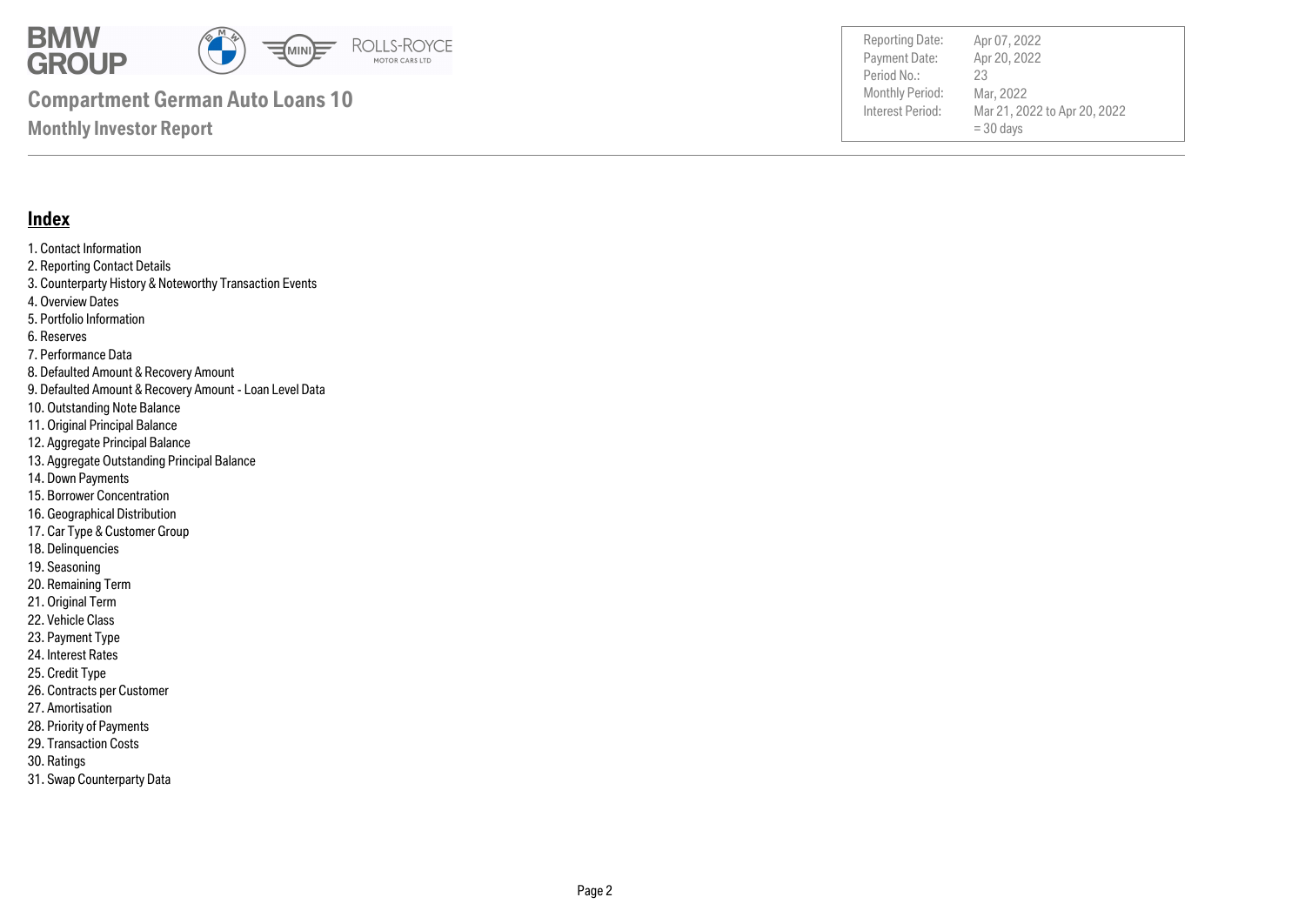

| <b>Reporting Date:</b> | Apr 07, 2022                 |  |
|------------------------|------------------------------|--|
| Payment Date:          | Apr 20, 2022                 |  |
| Period No.:            | 23                           |  |
| <b>Monthly Period:</b> | Mar, 2022                    |  |
| Interest Period:       | Mar 21, 2022 to Apr 20, 2022 |  |
|                        | $=$ 30 days                  |  |
|                        |                              |  |

### **1. Contact Information**

#### **Transaction Parties**

| <u>Issuer:</u>                  | <b>Bavarian Sky S.A.</b>                                  |
|---------------------------------|-----------------------------------------------------------|
|                                 | Acting in respect of its Compartment German Auto Loans 10 |
|                                 | 287-289 route d'Arlon                                     |
|                                 | L-1150 Luxembourg                                         |
|                                 | Luxembourg                                                |
|                                 | Attn.: The Directors                                      |
|                                 | LU-BavarianSky@intertrustgroup.com                        |
|                                 | +352 26 56 31 71                                          |
| <b>Corporate Administrator:</b> | Intertrust (Luxembourg) S.à r.l.                          |
|                                 | 6, Rue Eugène Ruppert                                     |
|                                 | L-2453 Luxembourg                                         |
|                                 | Luxembourg                                                |
|                                 | Attn.: BUO - Capital Markets                              |
|                                 | LU-BavarianSky@intertrustgroup.com                        |
|                                 | +352 26 44 91                                             |
| Originator/Servicer:            | <b>BMW Bank GmbH</b>                                      |
|                                 | Lilienthalallee 26                                        |
|                                 | 80939 Munich                                              |
|                                 | Germany                                                   |
|                                 | Attn.: ABS Servicing Team                                 |
|                                 | abs.bmwgroup@bmw.de                                       |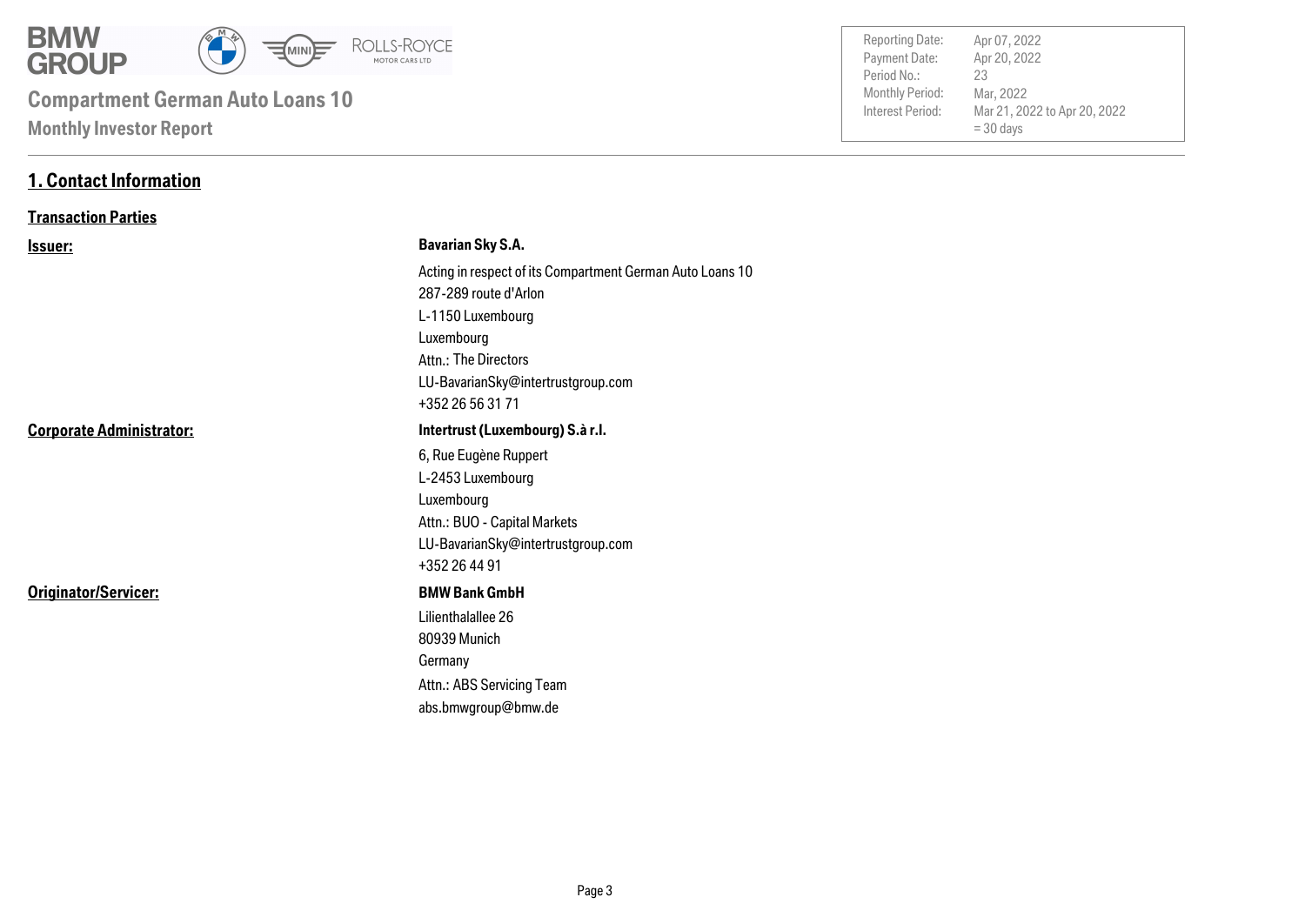

**1. Contact Information**

| <b>Reporting Date:</b> | Apr 07, 2022                 |
|------------------------|------------------------------|
| Payment Date:          | Apr 20, 2022                 |
| Period No.:            | 23                           |
| Monthly Period:        | Mar, 2022                    |
| Interest Period:       | Mar 21, 2022 to Apr 20, 2022 |
|                        | $=$ 30 days                  |
|                        |                              |

| <b>Transaction Parties</b>             |                                                      |
|----------------------------------------|------------------------------------------------------|
| <b>Calculation Agent/Paying Agent/</b> | <b>The Bank of New York Mellon</b>                   |
|                                        | One Canada Square                                    |
|                                        | E14 5AL London                                       |
|                                        | United Kingdom                                       |
|                                        | Attn.: Corporate Trust Administration                |
|                                        | BNYM.Structured.Finance.Team.8@bnymellon.com         |
| Trustee:                               | <b>BNY MELLON CORPORATE TRUSTEE SERVICES LIMITED</b> |
|                                        | One Canada Square                                    |
|                                        | E14 5AL London                                       |
|                                        | United Kingdom                                       |
|                                        | Attn.: Corporate Trust Administration                |
|                                        | BNYM.Structured.Finance.Team.2@bnymellon.com         |
| <b>Issuer Account Bank:</b>            | <b>The Bank of New York Mellon</b>                   |
|                                        | Friedrich-Ebert-Anlage 49, Messeturm                 |
|                                        | 60327 Frankfurt am Main                              |
|                                        | Germany                                              |
|                                        | Attn.: Corporate Trust Administration                |
|                                        | BNYM.Structured.Finance.Team.8@bnymellon.com         |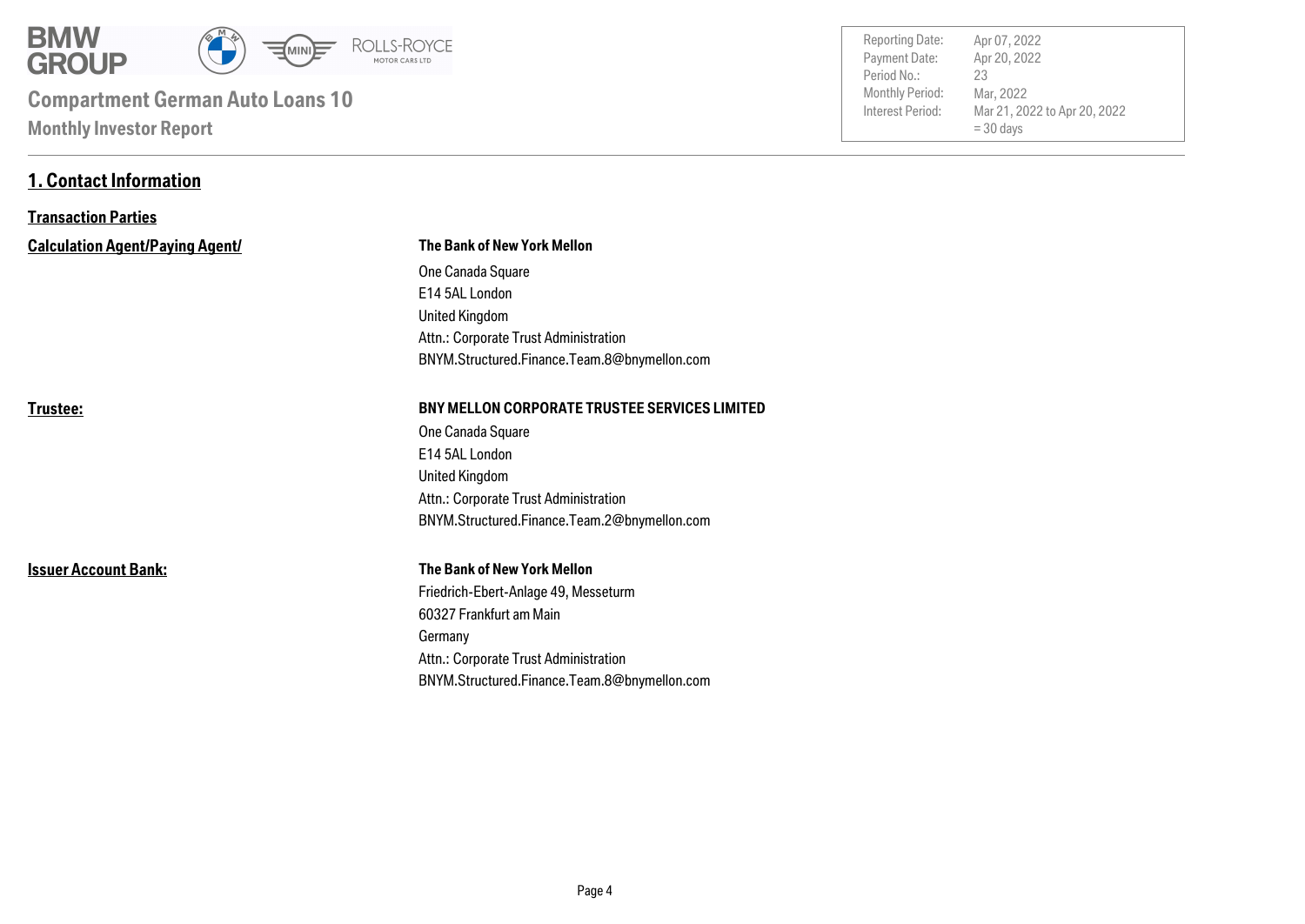

**1. Contact Information**

| <b>Reporting Date:</b><br>Payment Date:<br>Period No.:<br>Monthly Period:<br>Interest Period: | Apr 07, 2022<br>Apr 20, 2022<br>23<br>Mar, 2022<br>Mar 21, 2022 to Apr 20, 2022<br>$=$ 30 days |  |
|-----------------------------------------------------------------------------------------------|------------------------------------------------------------------------------------------------|--|
|                                                                                               |                                                                                                |  |

| <b>Transaction Parties</b> |                                                                                                                                             |
|----------------------------|---------------------------------------------------------------------------------------------------------------------------------------------|
| <b>Data Trustee:</b>       | The Bank of New York Mellon<br>Friedrich-Ebert-Anlage 46, Messeturm<br>60327 Frankfurt am Main<br>Germany                                   |
|                            | Attn.: Corporate Trust Administration<br>BNYM.Structured.Finance.Team.8@bnymellon.com                                                       |
| <b>Swap Counterparty:</b>  | Skandinaviska Enskilda Banken AB<br>Kungsträdgardsgatan 8<br>SE-106 40 Stockholm<br>Sweden<br>peter.frank@seb.de / ABSGermany@seb.de        |
| <b>Rating Agencies:</b>    | <b>Fitch Ratings Ltd</b><br>30 North Colonnade, Canary Wharf<br>E14 5GN London<br><b>United Kingdom</b><br>ABSsurveillance@fitchratings.com |
|                            | <b>MOODY'S INVESTORS SERVICE ESPAñA SA</b><br>Principe de Vergara, 131 - 6 floor<br>28002 Madrid<br>Spain<br>monitor.abs@moodys.com         |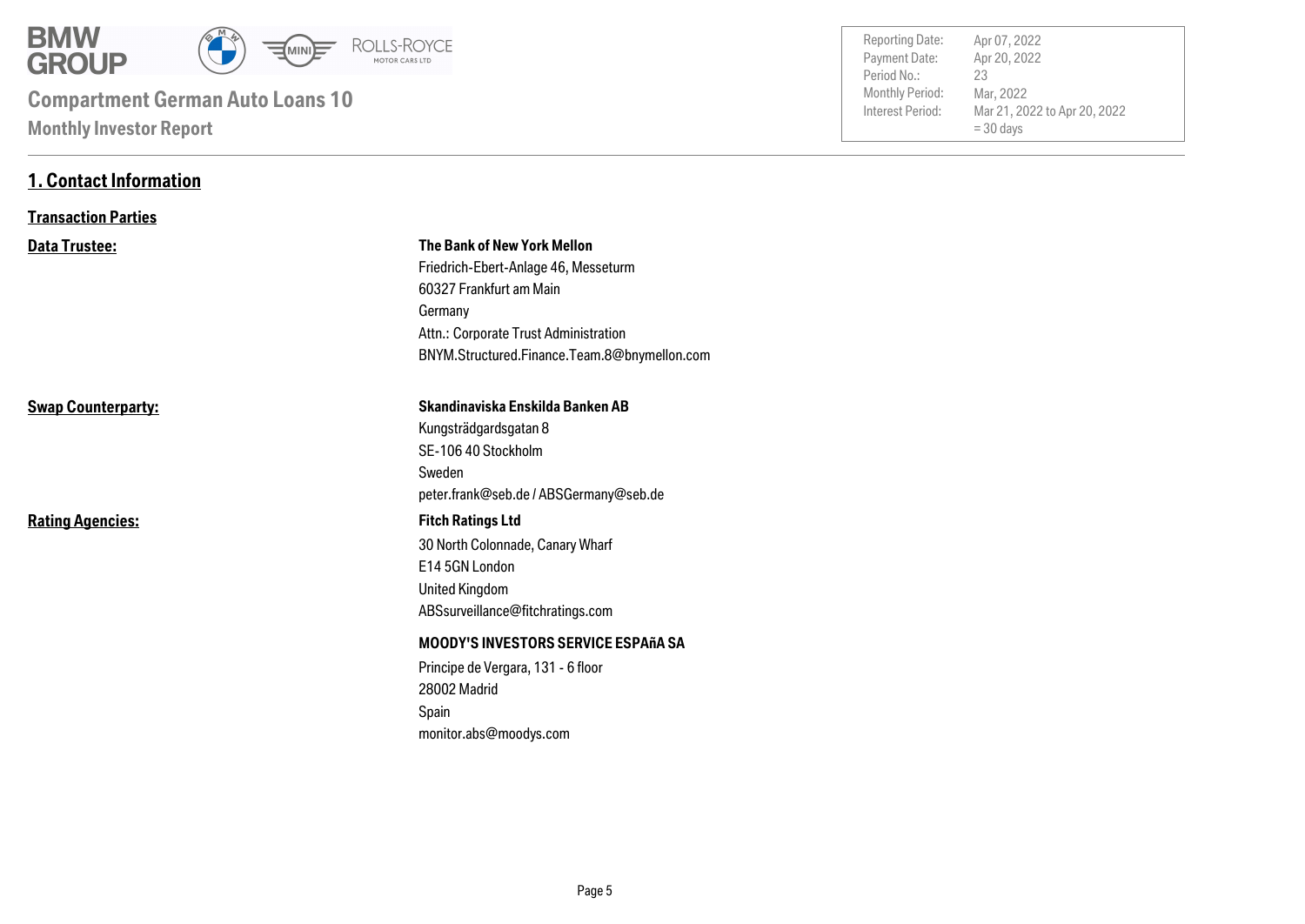

### **2. Reporting Contact Details**

## **Contact for Servicer Report (Portfolio related information in Investor Report)**

#### **Contact for Investor Reporting: BMW Bank GmbH**

Germany 80939 Munich Lilienthalallee 26 abs.bmwgroup@bmw.de Attn.: ABS Servicing Team

**Calculation Agent:**

#### **The Bank of New York Mellon**

Attn. Corporate Trust Administration United Kingdom E14 5AL London One Canada Square BNYM.Structured.Finance.Team.8@bnymellon.com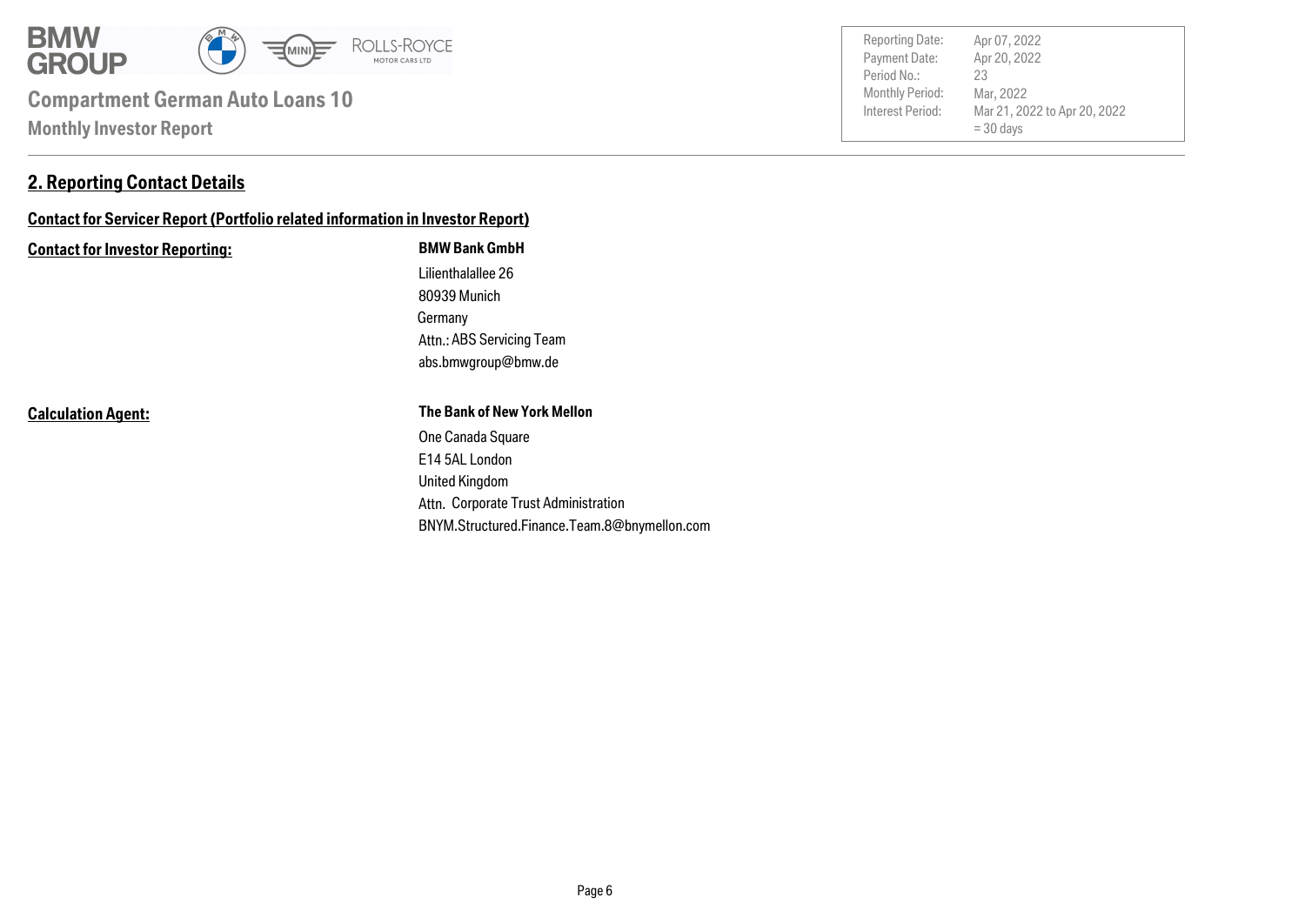

Payment Date: Period No.: Mar 21, 2022 to Apr 20, 2022 = 30 days Apr 20, 2022 Mar, 2022 23 Reporting Date: Apr 07, 2022

## **3. Counterparty History & Notheworthy Transaction Events**

**Counterparty History (to be added if applicable)**

None.

**Noteworthy Transaction Events (to be added if applicable)**

None.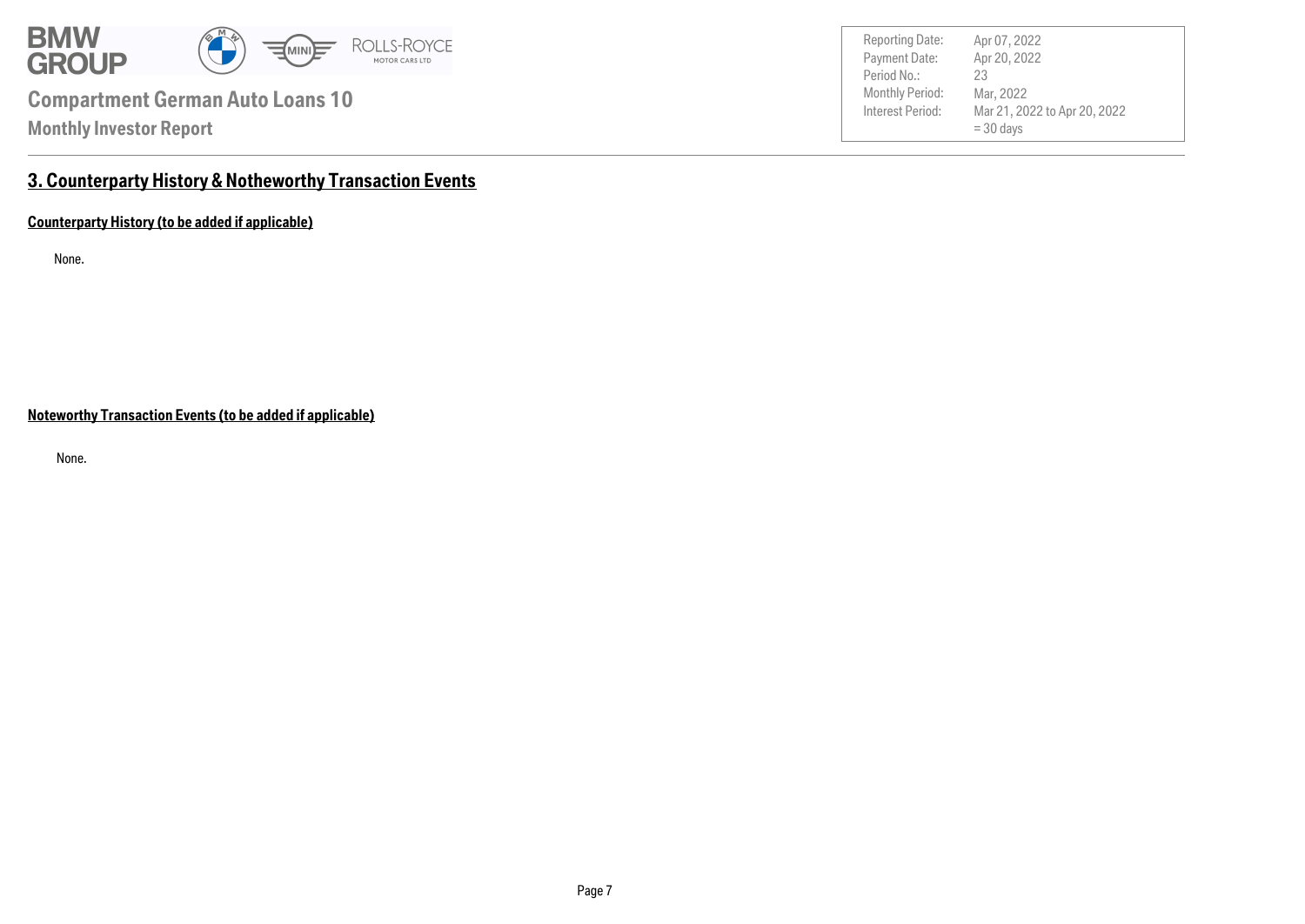

**4. Overview Dates**

| <b>Initial Cut-Off Date:</b>           | 30/04/2020 |                                           |
|----------------------------------------|------------|-------------------------------------------|
| <b>Issue Date:</b>                     | 01/05/2020 | <b>Legal Maturity Date:</b><br>20/05/2027 |
| <b>Reporting Date</b>                  | 07/04/2022 |                                           |
| <b>Investor Reporting Date</b>         | 14/04/2022 |                                           |
| <b>Interest Determination Date</b>     | 17/03/2022 |                                           |
| <b>Reporting Frequency:</b>            | monthly    |                                           |
| Monthly Period No. (since Issue Date): | 23         | (since Issue Date)                        |
| <b>Payment Date:</b>                   | 20/04/2022 |                                           |
| <b>Next Payment Date</b>               | 20/05/2022 |                                           |
| <b>Monthly Period:</b>                 | 01/03/2022 | 31/03/2022<br>until                       |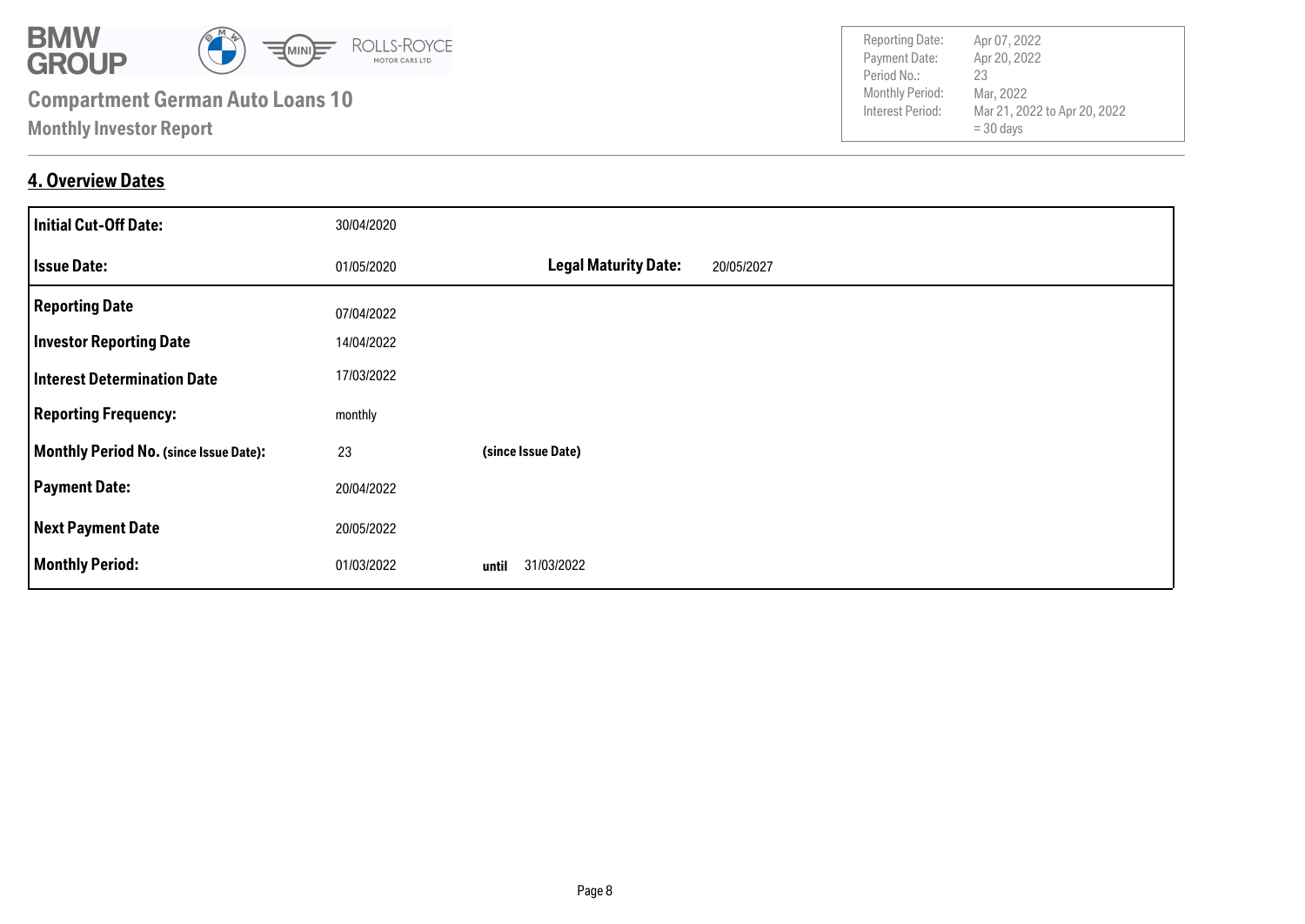

### **5. Portfolio Information**

Payment Date: Period No.: Mar 21, 2022 to Apr 20, 2022  $= 30$  days Apr 20, 2022 Mar, 2022 23 Reporting Date: Apr 07, 2022

|                                           | current period                             | prior period                               |
|-------------------------------------------|--------------------------------------------|--------------------------------------------|
| Outstanding receivables (in EUR)          | Aggregate outstanding principal<br>balance | Aggregate outstanding principal<br>balance |
| Beginning of period                       | 390,551,908.99                             | 408,652,294.98                             |
| Scheduled principal payments              | 11,506,225.73                              | 11,712,288.92                              |
| Prepayment* principal                     | 6,423,160.50                               | 5,423,139.89                               |
| Prepayments* number of contracts          | 415                                        | 343                                        |
| Repurchases* principal                    | 817,768.90                                 | 856,955.27                                 |
| Repurchases* number of contracts          | 45                                         | 47                                         |
| Total principal collections               | 18,747,155.13                              | 17,992,384.08                              |
| Total interest collections                | 1,056,426.65                               | 1,103,556.58                               |
| Defaulted Amounts                         | 142.747,16                                 | 167,127.59                                 |
| Recoveries                                | 73,968.21                                  | 59,125.68                                  |
| <b>Late Recoveries</b>                    | 4,573.07                                   | 15,723.50                                  |
| <b>End of Period</b>                      | 371,735,974.91                             | 390,551,908.99                             |
| Current prepayment rate (annualised) in % | 18.54                                      | 15.22                                      |

\* Prepayments are defined as all contracts that are early settled by the borrower and repurchases are defined as all contracts that are repurchased due to modification of contract.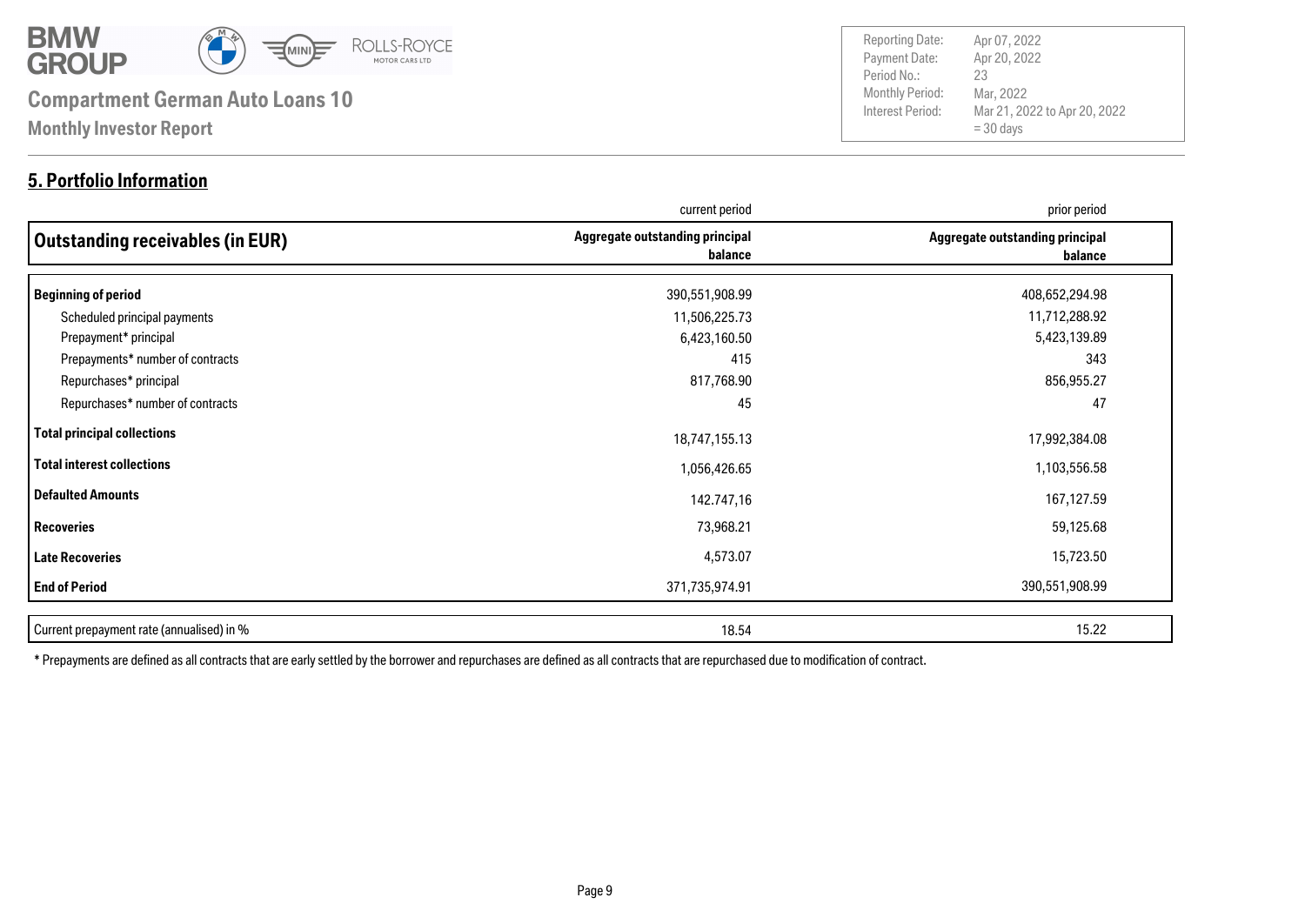

| <b>Reporting Date:</b> | Apr 07, 2022                 |
|------------------------|------------------------------|
| Payment Date:          | Apr 20, 2022                 |
| Period No.:            | 23                           |
| <b>Monthly Period:</b> | Mar, 2022                    |
| Interest Period:       | Mar 21, 2022 to Apr 20, 2022 |
|                        | $=$ 30 days                  |
|                        |                              |

## **6. Reserves**

| <b>Cash Reserve</b>                          | in EUR       |
|----------------------------------------------|--------------|
| Outstanding cash reserve beginning of period | 3,790,000.00 |
| Interest on cash reserve - previous period   | 0.00         |
| Required cash reserve                        | 3,790,000.00 |
| Outstanding cash reserve end of period       | 3,790,000.00 |

| Triggers*                  |                                |                       |            |               |                       |          |
|----------------------------|--------------------------------|-----------------------|------------|---------------|-----------------------|----------|
| <b>Reserves</b>            | <b>Required Rating BMW AG</b>  |                       |            |               | <b>Trigger Breach</b> |          |
|                            |                                | Fitch                 | S&P        | Moody's       | <b>DBRS</b>           |          |
| <b>Commingling Reserve</b> | Long Term<br><b>Short Term</b> | BBB<br>F <sub>2</sub> | N/A<br>N/A | Baa1<br>$P-2$ | N/A<br>N/A            | no<br>no |

\* Breach of one of these triggers in conjunction with any other event as set out in the Servicing Agreement and/or the Receivables Purchase Agreement will oblige BMW Bank GmbH to post additional cash collateral. The Reserves will be adjusted on a monthly basis and shall be deposited in the Issuer Account and exclusively reserved to cover risks.

| <b>Current Rating BMW AG</b> |       |     |         |             |  |
|------------------------------|-------|-----|---------|-------------|--|
|                              | Fitch | S&P | Moody's | <b>DBRS</b> |  |
| Long Term                    | N/A   |     | A2      | A high      |  |
| <b>Short Term</b>            | N/A   | A-' | P.,     | N/A         |  |

| <b>Commingling Reserve</b>                    | in EUR |
|-----------------------------------------------|--------|
| Outstanding Commingling Reserve end of period | 0.00   |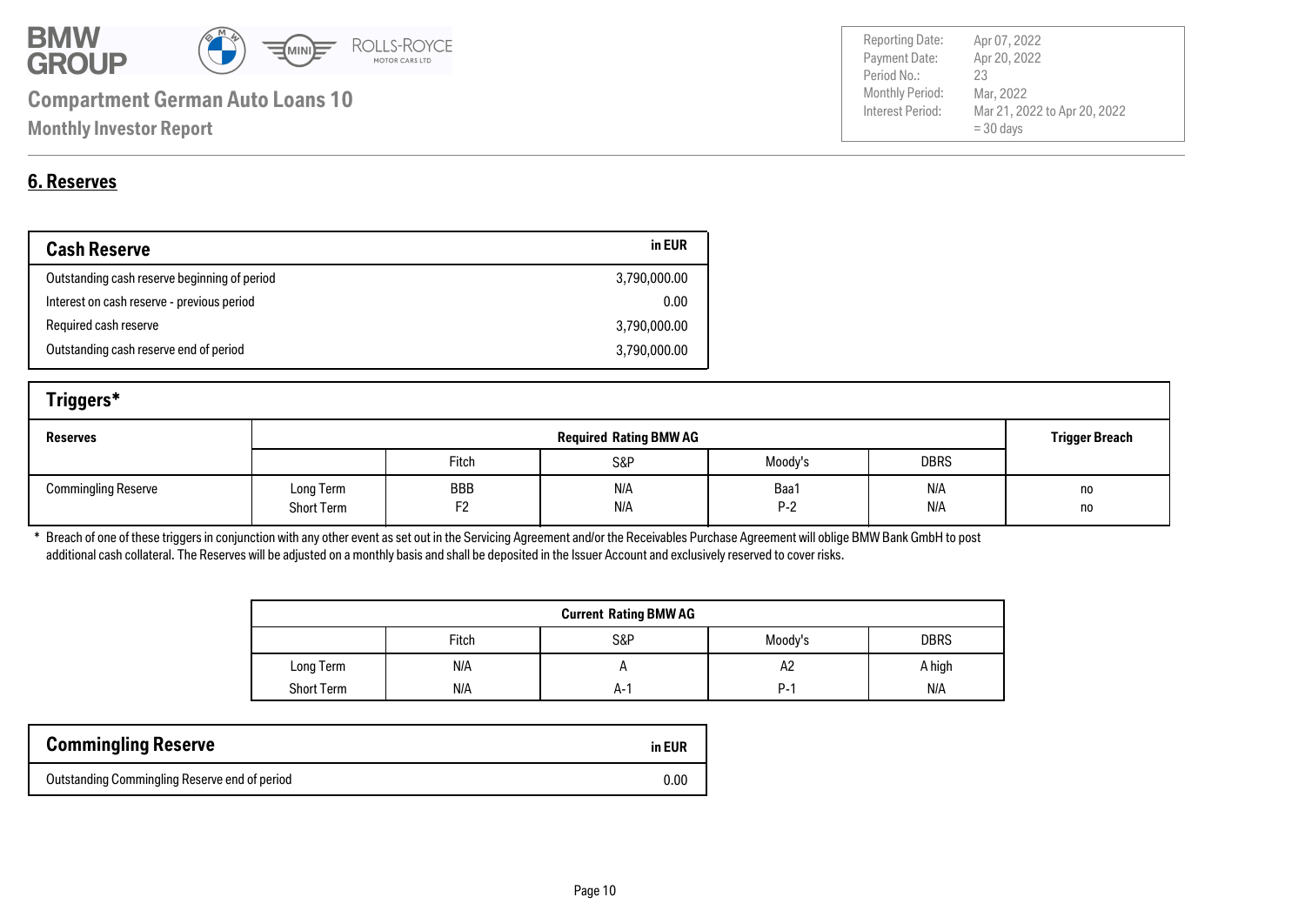

**Monthly Investor Report**

#### Payment Date: Period No.: Mar 21, 2022 to Apr 20, 2022 = 30 days Apr 20, 2022 Mar, 2022 23 Reporting Date: Apr 07, 2022

### **7. Performance Data**

| Aggregate outstanding notes balance                         |                      |        |
|-------------------------------------------------------------|----------------------|--------|
| Beginning of period (in EUR)                                | 359,771,737.43       |        |
| End of period (in EUR)                                      | 340,066,531.58       |        |
| <b>Ratios</b>                                               |                      |        |
| 31-60 days past due                                         | (in EUR)             | (in %) |
| 31-60 days past due period before previous period           | 680,411.77           | 0.17   |
| 31-60 days past due previous period                         | 587,126.14           | 0.15   |
| 31-60 days past due current period                          | 736,739.87           | 0.20   |
| 61-90 days past due                                         | (in EUR)             | (in %) |
| 61-90 days past due period before previous period           | 149,856.88           | 0.04   |
| 61-90 days past due previous period                         | 123,717.51           | 0.03   |
| 61-90 days past due current period                          | 229,589.16           | 0.06   |
| <b>Cumulative net loss ratio</b>                            | <b>Current ratio</b> |        |
| Cumulative net loss ratio (in %)                            | 0.13                 |        |
| Performance data                                            |                      |        |
| Number of contracts being 31 - 60 days delinquent           | 36                   |        |
| Number of contracts being 61 - 90 days delinquent           | 12                   |        |
| Balance of contracts being 31 - 60 days delinquent (in EUR) | 736,739.87           |        |
| Balance of contracts being 61 - 90 days delinquent (in EUR) | 229,589.16           |        |
| Defaulted amounts (in EUR)                                  | 142,747.16           |        |
| Cumulative defaulted amounts (in EUR)                       | 1,994,961.39         |        |
| Recoveries (in EUR)                                         | 73,968.21            |        |
| Cumulative recoveries (in EUR)                              | 1,005,603.13         |        |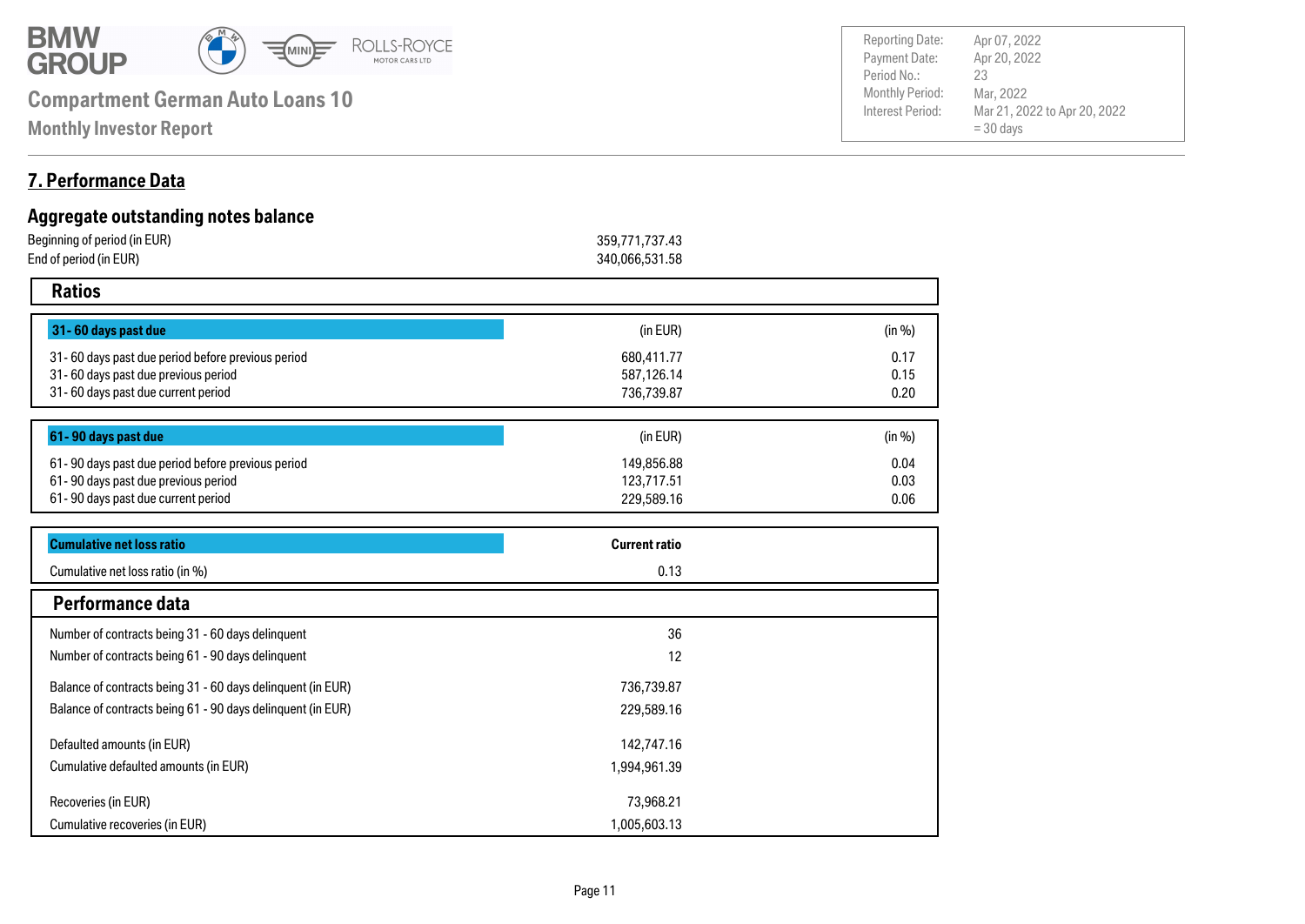

## **8. Defaulted Amount & Recovery Amount**

### **(as at end of Monthly Period)**

| <b>Collection</b><br>Period | No. of Defaulted<br>Agreements in<br><b>Collection Period</b> | <b>Defaulted Amount in</b><br><b>Collection Period</b><br>(in EUR) | <b>Cumulative Defaulted</b><br><b>Amount since Initial</b><br><b>Cut-Off Date</b><br>(in EUR) | <b>Cumulative Amount</b><br>of Purchased<br><b>Receivables</b><br>(in EUR) | <b>Cumulative</b><br><b>Default Ratio</b><br>(in %) | <b>Recovery Amount in</b><br><b>Collection Period</b><br>(in EUR) | <b>Cumulative Recoveries</b><br>since Initial Cut-Off<br>Date<br>(in EUR) | <b>Cumulative Net</b><br>Losses<br>(in EUR) | <b>Cumulative</b><br><b>Net Loss</b><br>Ratio<br>(in %) |
|-----------------------------|---------------------------------------------------------------|--------------------------------------------------------------------|-----------------------------------------------------------------------------------------------|----------------------------------------------------------------------------|-----------------------------------------------------|-------------------------------------------------------------------|---------------------------------------------------------------------------|---------------------------------------------|---------------------------------------------------------|
| Apr - 20                    | 0                                                             | n/a                                                                | n/a                                                                                           | 756,749,990.28                                                             | n/a                                                 | n/a                                                               | n/a                                                                       | n/a                                         | n/a                                                     |
| May - 20                    | 5                                                             | 25,82                                                              | 25.82                                                                                         | 756,749,990.28                                                             | 0.00                                                | 0.00                                                              | 0.00                                                                      | 25.82                                       | 0.00                                                    |
| June - 20                   | 12                                                            | 61.27                                                              | 87.09                                                                                         | 756,749,990.28                                                             | 0.00                                                | 0.00                                                              | 0.00                                                                      | 87.09                                       | 0.00                                                    |
| <b>July - 20</b>            | 11                                                            | 32,697.91                                                          | 32,785.00                                                                                     | 756,749,990.28                                                             | 0.00                                                | 28,084.92                                                         | 28,084.92                                                                 | 4,700.08                                    | 0.00                                                    |
| Aug - 20                    | 4                                                             | 16.57                                                              | 32,801.57                                                                                     | 756,749,990.28                                                             | 0.00                                                | $-5.15$                                                           | 28,079.77                                                                 | 4,721.80                                    | 0.00                                                    |
| Sept - 20                   | 6                                                             | 9.87                                                               | 32,811.44                                                                                     | 756,749,990.28                                                             | 0.00                                                | $-5.15$                                                           | 28,074.62                                                                 | 4,736.82                                    | 0.00                                                    |
| Oct - 20                    | 11                                                            | 51.758.83                                                          | 84.570.27                                                                                     | 756,749,990.28                                                             | 0.01                                                | 40.740.50                                                         | 68,815.12                                                                 | 15,755.15                                   | 0.00                                                    |
| Nov - 20                    | 5                                                             | 32,993.26                                                          | 117,563.53                                                                                    | 756,749,990.28                                                             | 0.02                                                | 31,433.33                                                         | 100,248.45                                                                | 17,315.08                                   | 0.00                                                    |
| Dec - 20                    |                                                               | $-35.27$                                                           | 117,528.26                                                                                    | 756,749,990.28                                                             | 0.02                                                | $-59.05$                                                          | 100,189.40                                                                | 17,338.86                                   | 0.00                                                    |
| Jan - 21                    | 12                                                            | 127,585.81                                                         | 245,114.07                                                                                    | 756,749,990.28                                                             | 0.03                                                | 71.896.03                                                         | 172,085.43                                                                | 73,028.64                                   | 0.01                                                    |
| Feb - 21                    | -                                                             | 171,454.19                                                         | 416,568.26                                                                                    | 756,749,990.28                                                             | 0.06                                                | 95,984.27                                                         | 268,069.70                                                                | 148,498.56                                  | 0.02                                                    |
| Mar - 21                    | 11                                                            | 129,300.59                                                         | 545,868.85                                                                                    | 756,749,990.28                                                             | 0.07                                                | 9,586.57                                                          | 277,656.27                                                                | 268,212.58                                  | 0.04                                                    |
| Apr - 21                    | 17                                                            | 187,655.60                                                         | 733,524.45                                                                                    | 756,749,990.28                                                             | 0.10                                                | 56,235.55                                                         | 333,891.82                                                                | 399,632.63                                  | 0.05                                                    |
| May - 21                    | 13                                                            | 151,945.16                                                         | 885,469.61                                                                                    | 756,749,990.28                                                             | 0.12                                                | 56,650.45                                                         | 390,542.27                                                                | 494,927.34                                  | 0.07                                                    |
| June - 21                   | 18                                                            | 147,990.62                                                         | 1,033,460.23                                                                                  | 756,749,990.28                                                             | 0.14                                                | 82,936.44                                                         | 473,478.71                                                                | 559,981.52                                  | 0.07                                                    |
| <b>July - 21</b>            | 8                                                             | 177,590.63                                                         | 1,211,050.86                                                                                  | 756,749,990.28                                                             | 0.16                                                | 89,884.06                                                         | 563,362.77                                                                | 647,688.09                                  | 0.09                                                    |
| Aug - 21                    | 9                                                             | 32,825.58                                                          | 1,243,876.44                                                                                  | 756,749,990.28                                                             | 0.16                                                | 10,234.29                                                         | 573,597.06                                                                | 670,279.38                                  | 0.09                                                    |
| Sept - 21                   | 8                                                             | 95,648.04                                                          | 1,339,524.48                                                                                  | 756,749,990.28                                                             | 0.18                                                | 31,061.79                                                         | 604,658.85                                                                | 734,865.63                                  | 0.10                                                    |
| Oct - 21                    | 15                                                            | 159,267.83                                                         | 1,498,792.31                                                                                  | 756,749,990.28                                                             | 0.20                                                | 112,360.19                                                        | 717,019.04                                                                | 781,773.27                                  | 0.10                                                    |
| Nov - 21                    | 11                                                            | 99.430.35                                                          | 1,598,222.66                                                                                  | 756,749,990.28                                                             | 0.21                                                | 83,560.71                                                         | 800,579.75                                                                | 797.642.91                                  | 0.11                                                    |
| Dec - 21                    | 11                                                            | 49,459.02                                                          | 1,647,681.68                                                                                  | 756,749,990.28                                                             | 0.22                                                | 46,253.21                                                         | 846,832.96                                                                | 800,848.72                                  | 0.11                                                    |
| Jan - 22                    | 11                                                            | 37,404.96                                                          | 1,685,086.64                                                                                  | 756,749,990.28                                                             | 0.22                                                | 25,676.28                                                         | 872,509.24                                                                | 812,577.40                                  | 0.11                                                    |
| Feb - 22                    | 17                                                            | 167,127.59                                                         | 1,852,214.23                                                                                  | 756,749,990.28                                                             | 0.24                                                | 59,125.68                                                         | 931,634.92                                                                | 920.579.31                                  | 0.12                                                    |
| Mar - 22                    | 21                                                            | 142,747.16                                                         | 1,994,961.39                                                                                  | 756.749.990.28                                                             | 0.26                                                | 73.968.21                                                         | 1,005,603.13                                                              | 989,358.26                                  | 0.13                                                    |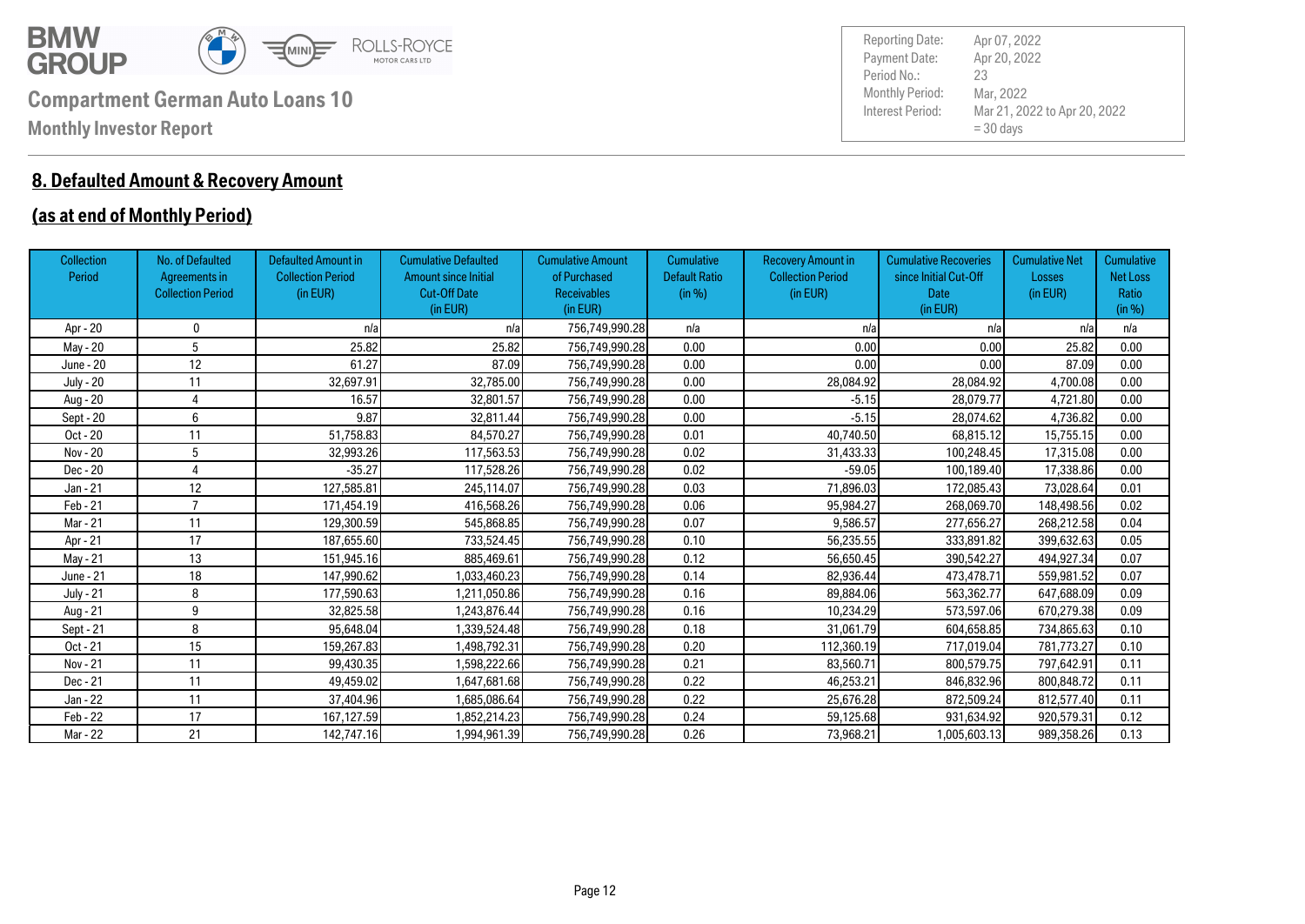

**Monthly Investor Report**

**9. Defaulted Amount & Recovery Amount - Loan Level Data**

#### Applicable only if loans have defaulted. Does not include defaulted amounts less than 10 EUR.

Out of Deal (Month / Year) **Customer**  Type (private / commercial) **Object** Type (new / used) Principal Balance End of Period (in EUR) Recovery Total (in EUR) Vehicle **Series** Principal Balance of Loan at **Default** (in EUR) Initial Principal Balance (in EUR) Month / Year of Loan **Origination** Month / Year of Default 1 July - 20 Jan - 20 23.341.05 23.169.28 17.274.74 5.894.54 New New 1 Series Private 2 | Oct - 20 | Oct - 19 | 17.004.33 | 16.438.30 | 12.285.00 | 4.153.30 | Used | 4 Series | Private 3 | Oct - 20 | Nov - 19 | 35.273.11 35.273.11 28.455.50 6.817.61 Used Used 2 Series Private 4 | Nov - 20 | Nov - 19 | 14.138.13 | 13.862.18 | 13.862.18 | 0.00 | Used | Series | 3 Series | Private 5 Nov - 20 Jan - 20 20,981.25 20,451.09 20,451.09 0.00 Used Non BMW Group (incl. Motorcycles) Commercial 6 Jan - 21 Jan - 20 21,076.09 19,976.40 8,733.96 11,242.44 Used 5 Series Commercial 7 | Jan - 21 July - 19 50.163.37 46.920.86 37.766.96 9.153.90 New New X6 Series Commercial 8 Jan - 21 Apr - 19 19,280.57 19,280.57 0.00 19,280.57 New Non BMW Group (incl. Motorcycles) Commercial 9 Jan - 21 May - 19 7,892.67 6,772.90 6,772.90 0.00 Used 3 Series Private 10 | Feb-21 | Feb-20 | 20,405.55 9.152.96 | -8.20 9.161.16 Used Used 1 Series 1 Series Commercial 11 | Feb 21 | Jan 20 | 77.160.70 | 73.763.75 | 40.420.46 | 33.343.29 | New New | 6Series | Commercial 12 | Feb 21 July 19 51,151.49 47.721.20 27.852.36 19.868.84 New New Series Series Commercial 13 | Feb 21 | Jan 20 | 30,270,81 30,270,81 21,818.61 8,452.20 New New 1 Series Commercial 14 | Mar - 21 | Feb - 20 | 42,434,40 | 42,111,59 | 0.00 | 42,111,59 | New | 3Series | Commercial 15 | Mar - 21 | Feb - 20 | 33.576.63 | 32.608.57 | 0.00 | 32.633.49 | New | 2 Series | Private 16 | Mar - 21 | Feb - 20 | 40.415.34 | 10.723.30 | 10.723.30 | 0.00 | New | Series | 3 Series Private 17 | Mar 21 | Feb 20 | 42.764.23 | 42.073.61 | 0.00 | 42.073.61 | New New X3 Series Commercial 18 Apr - 21 Oct - 19 20,000.03 19,492.57 8,399.95 11,092.62 New Non BMW Group (incl. Motorcycles) Commercial 19 Apr - 21 Sept - 19 19,831.69 19,321.77 8,939.41 10,382.36 New Non BMW Group (incl. Motorcycles) Commercial 20 Apr - 21 Oct - 19 9,582.42 9,375.62 0.00 9,375.62 Used 2 Series Commercial 21 Apr - 21 Oct - 19 9,399.44 9,145.48 0.00 9,145.48 Used 1 Series Commercial 22 | Apr - 21 Oct - 19 16.603.42 15.564.27 11.171.63 4.487.51 New New 1 Series Commercial 23 | Apr - 21 Mar - 19 10.135.33 | 7.567.62 | 7.567.62 0.00 Used 2 Series | 2 Series Private 24 | Apr - 21 | Feb - 20 | 21.510.22 | 19.945.20 17.123.69 | 2.821.51 New New Other BMW Group Private 25 | Apr - 21 | Oct - 19 | 27.895.63 | 27.326.17 | 27.326.17 | 0.00 | Used | Series | 3 Series | Private 26 May - 21 Sept - 19 19,831.73 19,149.35 7,013.36 12,135.99 New Non BMW Group (incl. Motorcycles) Commercial 27 | Mav 21 | Jan 19 | 23.073.14 | 22.840.77 | 20.927.03 | 1.913.74 | Used | Aseries | 4 Series | Private 28 | Mav 21 | Oct - 19 | 14.397.39 14.194.65 12.446.59 1.748.06 Used 3 Series Private 29 May - 21 Oct - 19 15,599.50 14,950.50 0.00 14,950.50 New MINI Commercial 30 May - 21 Nov - 19 30,981.85 29,197.76 20,829.29 8,722.34 New MINI Commercial 31 June - 21 Nov - 19 10.431.28 7.449.02 1.387.26 6.061.76 Used Vertal X1 Series Commercial 32 June - 21 Nov - 19 5.372.82 4.944.84 2.384.67 2.560.17 Used June - 1 Series Private 33 June - 21 Nov - 19 46.155.83 39.553.10 27.943.91 11.609.19 New New 2 Series 2 Series Private 34 June - 21 Feb - 20 14.697.77 14.143.79 14.143.79 0.00 Used 3Series 3Series Private 35 June - 21 Oct - 19 33.159.86 29.011.36 16.848.93 12.162.43 New New 1 Series Private 36 June - 21 Nov - 19 11,041.35 10,575.53 0.00 10,575.53 Used Non BMW Group (incl. Motorcycles) Commercial 37 June - 21 Oct - 19 15.956.93 14.923.13 0.00 14.923.13 Used Series 5 Series Private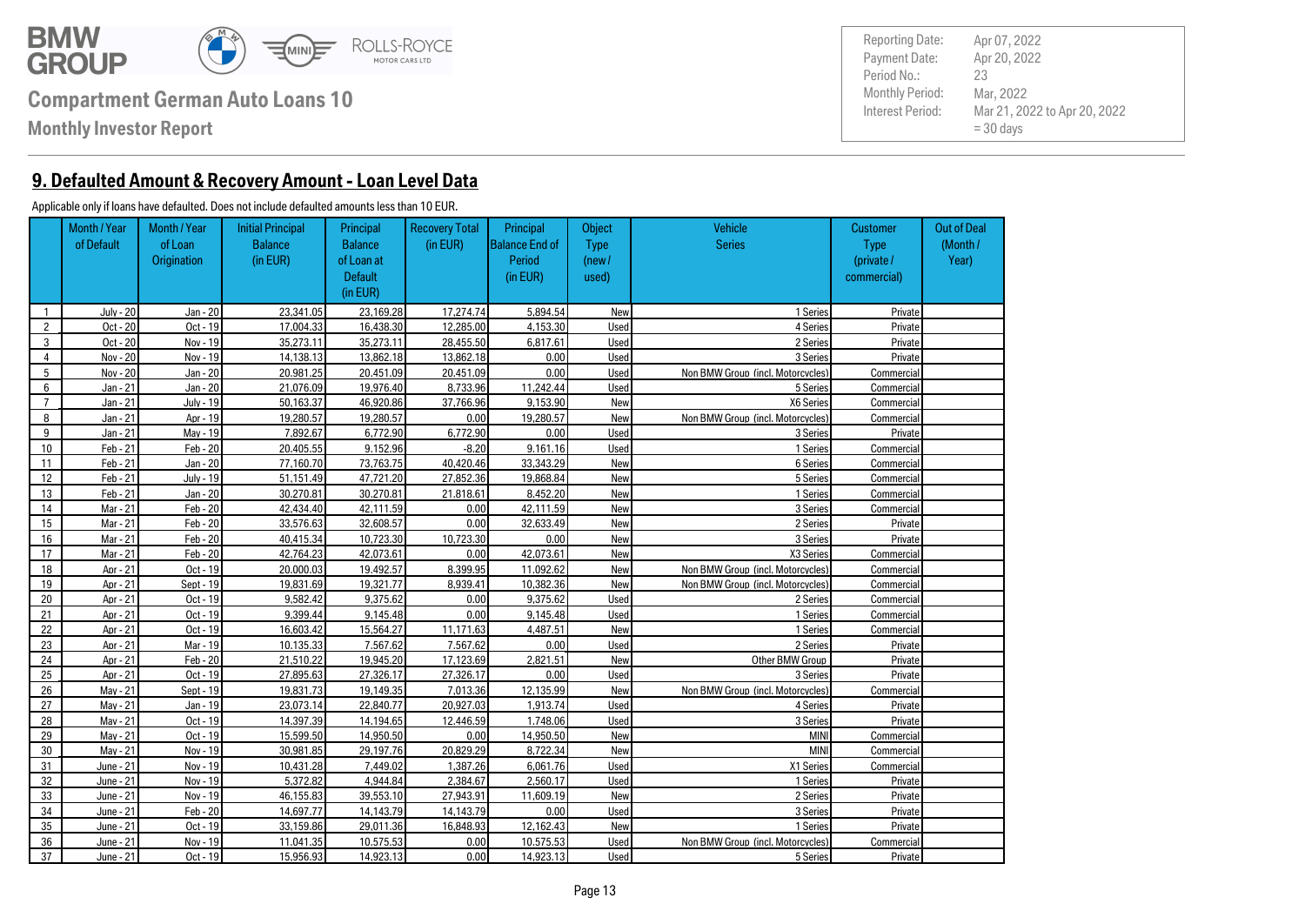

**Monthly Investor Report**

**9. Defaulted Amount & Recovery Amount - Loan Level Data**

#### Applicable only if loans have defaulted. Does not include defaulted amounts less than 10 EUR.

Out of Deal (Month / Year) **Customer**  Type (private / commercial) **Object** Type (new / used) Principal Balance End of Period (in EUR) Recovery Total (in EUR) Vehicle **Series** Principal Balance of Loan at **Default** (in EUR) Initial Principal Balance (in EUR) Month / Year of Loan **Origination** Month / Year of Default 38 July - 21 Dec - 19 18,921.49 17,806.99 9,420.09 8,386.90 Used Non BMW Group (incl. Motorcycles) Commercial 39 July - 21 Feb - 20 39,136.67 38,550.95 0.00 38,550.95 New New 3 Series Commercial 40 July - 21 Dec - 19 18,882.78 17,681.56 9,330.80 8,350.76 New Non BMW Group (incl. Motorcycles) Commercial 41 July - 21 Feb - 20 62,970.33 59,321.82 50,154.40 9,167.42 New X5 Series Commercial 42 July - 21 Dec - 19 25,186.25 24,065.33 24,065.33 0.00 Used X5 Series Commercial 43 | Aug 21 Oct - 19 | 23,257.73 | 20,606,35 | 13,680,88 | 6,925.47 | Used | Series | Series | Commercial 44 Aug - 21 Dec - 19 18,882.78 7,770.37 -85.92 7,856.29 New Non BMW Group (incl. Motorcycles) Commercial 45 Aug - 21 Feb - 20 7,452.68 6,943.40 0.00 6,943.40 Used Non BMW Group (incl. Motorcycles) Commercial 46 | Sept - 21 July - 19 | 9,664.12 | 7,326.27 | 4,642.43 | 2,696.72 | Used | Septes | Series | Commercial 47 | Sept - 21 Feb - 20 45,993.04 40.724.16 22.163.56 18,560.60 New New Sept 20, 5 Series Commercial 48 | Sept - 21 | Feb - 20 | 15,695.33 | 14,592.97 | 0.00 | 14,592.97 | Used | Septes | 3 Series | Private 49 | Oct - 21 Dec - 19 | 12,553.26 | 10.371.75 | 5.298.00 | 5.073.75 | Used | Series | SSeries Private 50 Oct - 21 Sept - 19 7,405.50 3,996.32 3,921.82 3,927.82 3,074.50 Used 3 Series 3 Series Private 51 | Oct - 21 | July - 19 | 65.644.79 | 58.250.73 | 48.986.80 | 9.267.91 | New New | 7 Series | Commercial 52 Oct - 21 Feb - 19 97.630.39 15.661.76 1.373.51 14.288.25 New New Steries Commercial 53 | Nov-21 | Apr-19 | 6.704.68 | 3.480.98 | 1.027.95 | 2.453.03 | Used | MINI Private MINI Private 54 Nov 21 Apr 19 21,716.71 10.775.78 6.280.50 4.495.28 Used X3 Series X3 Series Private 55 | Nov 21 | Jan 20 | 20.976.46 | 18.664.37 | 18.664.37 | 0.00 | Used | Series | SSeries Commercial 56 Nov - 21 July - 19 42,362.80 556.24 0.00 556.24 Used X5 Series Commercial 57 Dec - 21 Nov - 19 12.756.24 10.382.62 10.382.62 0.00 Used Series 5 Series Commercial 58 Jan - 22 Apr - 19 18,802.80 15,767.04 11,512.61 4,254.43 New Non BMW Group (incl. Motorcycles) Commercial 59 Jan - 22 Sept - 19 14,957.39 10.050.83 10.050.83 0.00 Used MINI Commercial 60 Feb - 22 Jan - 20 17.979.95 13.590.63 13.590.63 0.00 Used Vertal X5 Series Commercial 61 Feb 22 Dec 19 114,189.63 97,116.16 0.00 97.116.16 New New 7 Series Commercial 62 Feb - 22 Feb - 20 28.054.22 23.430.64 23.430.64 0.00 Used 3 Series 3 Series Private 63 Feb - 22 Nov - 19 10.469.25 7.220.09 7.220.09 0.00 Used Series 5 Series Private 64 Feb - 22 Oct - 19 13.569.56 10.829.65 0.00 10.829.65 Used Other BMW Group Private 65 | Mar 22 | Dec - 19 | 9.448.74 | 7.332.57 | 0.00 | 7.332.57 New New X1 Series Private 66 Mar - 22 May - 19 18,984.88 12,063.07 7,992.60 4,070.47 New Non BMW Group (incl. Motorcycles) Commercial 67 | Mar 22 | Mar 19 | 28.399.87 | 23.054.56 | 17.723.00 | 5.331.56 | Used | Series | 5 Series Private 68 | Mar 22 | Jan 20 34.239.56 23.594.10 22.579.08 1.033.70 Used Xan Americal X5 Series Commercial 69 Mar - 22 Nov - 19 22,088.02 17,672.52 9,092.35 8,580.17 Used Non BMW Group (incl. Motorcycles) Commercial 70 | Mar 22 | Mav 19 | 25.951.66 | 22.727.57 | 0.00 | 22.727.57 | Used X5 Series | Xf Series Private 71 Mar - 22 Feb - 20 18,983.29 16,163.17 4,425.51 11,737.66 Used Non BMW Group (incl. Motorcycles) Commercial 72 Mar - 22 Feb - 20 19,545.29 16,631.15 8,710.45 7,920.70 Used Non BMW Group (incl. Motorcycles) Commercial 73 July - 20 Apr - 19 9,839.05 9,484.92 9,484.92 0.00 Used 2 Series Private Sept - 20 74 Apr - 21 Nov - 19 25,221.05 24,226.19 2,595.20 21,630.99 Used 5 Series Private Apr - 21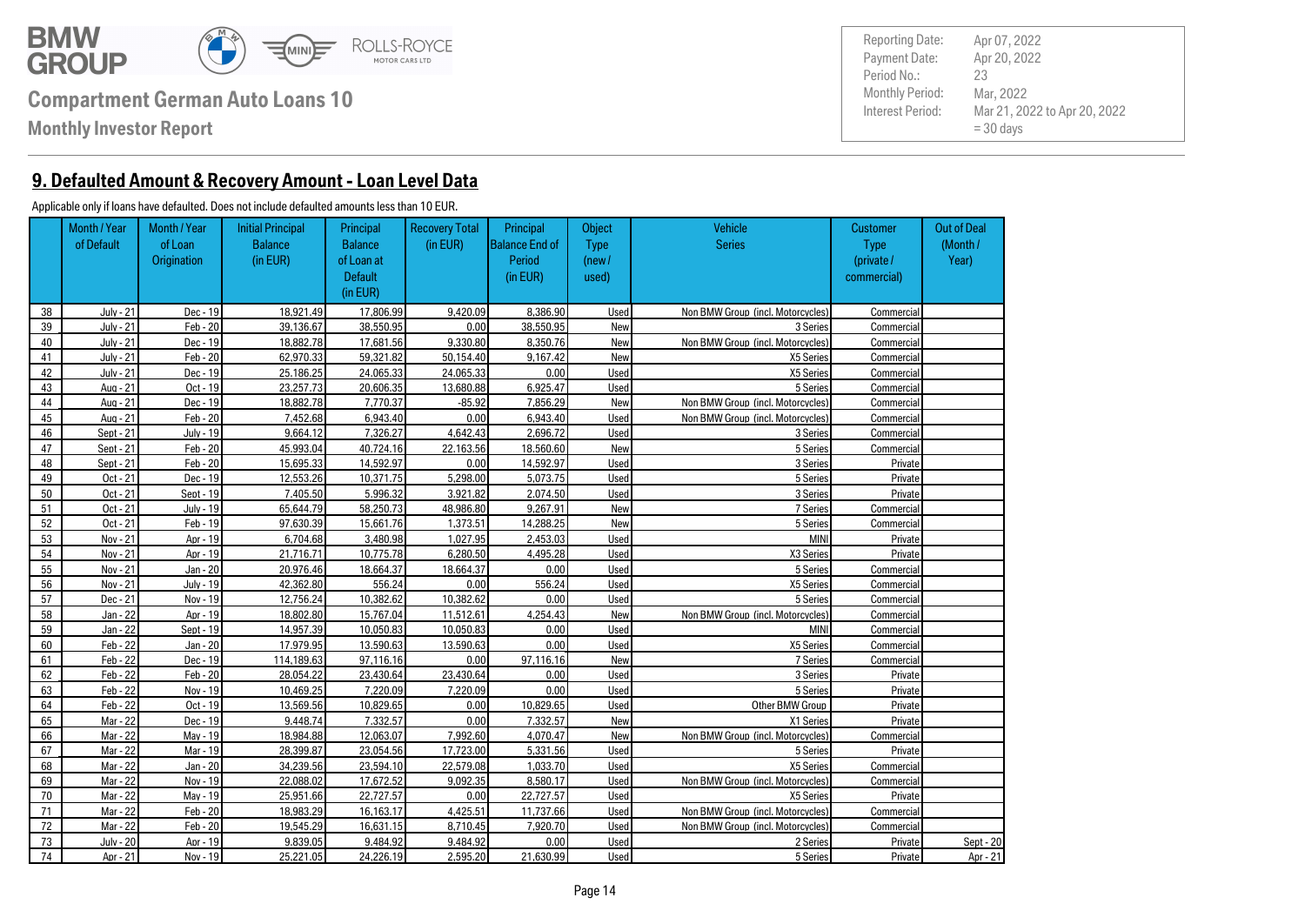

**Monthly Investor Report**

Payment Date: Period No.: Mar 21, 2022 to Apr 20, 2022  $= 30$  days Apr 20, 2022 Mar, 2022 23 Reporting Date: Apr 07, 2022

#### **9. Defaulted Amount & Recovery Amount - Loan Level Data**

#### Applicable only if loans have defaulted. Does not include defaulted amounts less than 10 EUR.

|    | Month / Year<br>of Default | Month / Year<br>of Loan<br><b>Origination</b> | <b>Initial Principal</b><br><b>Balance</b><br>(in EUR) | Principal<br><b>Balance</b><br>of Loan at<br>Default<br>(in EUR) | <b>Recovery Total</b><br>(in EUR) | Principal<br>lBalance End of<br>Period<br>(in EUR) | Object<br>Type<br>(new /<br>used) | <b>Vehicle</b><br><b>Series</b>   | <b>Customer</b><br>Type<br>(private /<br>commercial) | <b>Out of Deal</b><br>(Month/<br>Year) |
|----|----------------------------|-----------------------------------------------|--------------------------------------------------------|------------------------------------------------------------------|-----------------------------------|----------------------------------------------------|-----------------------------------|-----------------------------------|------------------------------------------------------|----------------------------------------|
| 75 | Jan - 21                   | Nov - 19                                      | 35.621.04                                              | 34.662.53                                                        | 28.014.82                         | 6.647.71                                           | Used                              | X6 Series                         | Commercial                                           | May - 21                               |
| 76 | Feb - 21                   | Nov - 19                                      | 9.731.46                                               | 9.043.88                                                         | 5.162.09                          | 3.881.79                                           | Used                              | Non BMW Group (incl. Motorcycles) | <b>Commercial</b>                                    | May - 21                               |
| 77 | June - 21                  | Feb - 20                                      | 39.620.91                                              | 7.944.40                                                         | 1.810.62                          | 6.133.78                                           | Used                              | X4 Series                         | Private                                              | June - 21                              |
| 78 | Apr - 21                   | May - 19                                      | 32.741.20                                              | 31.356.14                                                        | 21.921.34                         | 9.434.80                                           | New                               | 4 Series                          | Commercial                                           | <b>July - 21</b>                       |
| 79 | Mav - 21                   | Dec - 19                                      | 21.042.00                                              | 19.676.38                                                        | 12.928.29                         | 6.748.09                                           | New                               | Non BMW Group (incl. Motorcycles) | <b>Commercial</b>                                    | <b>July - 21</b>                       |
| 80 | Mav - 21                   | Nov - 19                                      | 20.893.19                                              | 19.520.94                                                        | 12.459.05                         | 7.061.89                                           | New                               | Non BMW Group (incl. Motorcycles) | Commercial                                           | July - 21                              |
| 81 | Sept - 21                  | Oct - 19                                      | 15,615,04                                              | 9.760.43                                                         | 2.247.40                          | 7.513.03                                           | Used                              | 3 Series                          | Private                                              | Sept - 21                              |
| 82 | Sept - 21                  | $Feb - 20$                                    | 11.883.47                                              | 137.05                                                           | 7.28                              | 129.77                                             | Used                              | <b>7 Series</b>                   | Private                                              | Sept - 21                              |
| 83 | Aug - 21                   | Jan - 20                                      | 10.856.37                                              | 9.636.91                                                         | 9.091.64                          | 545.27                                             | Used                              | <b>MINI</b>                       | Private                                              | Nov - 21                               |
| 84 | Oct - 21                   | Dec - 19                                      | 59.161.31                                              | 51.078.62                                                        | 38.177.14                         | 12.901.48                                          | Used                              | <b>7 Series</b>                   | Commercial                                           | Dec - 21                               |
| 85 | Oct - 21                   | Nov - 19                                      | 20.560.36                                              | 17.312.70                                                        | 16.735.05                         | 577.65                                             | Used                              | 2 Series                          | Private                                              | Dec - 21                               |
| 86 | Jan - 22                   | Nov - 19                                      | 9.755.36                                               | 7.542.29                                                         | .358.53                           | 6.183.76                                           | Used                              | 3 Series                          | Private                                              | Jan - 22                               |
| 87 | Nov - 21                   | Sept - 19                                     | 41.482.97                                              | 32.886.87                                                        | 32.442.09                         | 444.78                                             | Used                              | X5 Series                         | <b>Commercial</b>                                    | $Feb - 22$                             |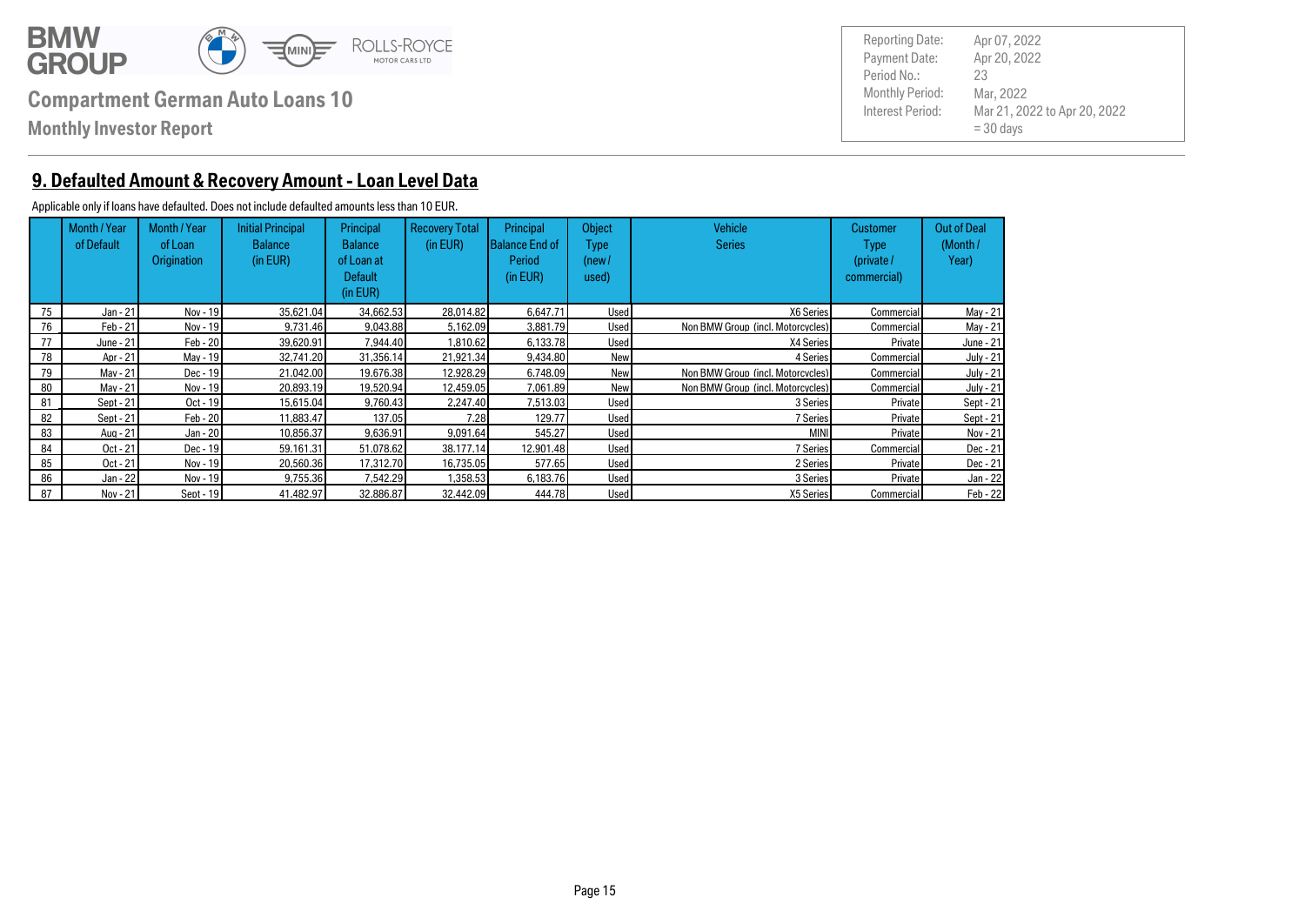

**Monthly Investor Report**

## **10. Outstanding Note Balance**

| 1. Note Balance                                              | <b>All Notes</b> | <b>Class A</b>        | <b>Class B</b> |  |
|--------------------------------------------------------------|------------------|-----------------------|----------------|--|
| Initial Note Information                                     |                  |                       |                |  |
| ISIN code                                                    |                  | XS2161847269          | XS2161848150   |  |
| Currency                                                     |                  | <b>EUR</b>            | <b>EUR</b>     |  |
| Legal final maturity                                         |                  | May 2027              | May 2027       |  |
| Rating (Fitch   Moody's   S&P   DBRS)                        |                  | AAA   Aaa   N/A   N/A | N/A I          |  |
| Initial notes aggregate principal outstanding balance in EUR | 756,750,000.00   | 700,000,000.00        | 56,750,000.00  |  |
| Nominal amount per note in EUR                               |                  | 125,000.00            | 125,000.00     |  |
| Initial number of notes per class in EUR                     |                  | 5,600                 | 454            |  |
| <b>Current Note Information</b>                              |                  |                       |                |  |
| Notes aggregate principal outstanding balance in EUR - BoP   | 359,771,737.43   | 303,021,737.43        | 56,750,000.00  |  |
| Available distribution amount in EUR                         | 23,598,154.85    |                       |                |  |
| Redemption per class in EUR                                  |                  | 19,705,205.85         | 0,00           |  |
| Redemption per note in EUR                                   |                  | 3,518.79              | 0.00           |  |
| Notes aggregate principal outstanding balance in EUR - EoP   | 340,066,531.58   | 283,316,531.58        | 56,750,000.00  |  |
| Current pool factor                                          |                  | 0.40                  | 1.00           |  |

| 2. Payments to Investor per Note            | <b>Class A</b>       | <b>Class B</b>    |  |
|---------------------------------------------|----------------------|-------------------|--|
| Interest Type                               | <b>Floating Rate</b> | <b>Fixed Rate</b> |  |
| <b>Reference Rate</b>                       | 1M_EURIBOR           | <b>NONE</b>       |  |
| <b>Actual Interest Rate</b>                 | $-0.548%$            | <b>NONE</b>       |  |
| Spread                                      | 0.700%               | <b>NONE</b>       |  |
| Coupon                                      | 0.152%               | 1.000%            |  |
| Day count fraction                          | Actual/360           | Actual/360        |  |
| Interest days                               | 30 days              | 30 days           |  |
| Principal outstanding per note in EUR - BoP | 54,111.02            | 125,000,00        |  |
| Principal repayment per note in EUR         | 3,518,79             | 0.00              |  |
| Principal outstanding per note in EUR - EoP | 50,592.24            | 125,000.00        |  |
| Interest payment per Note in EUR            | 6.85                 | 104.17            |  |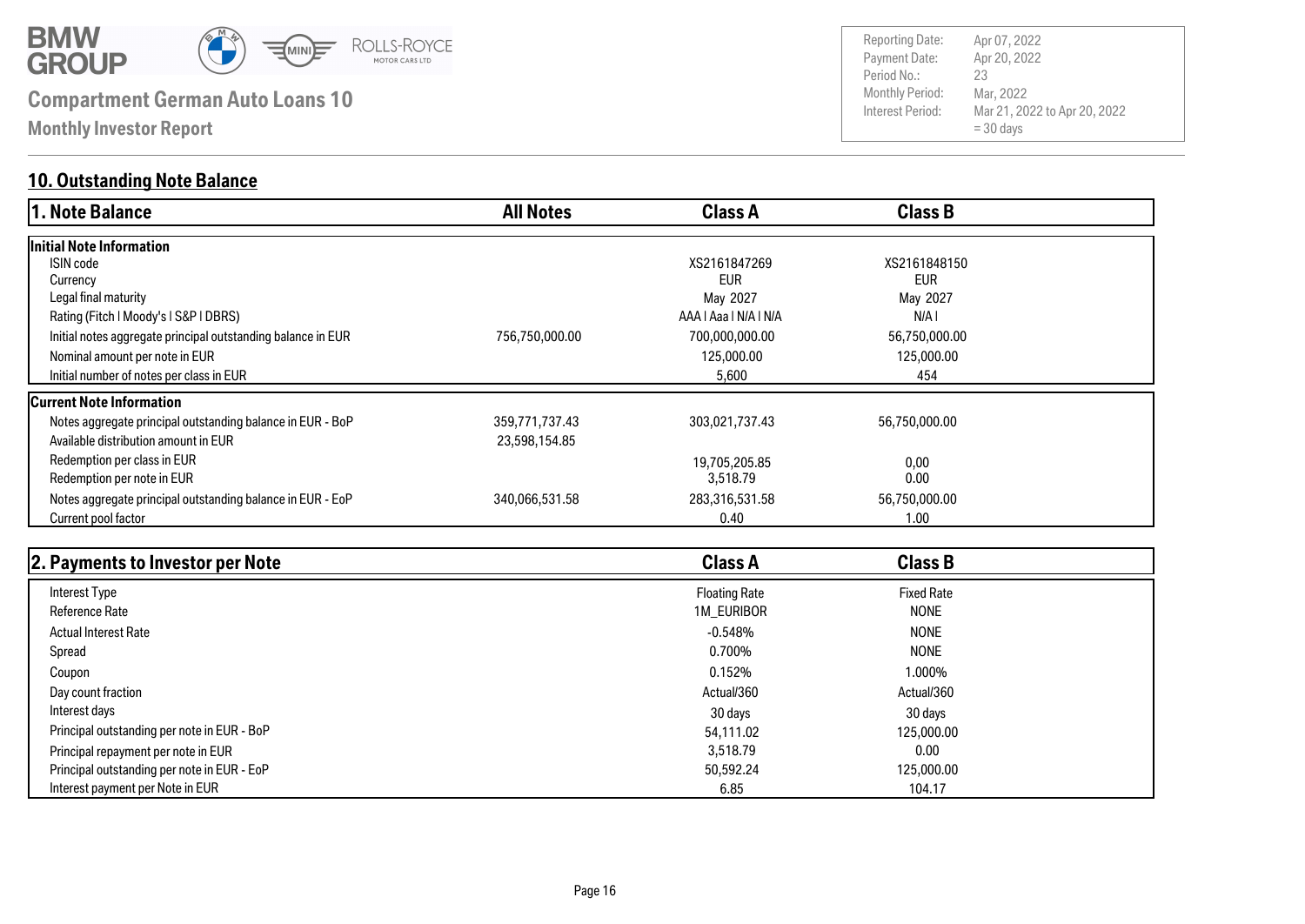

Payment Date: Period No.: Mar 21, 2022 to Apr 20, 2022 = 30 days Apr 20, 2022 Mar, 2022 23 Reporting Date: Apr 07, 2022

#### **10. Outstanding Note Balance**

| 3. Credit Enhancement                  | <b>Initial Period</b><br>(in EUR) | <b>Initial CE</b><br>(in %) | <b>Current Period</b><br>(in EUR) | <b>Current CE</b><br>(in %) |  |
|----------------------------------------|-----------------------------------|-----------------------------|-----------------------------------|-----------------------------|--|
| Class A                                | 700,000,000.00                    | 8.00                        | 283,316,531.58                    | 24.81                       |  |
| Class B                                | 56,750,000.00                     | 0.50                        | 56,750,000.00                     | 9.54                        |  |
| Cash Reserve (+ Overcollateralisation) | 3,790,000.00                      | 0.00                        | 35,459,443.33                     | 0.00                        |  |

BMW Bank GmbH complies with the retention requirement of a material net economic interest in accordance with article 6 of the Securitisation Regulation. A minimum of 5.0% of the net economic interest will be retained on an ongoing basis in form of retention of the Class B Notes and Subordinated Loan.

### **4. Clean-Up Call Option**

 If the aggregate outstanding principal balance has been reduced to less than 10% of the aggregate outstanding principal balance at the Issue Date, the seller will have the option under the receivables purchase Agreement to acquire all outstanding purchased receivables.

| Aggregate outstanding principal balance at end of period (in EUR) | 371.735.974.91 |
|-------------------------------------------------------------------|----------------|
| Clean-Up option exercisable                                       | No             |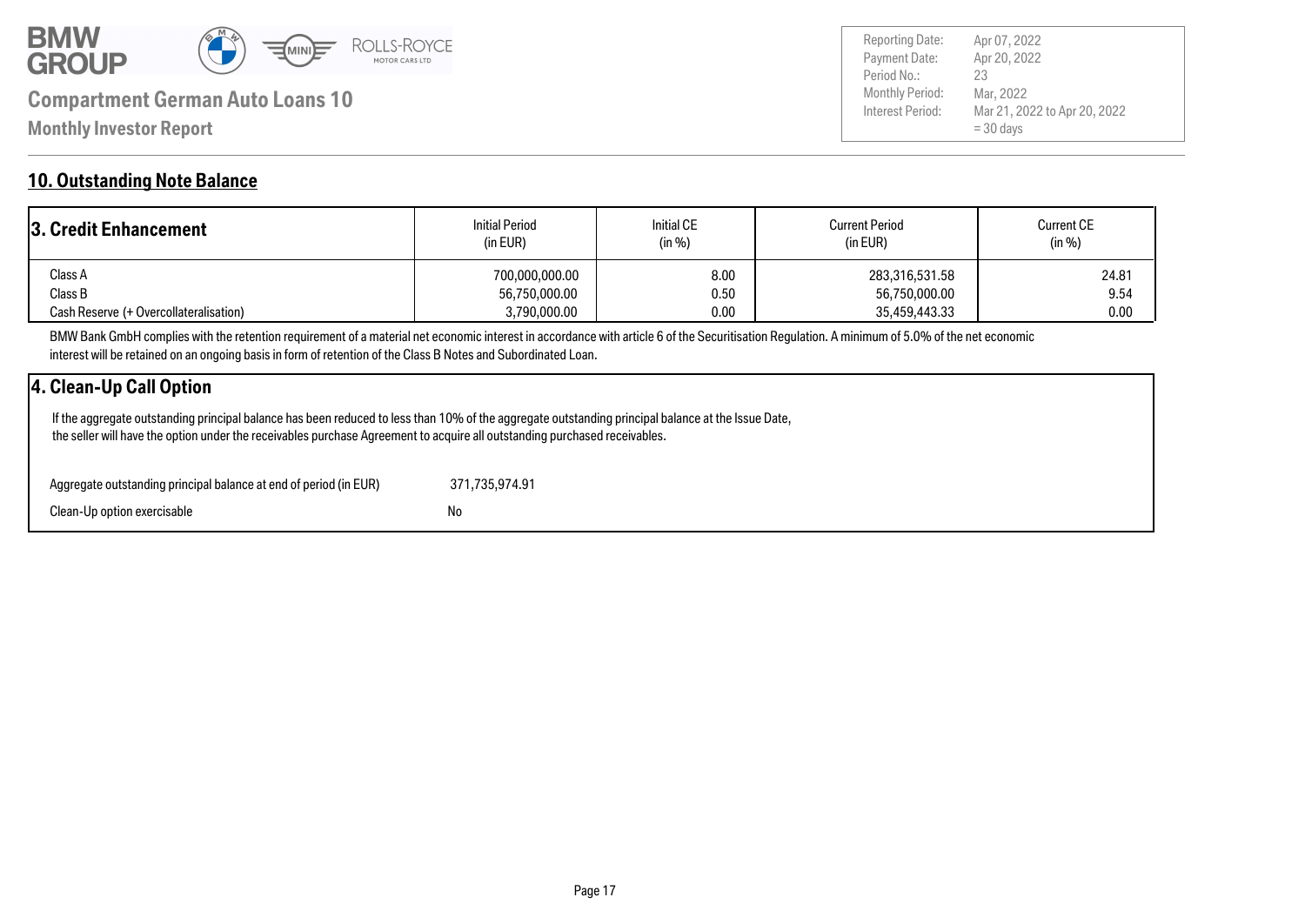

| Max: 479,000.00 Min: 692.00

## **Compartment German Auto Loans 10** Monthly Period:

**Monthly Investor Report**

### **11. Original Principal Balance**

Initial Portfolio as of origination of contract

| Group (in EUR)<br>(by Original Principal Balance) | Original principal balance<br>(in EUR) | <b>Original Principal Balance</b><br>(in % of total) | <b>Number</b><br>of Contracts | <b>Number of Contracts</b><br>(in % of total) |
|---------------------------------------------------|----------------------------------------|------------------------------------------------------|-------------------------------|-----------------------------------------------|
| 10.00 - 5,000.00                                  | 5,329,666.70                           | 0.65                                                 | 1,397                         | 3.70                                          |
| 15.000,01 - 10.000,00                             | 41,632,525.51                          | 5.10                                                 | 5,310                         | 14.08                                         |
| 10.000,01 - 15.000,00                             | 93,974,471.31                          | 11.51                                                | 7,452                         | 19.76                                         |
| 15.000,01 - 20.000,00                             | 122,364,054.97                         | 14.99                                                | 6,998                         | 18.55                                         |
| 20.000,01 - 25.000,00                             | 121,755,084.98                         | 14.91                                                | 5,430                         | 14.39                                         |
| 125.000,01 - 30.000,00                            | 100,809,218.96                         | 12.35                                                | 3,675                         | 9.74                                          |
| 130.000,01 - 35.000,00                            | 78,491,170.61                          | 9.61                                                 | 2,426                         | 6.43                                          |
| 35.000,01 - 40.000,00                             | 58,962,317.24                          | 7.22                                                 | 1,575                         | 4.18                                          |
| 40.000,01 - 45.000,00                             | 43,468,201.30                          | 5.32                                                 | 1,026                         | 2.72                                          |
| 145.000,01 - 50.000,00                            | 35,153,064.85                          | 4.31                                                 | 744                           | 1.97                                          |
| 150.000,01 - 55.000,00                            | 25,805,603.04                          | 3.16                                                 | 493                           | 1.31                                          |
| 155.000,01 - 60.000,00                            | 19,223,282.94                          | 2.35                                                 | 335                           | 0.89                                          |
| >60.000,00                                        | 69,457,393.17                          | 8.51                                                 | 861                           | 2.28                                          |
| Total                                             | 816,426,055.58                         | 100.00                                               | 37,722                        | 100.00                                        |
| Average:                                          | 21,643.24                              |                                                      |                               |                                               |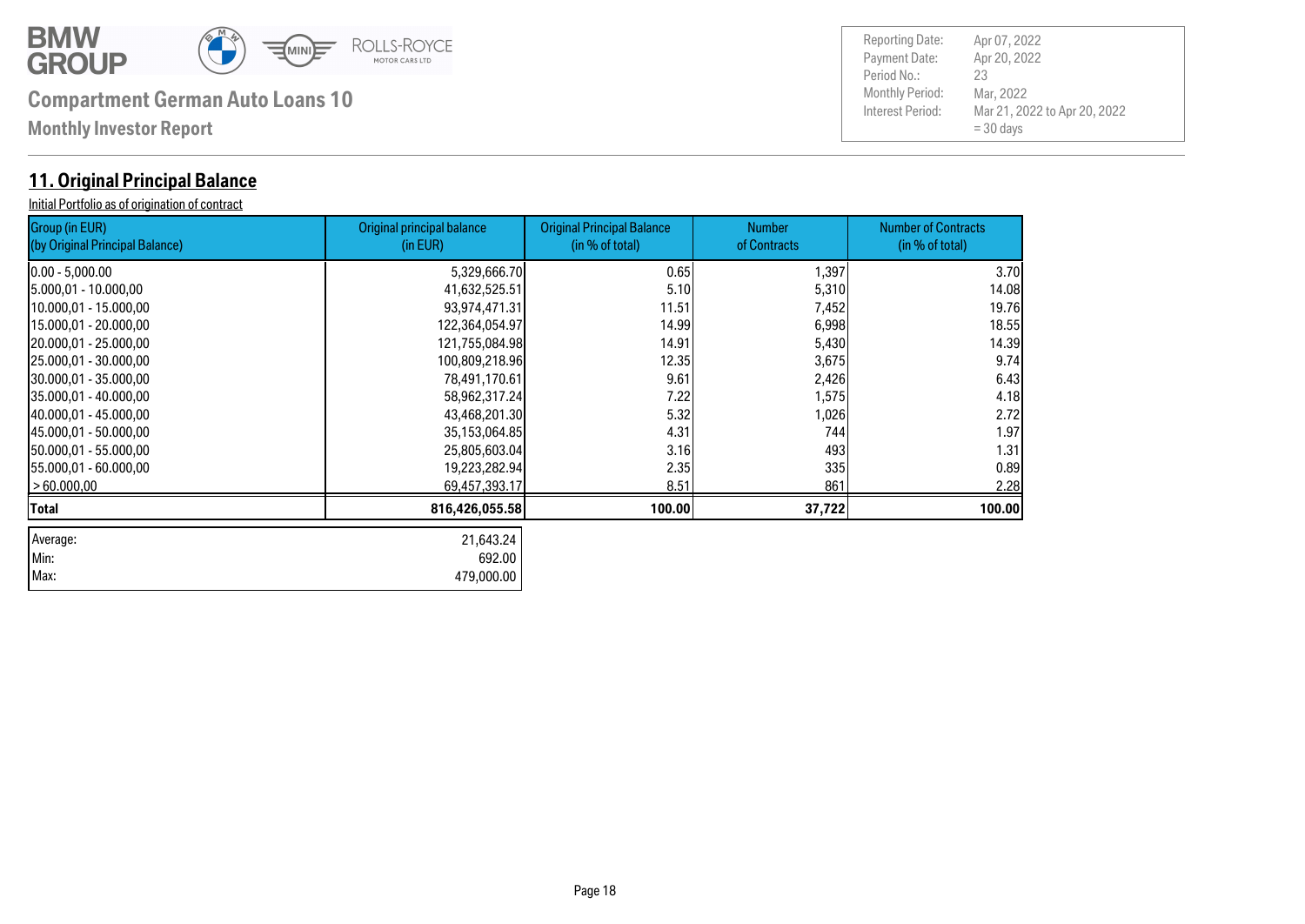

### **11a. Original Principal Balance (graph)**

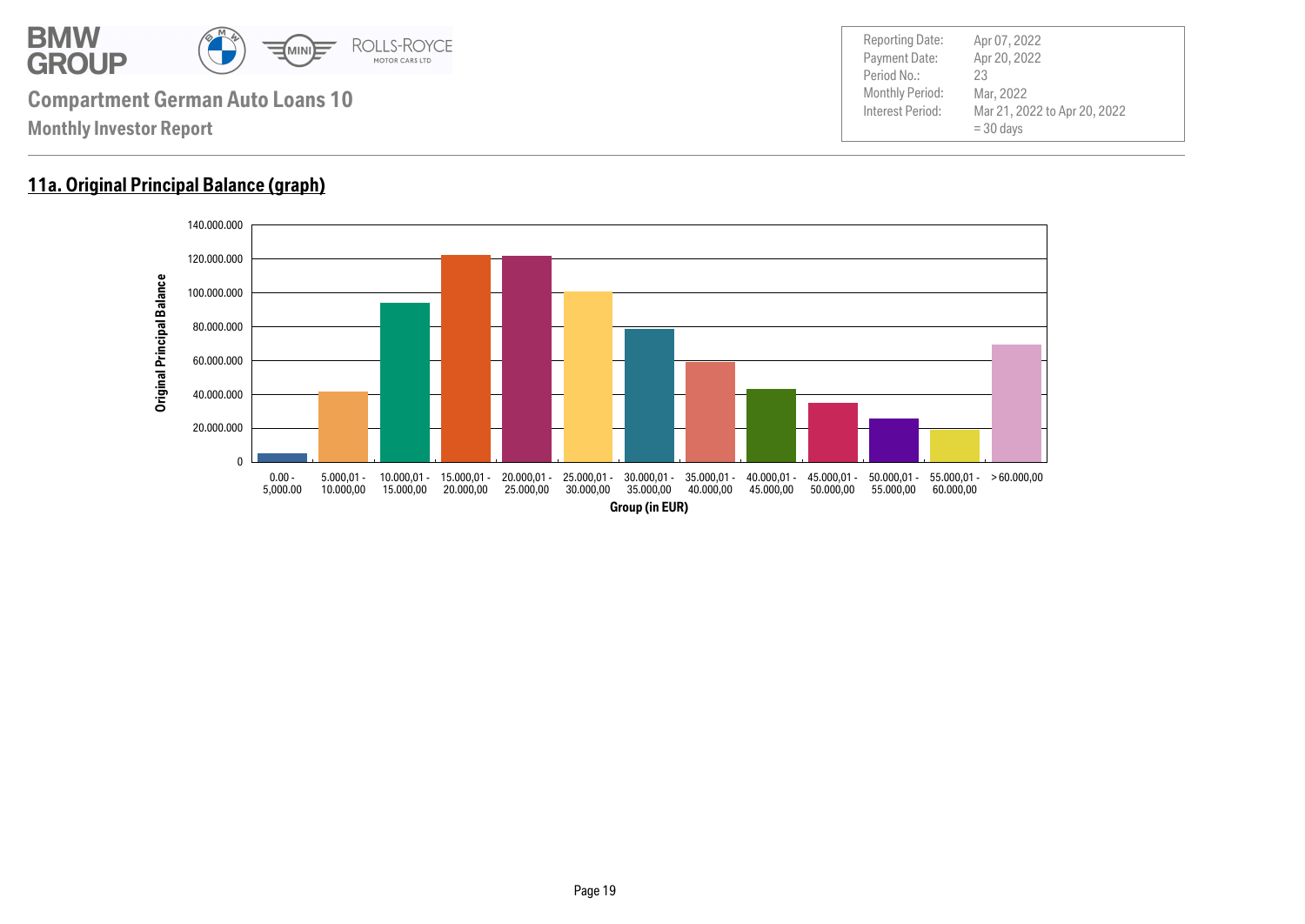

**Monthly Investor Report**

### **12. Aggregate Principal Balance**

#### Initial Portfolio

| Group (in EUR)         | <b>Aggregate Principal Balance</b><br>(in EUR) | <b>Aggregate Principal Balance</b><br>(in % of total) | <b>Number</b><br>of Contracts | <b>Number of Contracts</b><br>(in % of total) |
|------------------------|------------------------------------------------|-------------------------------------------------------|-------------------------------|-----------------------------------------------|
| $[0.00 - 5,000.00]$    | 7,886,650.60                                   | 1.04                                                  | 2,311                         | 6.13                                          |
| 15.000,01 - 10.000,00  | 47,220,759.76                                  | 6.24                                                  | 6,112                         | 16.20                                         |
| 10.000,01 - 15.000,00  | 97,244,547.15                                  | 12.85                                                 | 7,763                         | 20.58                                         |
| 15.000,01 - 20.000,00  | 118,067,966.67                                 | 15.60                                                 | 6,782                         | 17.98                                         |
| 20.000,01 - 25.000,00  | 110,171,821.44                                 | 14.56                                                 | 4,932                         | 13.07                                         |
| 25.000,01 - 30.000,00  | 91,573,664.01                                  | 12.10                                                 | 3,349                         | 8.88                                          |
| 30.000,01 - 35.000,00  | 69,182,280.45                                  | 9.14                                                  | 2,142                         | 5.68                                          |
| 135.000,01 - 40.000,00 | 50,210,892.86                                  | 6.64                                                  | 1,344                         | 3.56                                          |
| 40.000,01 - 45.000,00  | 41,360,529.81                                  | 5.47                                                  | 977                           | 2.59                                          |
| 45.000,01 - 50.000,00  | 27,930,843.02                                  | 3.69                                                  | 590                           | 1.56                                          |
| 150.000,01 - 55.000,00 | 22,527,171.84                                  | 2.98                                                  | 431                           | 1.14                                          |
| 155.000,01 - 60.000,00 | 14,807,031.59                                  | 1.96                                                  | 258                           | 0.68                                          |
| > 60.000,00            | 58,565,831.08                                  | 7.74                                                  | 731                           | 1.94                                          |
| Total                  | 756,749,990.28                                 | 100.00                                                | 37,722                        | 100.00                                        |
| Average:               | 20,061.24                                      |                                                       |                               |                                               |
| Min:                   | 236.95                                         |                                                       |                               |                                               |
| Max:                   | 431,196.02                                     |                                                       |                               |                                               |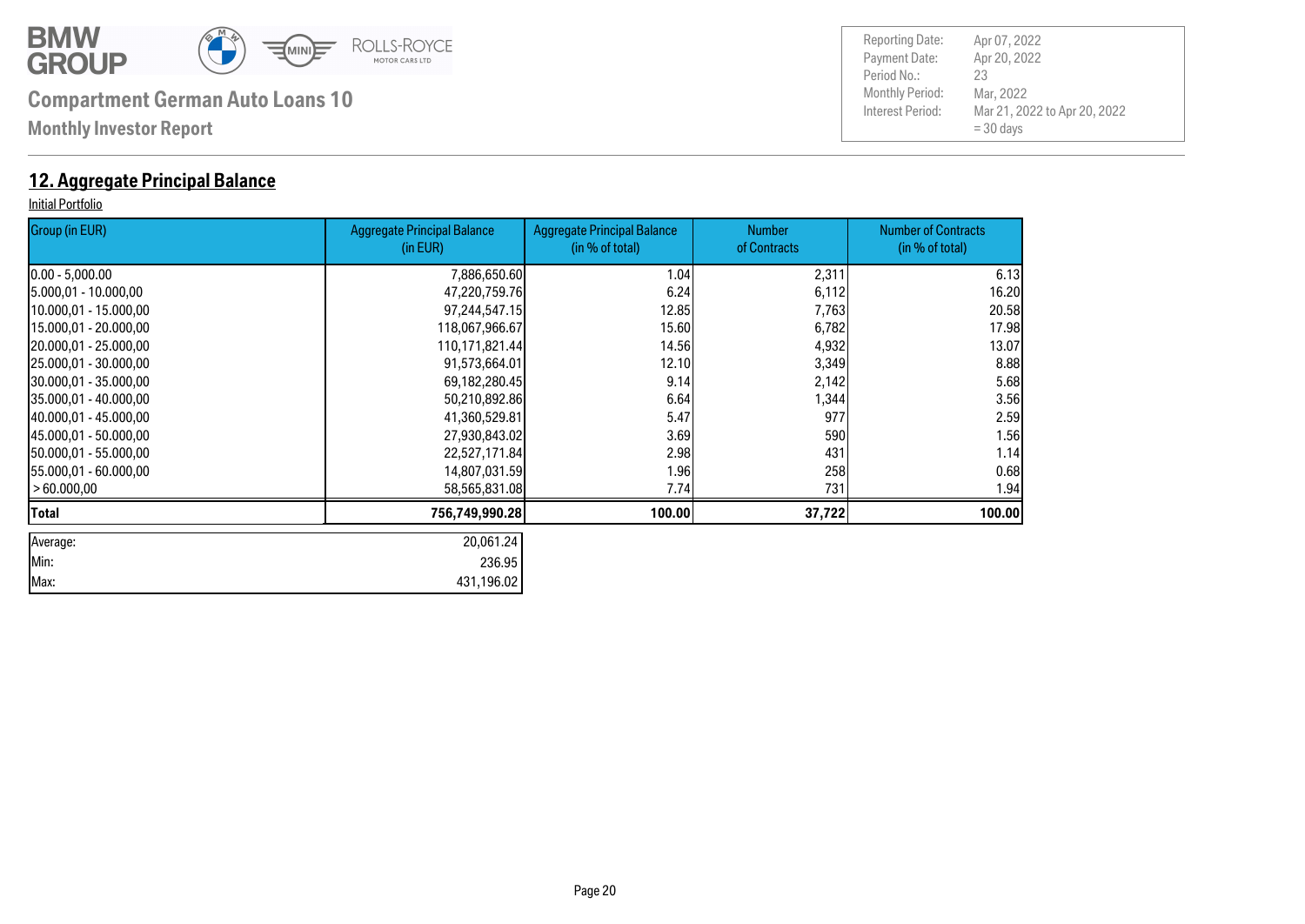

## **12a. Aggregate Principal Balance (graph)**

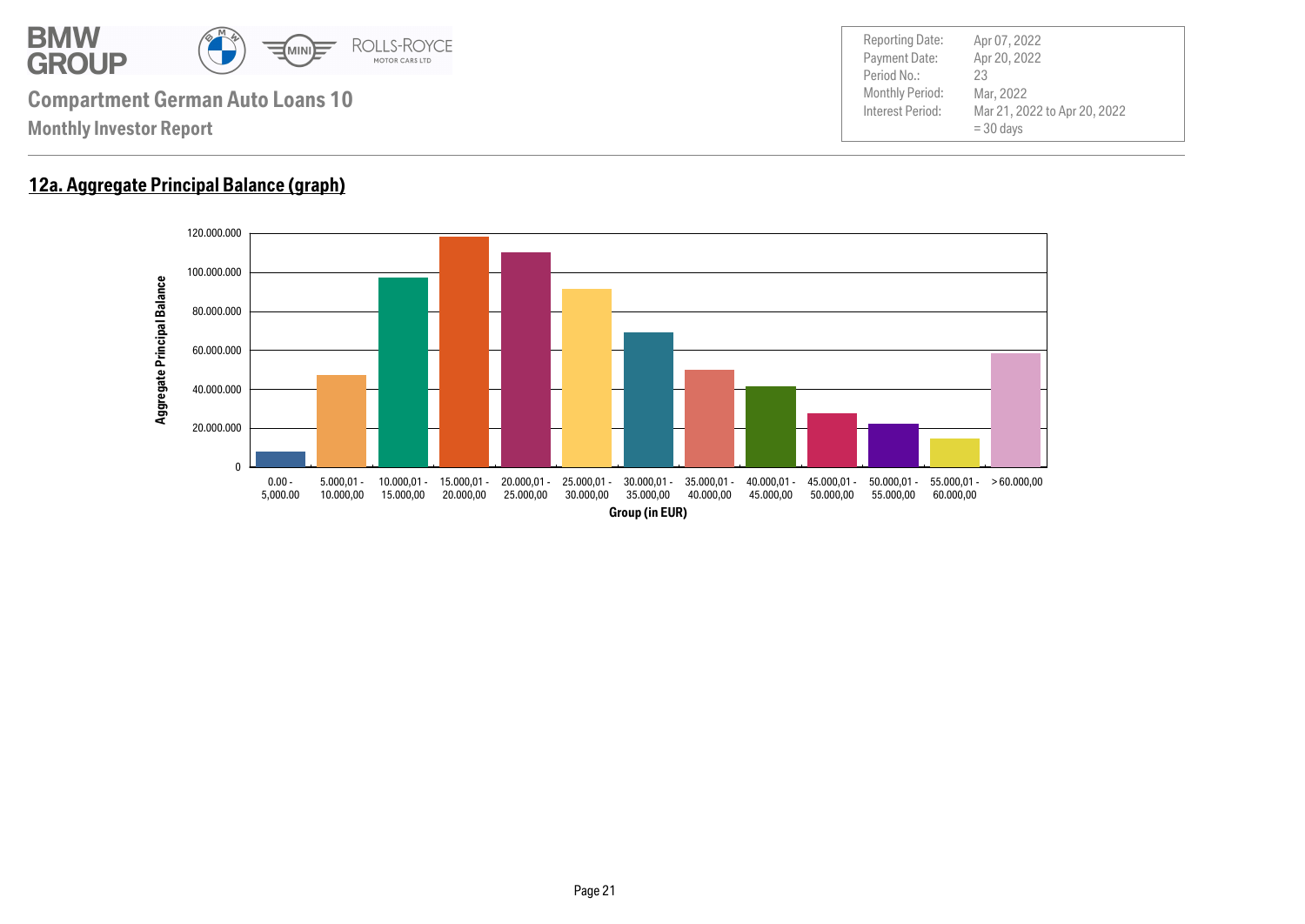

**Monthly Investor Report**

# **13. Aggregate Outstanding Principal Balance**<br>**Portfolio as of:** Mar 31, 2022

Mar 31, 2022

| Group<br>(in EUR)      | <b>Aggregate Outstanding</b><br><b>Principal Balance</b><br>(in EUR) | <b>Aggregate Outstanding</b><br><b>Principal Balance</b><br>(in % of total) | <b>Number</b><br>of Contracts | <b>Number of Contracts</b><br>(in % of total) |  |
|------------------------|----------------------------------------------------------------------|-----------------------------------------------------------------------------|-------------------------------|-----------------------------------------------|--|
| $0.00 - 5,000.00$      | 8,818,748.23                                                         | 2.37                                                                        | 5,537                         | 21.45                                         |  |
| 5.000,01 - 10.000,00   | 39,378,420.73                                                        | 10.59                                                                       | 5,171                         | 20.03                                         |  |
| 10.000,01 - 15.000,00  | 63,274,729.91                                                        | 17.02                                                                       | 5,111                         | 19.80                                         |  |
| 15.000,01 - 20.000,00  | 64,360,636.98                                                        | 17.31                                                                       | 3,716                         | 14.40                                         |  |
| 20.000,01 - 25.000,00  | 53,233,516.38                                                        | 14.32                                                                       | 2,390                         | 9.26                                          |  |
| 25.000,01 - 30.000,00  | 39,453,166.79                                                        | 10.61                                                                       | 1,445                         | 5.60                                          |  |
| 30.000,01 - 35.000,00  | 28,504,863.78                                                        | 7.67                                                                        | 882                           | 3.42                                          |  |
| 35.000,01 - 40.000,00  | 21,508,289.17                                                        | 5.79                                                                        | 575                           | 2.23                                          |  |
| 40.000,01 - 45.000,00  | 13,457,902.54                                                        | 3.62                                                                        | 317                           | 1.23                                          |  |
| 45.000,01 - 50.000,00  | 10,749,341.16                                                        | 2.89                                                                        | 227                           | 0.88                                          |  |
| 150.000,01 - 55.000,00 | 6,350,278.72                                                         | 1.71                                                                        | 121                           | 0.47                                          |  |
| [55.000,01 - 60.000,00 | 4,748,346.10                                                         | 1.28                                                                        | 83                            | 0.32                                          |  |
| >60.000,00             | 17,897,734.42                                                        | 4.81                                                                        | 235                           | 0.91                                          |  |
| Total                  | 371,735,974.91                                                       | 100.00                                                                      | 25,810                        | 100.00                                        |  |
| WA:                    | 14,402.79                                                            |                                                                             |                               |                                               |  |
| Min:                   | 0.00                                                                 |                                                                             |                               |                                               |  |
| Max:                   | 190,553.08                                                           |                                                                             |                               |                                               |  |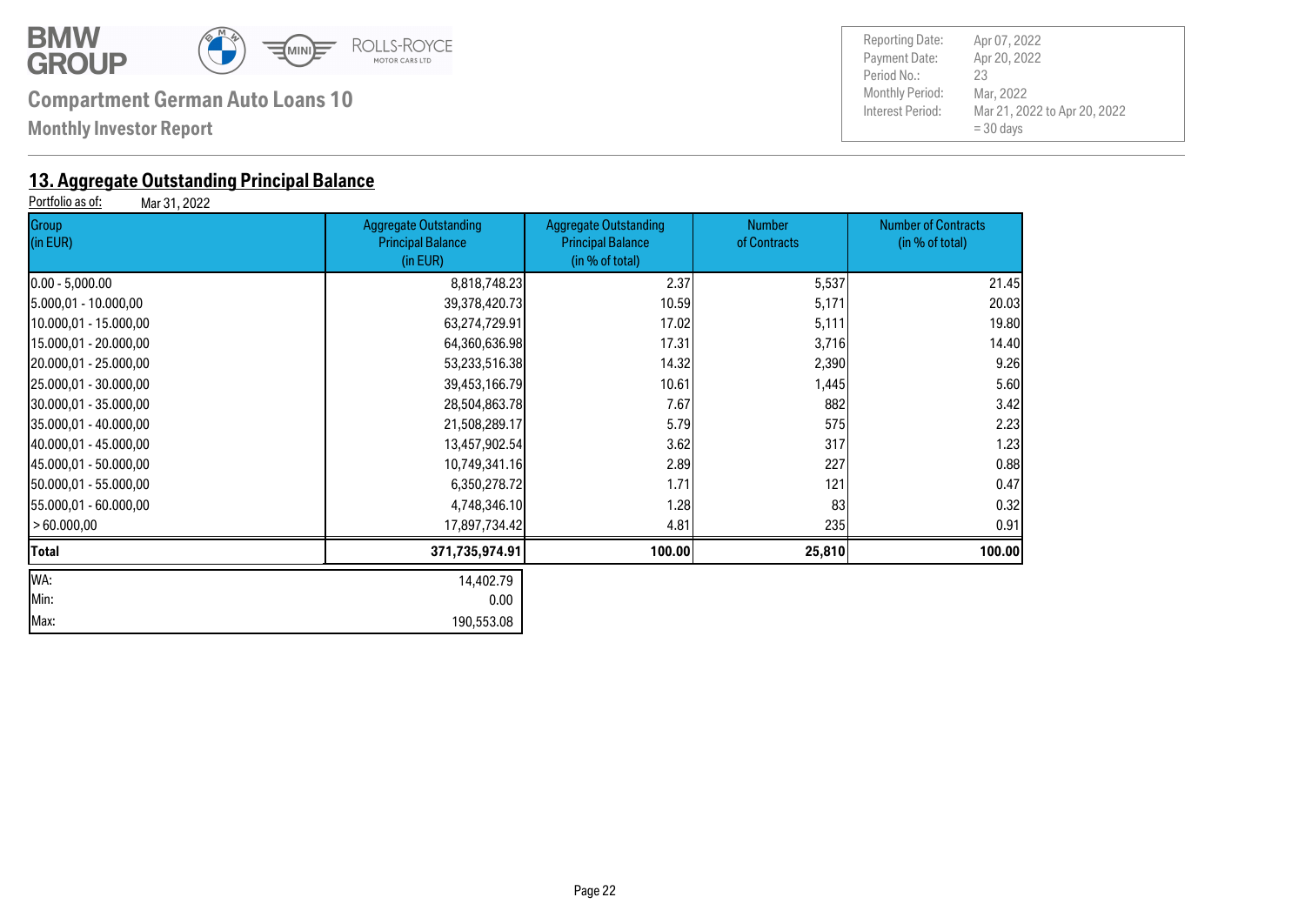

### **13a. Aggregate Outstanding Principal Balance (graph)**

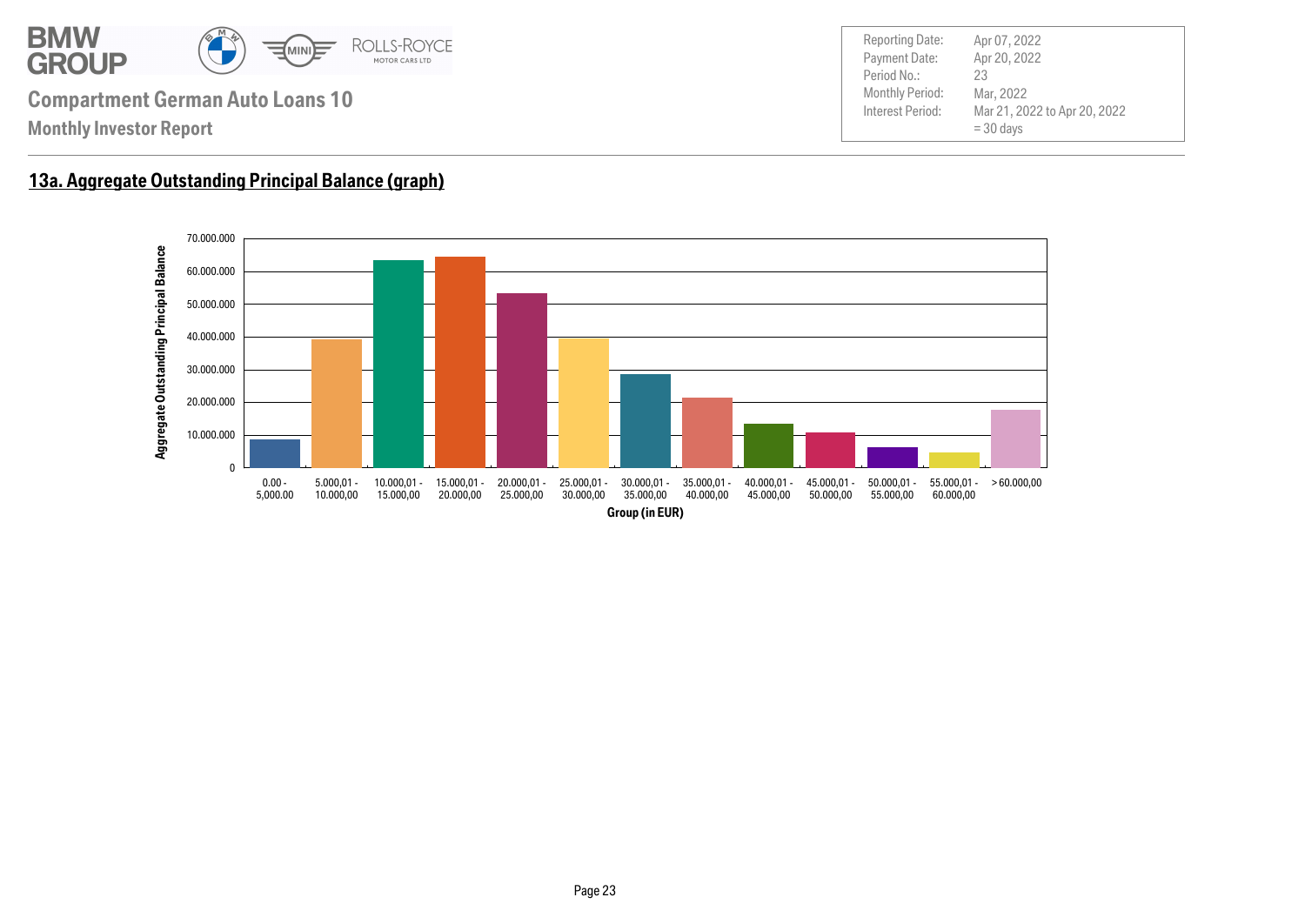

**Monthly Investor Report**

### **14. Down Payments**

Portfolio as of: Mar 31, 2022

Payment Date: Period No.: Mar 21, 2022 to Apr 20, 2022 = 30 days Apr 20, 2022 Mar, 2022 23 Reporting Date: Apr 07, 2022

| <br>Down Payment             | <b>Aggregate Outstanding</b><br><b>Principal Balance</b><br>(in EUR) | <b>Aggregate Outstanding</b><br><b>Principal Balance</b><br>(in % of total) | <b>Number</b><br>of Contracts | <b>Number of Contracts</b><br>(in % of total) | Down Payment/<br><b>Purchase Price</b><br>(in %) |
|------------------------------|----------------------------------------------------------------------|-----------------------------------------------------------------------------|-------------------------------|-----------------------------------------------|--------------------------------------------------|
| No Down Payment              | 95,207,641.31                                                        | 25.61                                                                       | 7,559                         | 29.29                                         | 0.00                                             |
| <=1000                       | 5,617,567.01                                                         | 1.51                                                                        | 506                           | 1.96                                          | 4.49                                             |
| 1.000,01 - 2.000,00          | 16,881,732.74                                                        | 4.54                                                                        | 1,385                         | 5.37                                          | 8.37                                             |
| $[2.000, 01 - 3.000, 00]$    | 23,118,021.32                                                        | 6.22                                                                        | 1,851                         | 7.17                                          | 12.31                                            |
| $3.000,01 - 4.000,00$        | 19,827,468.26                                                        | 5.33                                                                        | 1,628                         | 6.31                                          | 16.08                                            |
| 4.000,01 - 5.000,00          | 32,804,352.72                                                        | 8.82                                                                        | 2,389                         | 9.26                                          | 17.86                                            |
| $[5.000, 01 - 6.000, 00]$    | 18,860,008.29                                                        | 5.07                                                                        | 1,342                         | 5.20                                          | 20.13                                            |
| $6.000,01 - 7.000,00$        | 15,744,569.58                                                        | 4.24                                                                        | 1,123                         | 4.35                                          | 22.42                                            |
| 7.000,01 - 8.000,00          | 16,313,776.96                                                        | 4.39                                                                        | 1,092                         | 4.23                                          | 23.27                                            |
| 8.000,01 - 9.000,00          | 10,192,122.51                                                        | 2.74                                                                        | 631                           | 2.44                                          | 24.42                                            |
| $[9.000, 01 - 10.000, 00]$   | 30,606,309.08                                                        | 8.23                                                                        | 1,804                         | 6.99                                          | 25.65                                            |
| 10.000,01 - 11.000,00        | 6,101,626.28                                                         | 1.64                                                                        | 361                           | 1.40                                          | 26.49                                            |
| 11.000,01 - 12.000,00        | 9,569,076.46                                                         | 2.57                                                                        | 534                           | 2.07                                          | 27.10                                            |
| 12.000,01 - 13.000,00        | 6,763,393.31                                                         | 1.82                                                                        | 373                           | 1.45                                          | 27.84                                            |
| 13.000,01 - 14.000,00        | 6,287,430.16                                                         | 1.69                                                                        | 332                           | 1.29                                          | 28.86                                            |
| 14.000,01 - 15.000,00        | 13,890,851.23                                                        | 3.74                                                                        | 742                           | 2.87                                          | 30.75                                            |
| - 15.000,00                  | 43,950,027.69                                                        | 11.82                                                                       | 2,158                         | 8.36                                          | 35.99                                            |
| Total                        | 371,735,974.91                                                       | 100.00                                                                      | 25,810                        | 100.00                                        | 16.95                                            |
| Minimum Down Payment:        | 1.00                                                                 |                                                                             |                               |                                               |                                                  |
| <b>Maximum Down Payment:</b> | 110,000.00                                                           |                                                                             |                               |                                               |                                                  |
| Average Down Payment:        | 5,935.40                                                             |                                                                             |                               |                                               |                                                  |

Average Down Payment (customers that made a Down Payment): 8,393.66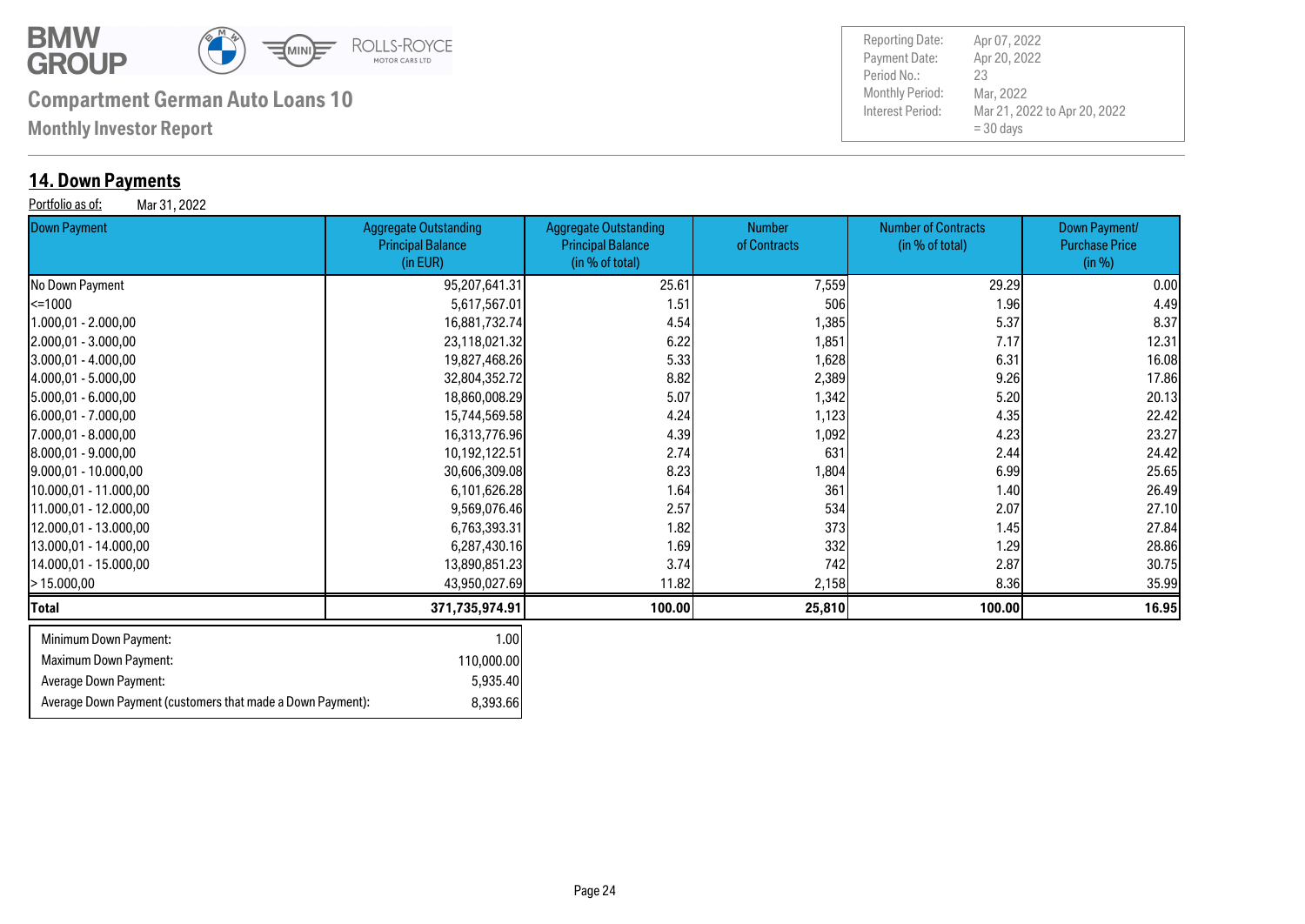

**Monthly Investor Report**

## **15. Borrower Concentration**

Portfolio as of: Mar 31, 2022

| Borrower<br>(Top 20)    | <b>Aggregate Outstanding</b><br><b>Principal Balance</b><br>(in EUR) | <b>Aggregate Outstanding</b><br><b>Principal Balance</b><br>(in % of total) | Number<br>of Contracts | <b>Number of Contracts</b><br>(in % of total) |
|-------------------------|----------------------------------------------------------------------|-----------------------------------------------------------------------------|------------------------|-----------------------------------------------|
|                         | 288,559.72                                                           | 0.08                                                                        |                        | 0.03                                          |
| $\overline{\mathbf{c}}$ | 279,423.11                                                           | 0.08                                                                        |                        | 0.02                                          |
| 3                       | 233,943.01                                                           | 0.06                                                                        |                        | 0.01                                          |
| $\overline{4}$          | 190,553.08                                                           | 0.05                                                                        |                        | 0.00                                          |
| $\overline{\mathbf{5}}$ | 177,899.55                                                           | 0.05                                                                        |                        | 0.01                                          |
| 6                       | 177,406.67                                                           | 0.05                                                                        |                        | 0.00                                          |
| $\overline{7}$          | 177,254.50                                                           | 0.05                                                                        |                        | 0.01                                          |
| 8                       | 166,961.01                                                           | 0.04                                                                        |                        | 0.02                                          |
| 9                       | 152,407.80                                                           | 0.04                                                                        |                        | 0.00                                          |
| 10                      | 151,232.11                                                           | 0.04                                                                        |                        | 0.00                                          |
| 11                      | 145,148.24                                                           | 0.04                                                                        |                        | 0.02                                          |
| 12                      | 138,789.24                                                           | 0.04                                                                        |                        | 0.01                                          |
| 13                      | 137,459.33                                                           | 0.04                                                                        |                        | 0.02                                          |
| 14                      | 132,254.60                                                           | 0.04                                                                        |                        | 0.01                                          |
| 15                      | 132,170.02                                                           | 0.04                                                                        |                        | 0.02                                          |
| 16                      | 122,978.29                                                           | 0.03                                                                        |                        | 0.02                                          |
| 17                      | 122,872.89                                                           | 0.03                                                                        |                        | 0.00                                          |
| 18                      | 122,671.66                                                           | 0.03                                                                        |                        | 0.00                                          |
| 19                      | 122,223.53                                                           | 0.03                                                                        |                        | 0.00                                          |
| 20                      | 114,933.61                                                           | 0.03                                                                        |                        | 0.01                                          |
| <b>Total</b>            | 3,287,141.97                                                         | 0.88                                                                        | 56                     | 0.22                                          |
| Total Portfolio Balance | 371,735,974.91                                                       |                                                                             |                        |                                               |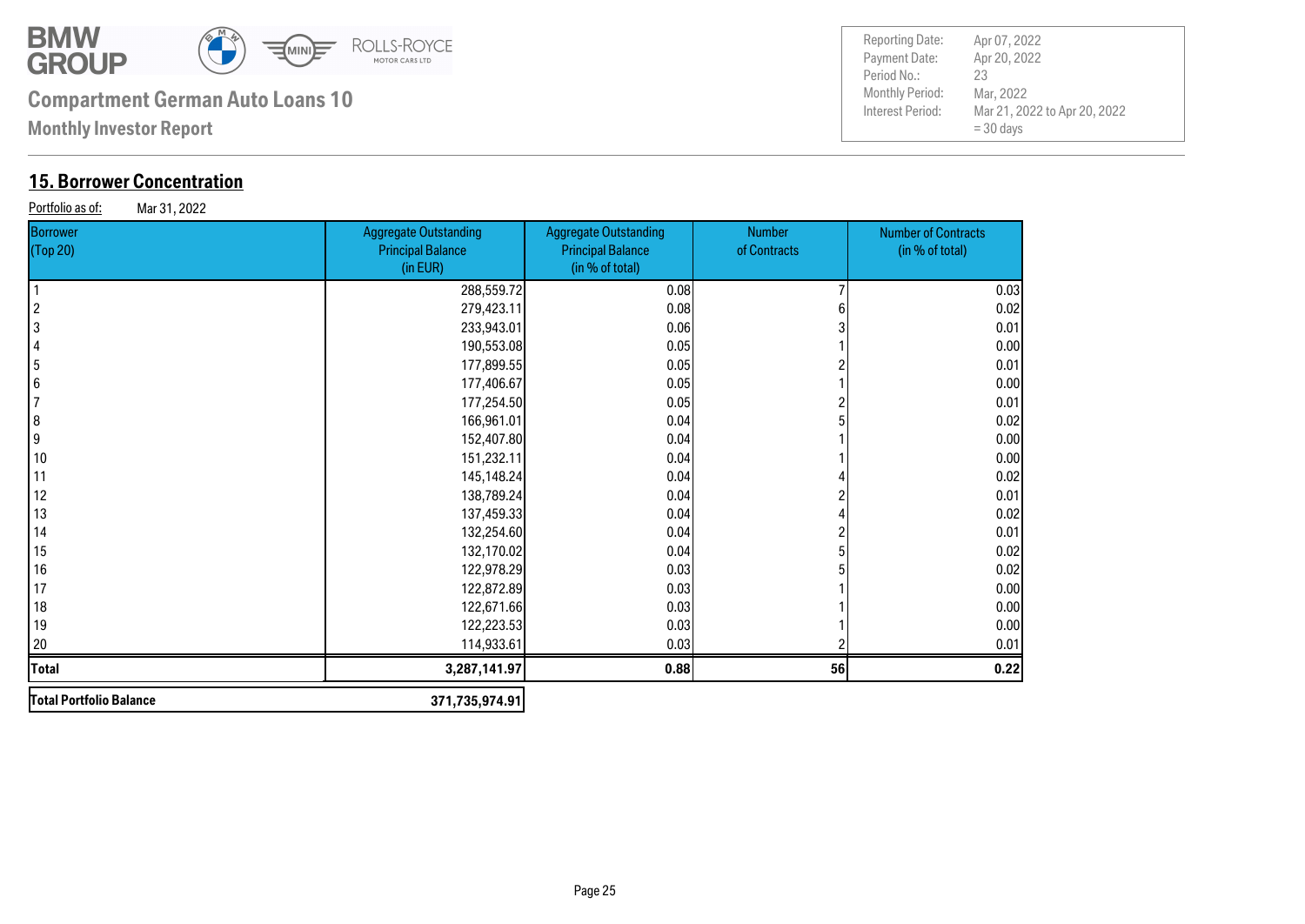

### **16. Geographical Distribution**

#### Initial Portfolio

| <b>IPost code area</b> | <b>Aggregate Principal Balance</b><br>(in EUR) | <b>Aggregate Principal Balance</b><br>(in % of total) | <b>Number</b><br>of Contracts | Number of contracts |
|------------------------|------------------------------------------------|-------------------------------------------------------|-------------------------------|---------------------|
|                        |                                                |                                                       |                               | (in % of total)     |
| lpost code area 0      | 38,850,001.51                                  | 5.13                                                  | 1,901                         | 5.04                |
| lpost code area 1      | 44,833,286.47                                  | 5.92                                                  | 2,079                         | 5.51                |
| post code area 2       | 66,006,642.23                                  | 8.72I                                                 | 3,381                         | 8.96I               |
| lpost code area 3      | 64,483,561.52                                  | 8.52                                                  | 3,393                         | 8.99                |
| lpost code area 4      | 93,951,938.62                                  | 12.42 <b>1</b>                                        | 4,661                         | 12.36               |
| post code area 5       | 93,083,643.97                                  | 12.30 <b>I</b>                                        | 4,639                         | 12.30               |
| lpost code area 6      | 97,251,597.39                                  | 12.85                                                 | 4,794                         | 12.71               |
| post code area 7       | 93,531,479.67                                  | 12,36                                                 | 4,788                         | 12.69               |
| lpost code area 8      | 101,531,504.39                                 | 13.42 <b>1</b>                                        | 4,840                         | 12.83               |
| post code area 9       | 63,226,334.51                                  | 8.35                                                  | 3,246                         | 8.61                |
| <b>Total</b>           | 756,749,990.28                                 | 100.00                                                | 37,722                        | 100.00              |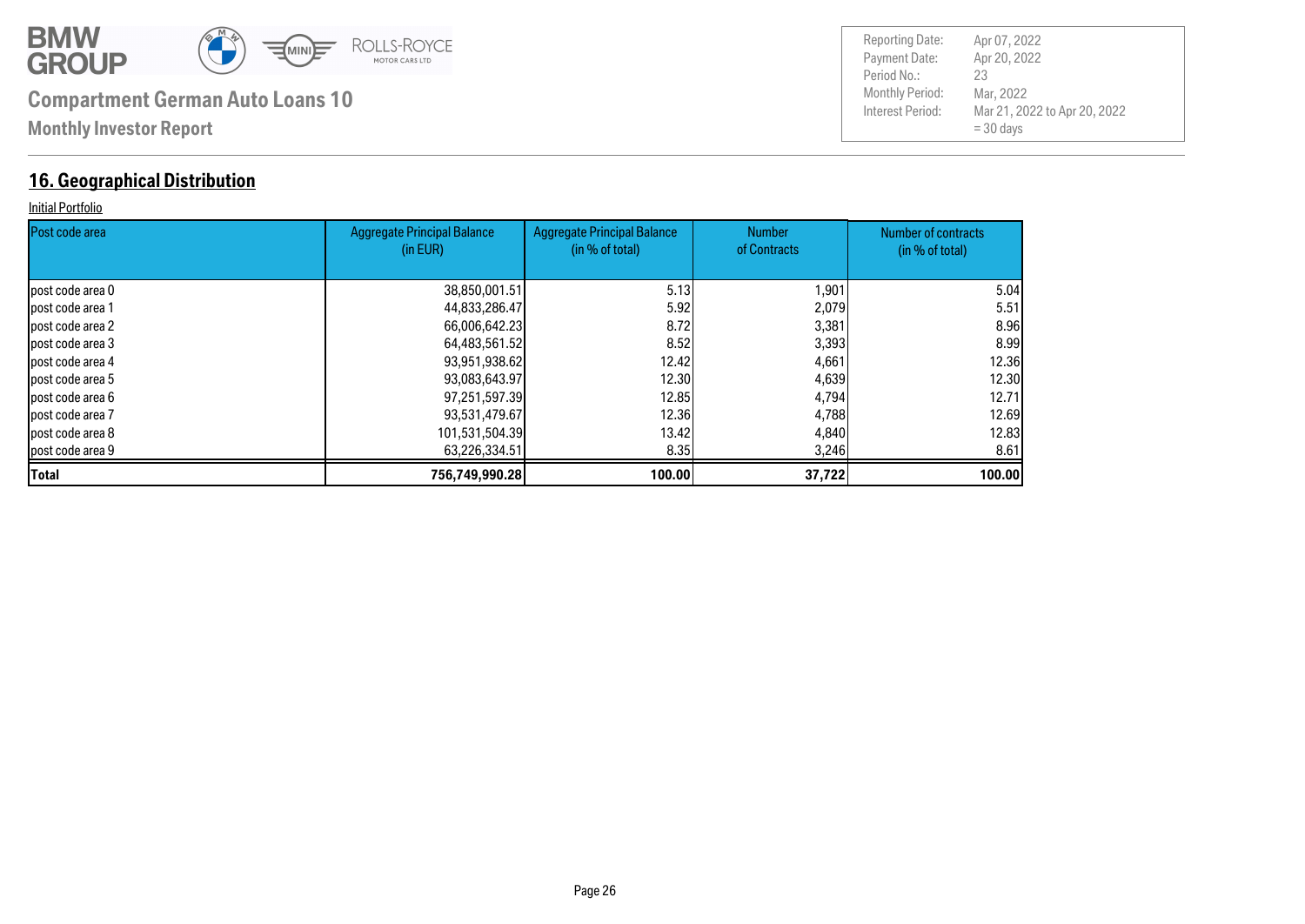

## **16. Geographical Distribution**

Portfolio as of: Mar 31, 2022

| <b>Reporting Date:</b> | Apr 07, 2022                 |
|------------------------|------------------------------|
| Payment Date:          | Apr 20, 2022                 |
| Period No.:            | 23                           |
| <b>Monthly Period:</b> | Mar, 2022                    |
| Interest Period:       | Mar 21, 2022 to Apr 20, 2022 |
|                        | $=$ 30 days                  |

| <b>IPost code area</b> | <b>Aggregate Outstanding</b><br><b>Principal Balance</b><br>(in EUR) | <b>Aggregate Outstanding</b><br><b>Principal Balance</b><br>(in % of total) | Number<br>of Contracts | <b>Number of Contracts</b><br>(in % of total) |
|------------------------|----------------------------------------------------------------------|-----------------------------------------------------------------------------|------------------------|-----------------------------------------------|
| lpost code area 0      | 19,918,341.91                                                        | 5.36                                                                        | 1,354                  | 5.25                                          |
| lpost code area 1      | 22,533,937.34                                                        | 6.06                                                                        | 1,440                  | 5.58                                          |
| lpost code area 2      | 32,450,645.23                                                        | 8.73                                                                        | 2,324                  | 9.00                                          |
| post code area 3       | 31,614,769.54                                                        | 8.50                                                                        | 2,293                  | 8.88                                          |
| lpost code area 4      | 46,040,339.97                                                        | 12.39                                                                       | 3,213                  | 12.45                                         |
| lpost code area 5      | 45,076,442.29                                                        | 12.13                                                                       | 3,146                  | 12.19                                         |
| lpost code area 6      | 47,198,554.44                                                        | 12.70                                                                       | 3,281                  | 12.71                                         |
| lpost code area 7      | 45,980,506.10                                                        | 12.37                                                                       | 3,211                  | 12.44                                         |
| lpost code area 8      | 48,770,463.31                                                        | 13.12                                                                       | 3,249                  | 12.59                                         |
| lpost code area 9      | 31,900,730.20                                                        | 8.58                                                                        | 2,281                  | 8.84                                          |
| post code area Others  | 251,244.58                                                           | 0.07                                                                        | 18 <sub>l</sub>        | 0.07                                          |
| Total                  | 371,735,974.91                                                       | 100.00                                                                      | 25,810                 | 100.00                                        |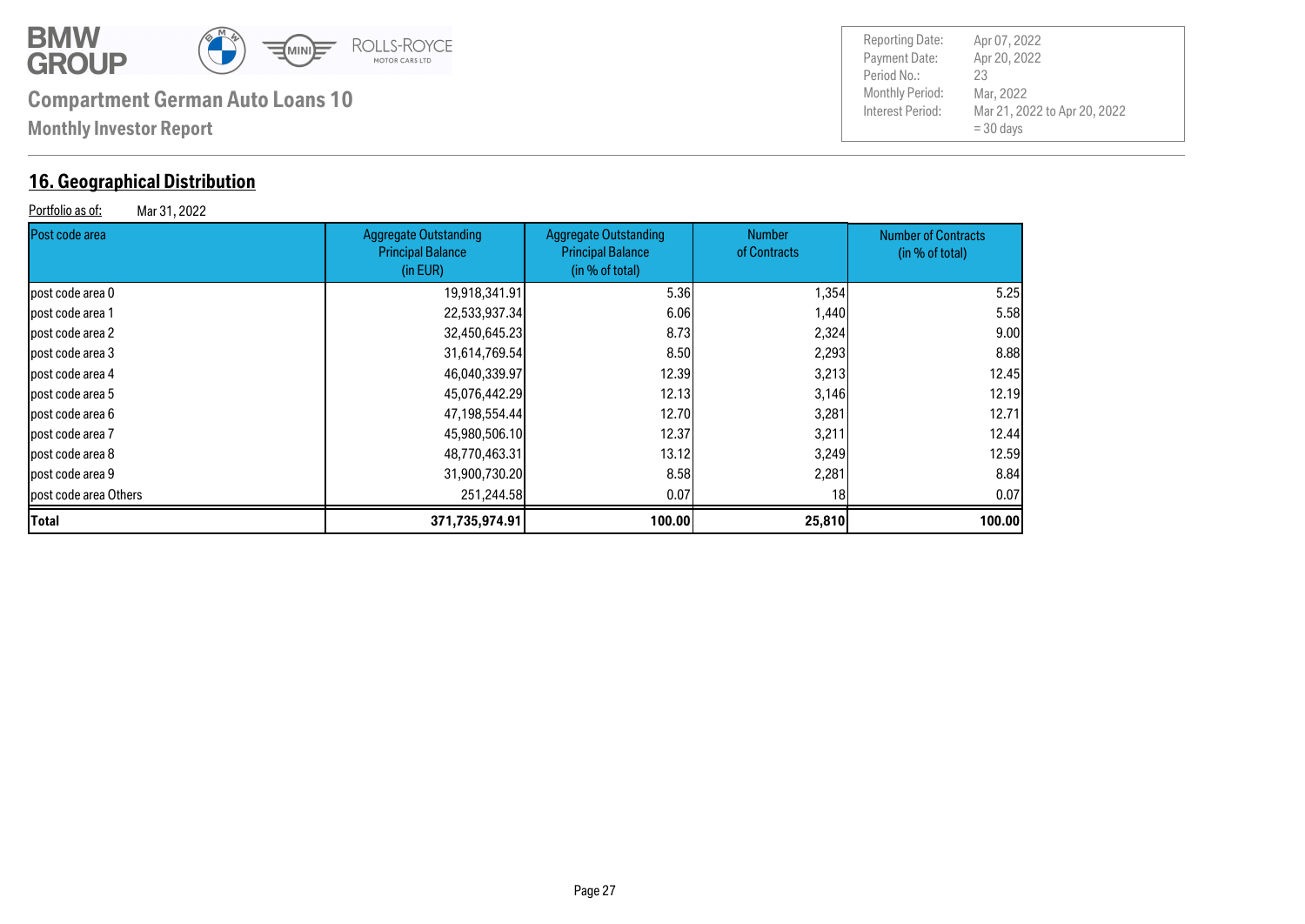

### **16a. Geographical Distribution (graph)**



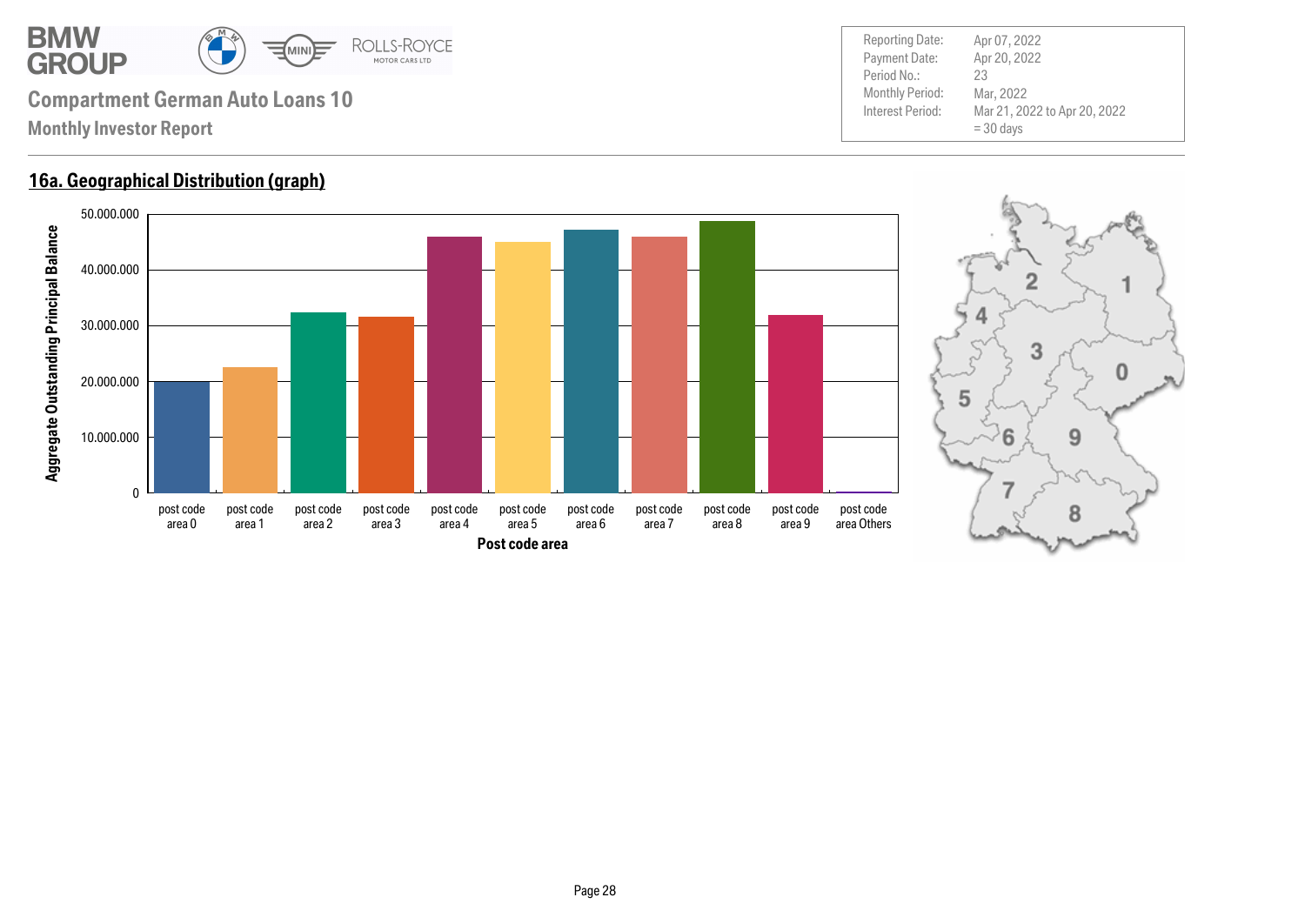

Payment Date: Period No.: Mar 21, 2022 to Apr 20, 2022 = 30 days Apr 20, 2022 Mar, 2022 23 Reporting Date: Apr 07, 2022

## **17. Car Type & Customer Group**

**Initial Portfolio** 

| <b>Car Type</b> | <b>Aggregate Principal Balance</b><br>(in EUR) | Aggregate Principal Balance<br>(in % of total) | <b>Number</b><br>of Contracts | <b>Number of Contracts</b><br>(in % of total) |
|-----------------|------------------------------------------------|------------------------------------------------|-------------------------------|-----------------------------------------------|
| <b>INew</b>     | 335,116,134.69                                 | 44.28                                          | 11.663                        | 30.92l                                        |
| Used            | 421,633,855.59                                 | 55.72                                          | 26,059                        | 69.08                                         |
| <b>Total</b>    | 756,749,990.28                                 | 100.00                                         | 37,722                        | 100.00                                        |

| <b>Customer Group</b>      | <b>Aggregate Principal Balance</b><br>(in EUR) | <b>Aggregate Principal Balance</b><br>(in % of total) | <b>Number</b><br>of Contracts | <b>Number of Contracts</b><br>(in % of total) |
|----------------------------|------------------------------------------------|-------------------------------------------------------|-------------------------------|-----------------------------------------------|
| <b>ICommercial</b>         | 201,230,905.65                                 | 26.59                                                 | 6,703                         | 17.77                                         |
| <b>IPrivate Individual</b> | 555,519,084,63                                 | 73.41                                                 | 31,019                        | 82.23                                         |
| <b>Total</b>               | 756,749,990.28                                 | 100.00                                                | 37,722                        | 100.00                                        |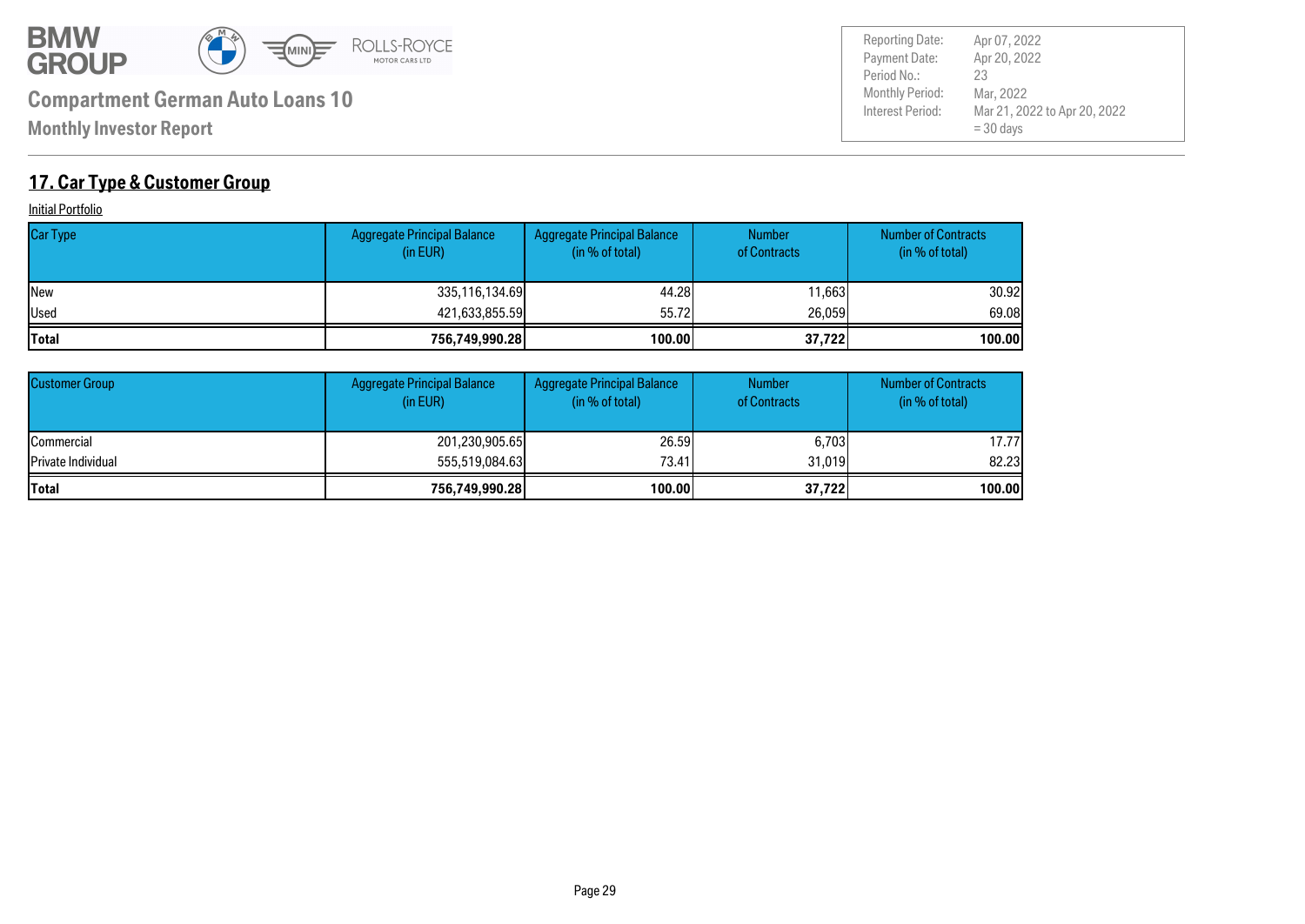

**Monthly Investor Report**

## **17. Car Type & Customer Group**

Portfolio as of: Mar 31, 2022

| <b>Car Type</b> | Aggregate Outstanding<br><b>Principal Balance</b><br>(in EUR) | <b>Aggregate Outstanding</b><br><b>Principal Balance</b><br>(in % of total) | <b>Number</b><br>of Contracts | <b>Number of Contracts</b><br>(in % of total) |
|-----------------|---------------------------------------------------------------|-----------------------------------------------------------------------------|-------------------------------|-----------------------------------------------|
| <b>New</b>      | 185,454,928.80                                                | 49.89                                                                       | 8,841                         | 34.25                                         |
| <b>I</b> Used   | 186.281.046.11                                                | 50.11                                                                       | 16,969                        | 65.75                                         |
| <b>Total</b>    | 371,735,974.91                                                | 100.00                                                                      | 25,810                        | 100.00                                        |

| <b>Customer Group</b>      | <b>Aggregate Outstanding</b><br><b>Principal Balance</b><br>(in EUR) | <b>Aggregate Outstanding</b><br><b>Principal Balance</b><br>(in % of total) | <b>Number</b><br>of Contracts | <b>Number of Contracts</b><br>(in % of total) |
|----------------------------|----------------------------------------------------------------------|-----------------------------------------------------------------------------|-------------------------------|-----------------------------------------------|
| <b>Commercial</b>          | 100,064,696.56                                                       | 26,92                                                                       | 4.638                         | 17.97                                         |
| <b>IPrivate Individual</b> | 271,671,278.35                                                       | 73.08                                                                       | 21.172                        | 82,03                                         |
| <b>Total</b>               | 371,735,974.91                                                       | 100.00                                                                      | 25,810                        | 100.00                                        |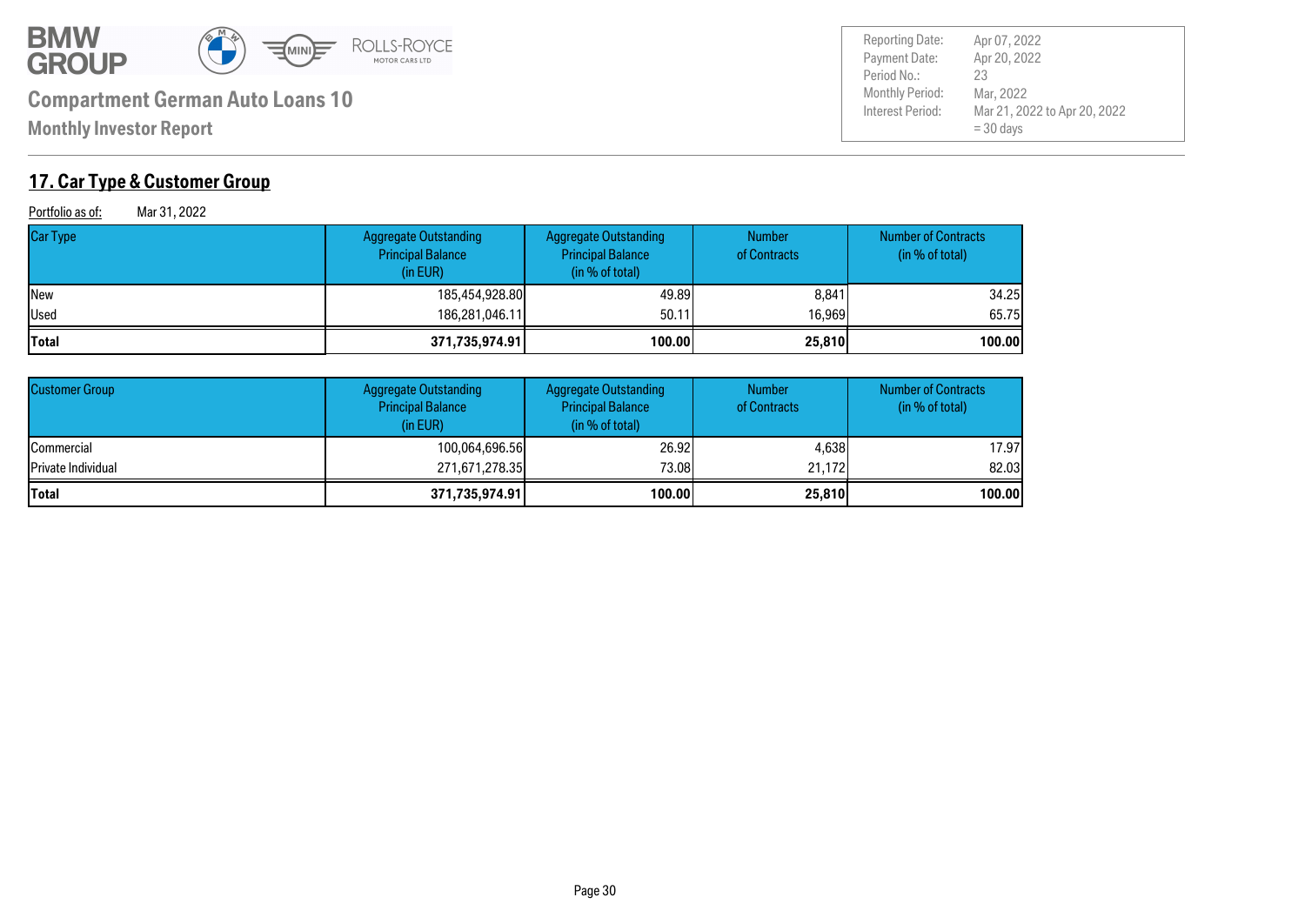

Payment Date: Period No.: Mar 21, 2022 to Apr 20, 2022 = 30 days Apr 20, 2022 Mar, 2022 23 Reporting Date: Apr 07, 2022

### **18. Delinquencies**

#### **Initial Portfolio**

| Days past due | <b>Aggregate Principal Balance</b><br>(in EUR) | Aggregate Principal Balance<br>(in % of total) | Number<br>of Contracts | <b>Number of Contracts</b><br>(in % of total) |
|---------------|------------------------------------------------|------------------------------------------------|------------------------|-----------------------------------------------|
| $ 1 - 30 $    | 0.00                                           | 0.00 <sub>l</sub>                              |                        | 0.00                                          |
| $ 31 - 60 $   | 0.00                                           | 0.001                                          |                        | 0.00                                          |
| $ 61 - 90 $   | 0.00                                           | 0.001                                          |                        | 0.00                                          |
| $ 91 - 120 $  | 0.00                                           | 0.001                                          |                        | 0.00                                          |
| >120          | 0.00                                           | 0.001                                          |                        | 0.00                                          |
| <b>Total</b>  | 0.00                                           | 0.00                                           |                        | 0.00                                          |

#### Portfolio as of: Mar 31, 2022

| Days past due | <b>Aggregate Outstanding</b><br><b>Principal Balance</b><br>(in EUR) | <b>Aggregate Outstanding</b><br><b>Principal Balance</b><br>(in % of total) | <b>Number</b><br>of Contracts | <b>Number of Contracts</b><br>(in % of total) |
|---------------|----------------------------------------------------------------------|-----------------------------------------------------------------------------|-------------------------------|-----------------------------------------------|
| $ 1 - 30 $    | 3,089,784.07                                                         | 0.831                                                                       | <b>2001</b>                   | 0.77                                          |
| $31 - 60$     | 736,739.87                                                           | 0.20                                                                        | 36I                           | 0.14                                          |
| $ 61 - 90 $   | 229,589.16                                                           | 0.06                                                                        | 12 <sup>1</sup>               | 0.05                                          |
| $91 - 120$    | 135,952.97                                                           | 0.04                                                                        |                               | 0.03                                          |
| $\vert$ > 120 | 79.267.15                                                            | 0.02                                                                        |                               | 0.02                                          |
| <b>Total</b>  | 4,271,333.22                                                         | 1.15 <sub>1</sub>                                                           | 262                           | 1.02                                          |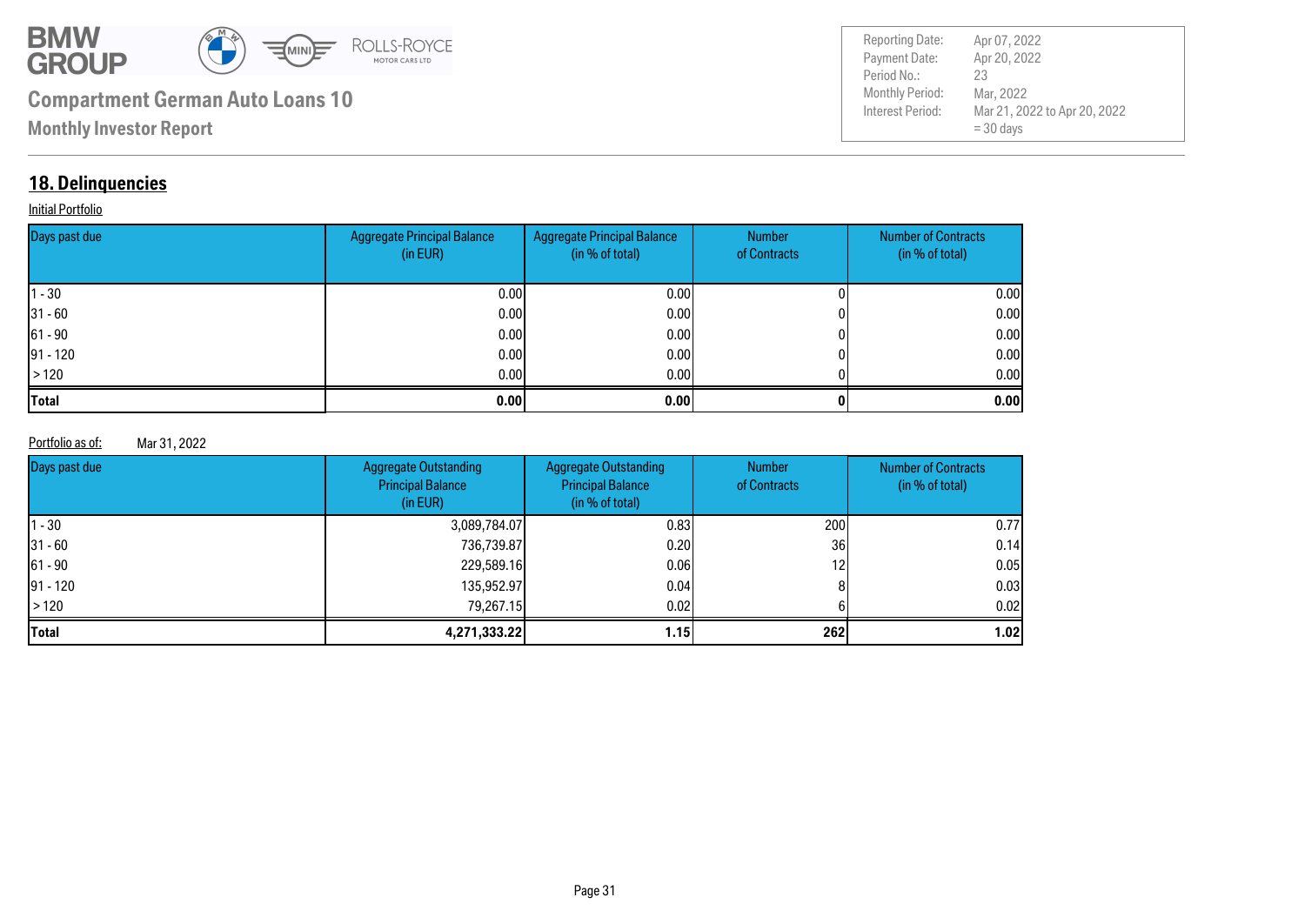

### **18a. Delinquencies Analysis**

| <b>Monthly Period</b> | Performing<br>(in EUR) | 31-60 days past due<br>(in EUR) | 61-90 days past due<br>(in EUR) | 91-120 days past due<br>(in EUR) | >120 days past due<br>(in EUR) |
|-----------------------|------------------------|---------------------------------|---------------------------------|----------------------------------|--------------------------------|
| May - 20              | 740,146,949.11         | 0.00                            | 0.00                            | 0.00                             | 0.00                           |
| June - 20             | 721,601,816.33         | 81,700.12                       | 0.00                            | 0.00                             | 0.00                           |
| <b>July - 20</b>      | 702,612,687.82         | 106,686.13                      | 35,273.11                       | 0.00                             | 0.00                           |
| Aug - 20              | 685,455,355.70         | 361,688.55                      | 19,280.57                       | 35,273.11                        | 0.00                           |
| Sept - 20             | 667,716,114.78         | 438,609.04                      | 13,862.18                       | 19,280.57                        | 35,273.11                      |
| Oct - 20              | 649,487,622.84         | 408,556.54                      | 248,670.34                      | 13,862.18                        | 19,280.57                      |
| Nov - 20              | 633,277,295.15         | 466,919.20                      | 125,202.22                      | 179,324.75                       | 19,280.57                      |
| Dec - 20              | 616,721,711.71         | 423,890.74                      | 159,378.65                      | 146,384.96                       | 194,048.99                     |
| Jan - 21              | 600,408,319.26         | 327,871.44                      | 254,322.36                      | 103,905.97                       | 263,829.04                     |
| Feb - 21              | 584, 165, 357. 73      | 368,512.07                      | 65,093.19                       | 45,394.00                        | 276,428.93                     |
| Mar - 21              | 565,512,841.44         | 530,716.30                      | 183,014.52                      | 118,391.06                       | 193,808.00                     |
| Apr - 21              | 549,388,019.17         | 358,620.58                      | 152,904.24                      | 116,069.33                       | 195,743.64                     |
| May - 21              | 533,126,810.32         | 670,246.41                      | 251,050.24                      | 81,906.87                        | 179,931.35                     |
| June - 21             | 517,248,993.91         | 158,793.08                      | 86,906.27                       | 172,626.42                       | 217,250.93                     |
| <b>July - 21</b>      | 502,076,058.86         | 387,902.89                      | 53,874.55                       | 73,790.78                        | 165,549.74                     |
| Aug - 21              | 487,882,448.83         | 523,483.94                      | 90,296.05                       | 35,459.00                        | 157,837.75                     |
| Sept - 21             | 472,283,391.31         | 352,728.67                      | 242,416.34                      | 44,494.03                        | 106,555.25                     |
| Oct - 21              | 456,362,435.16         | 473,102.60                      | 143,378.45                      | 115,165.90                       | 44,275.68                      |
| Nov - 21              | 440,286,664.48         | 450,825.48                      | 121,943.54                      | 95,274.44                        | 115,165.90                     |
| Dec - 21              | 424,201,447.58         | 508,329.84                      | 111,650.63                      | 41,367.45                        | 203,386.75                     |
| Jan - 22              | 407,524,216.02         | 680,411.77                      | 149,856.88                      | 75,723.11                        | 222,087.20                     |
| Feb - 22              | 389,650,520.19         | 587,126.14                      | 123,717.51                      | 51,678.35                        | 138,866.80                     |
| Mar - 22              | 370,554,425.76         | 736,739.87                      | 229,589.16                      | 135,952.97                       | 79,267.15                      |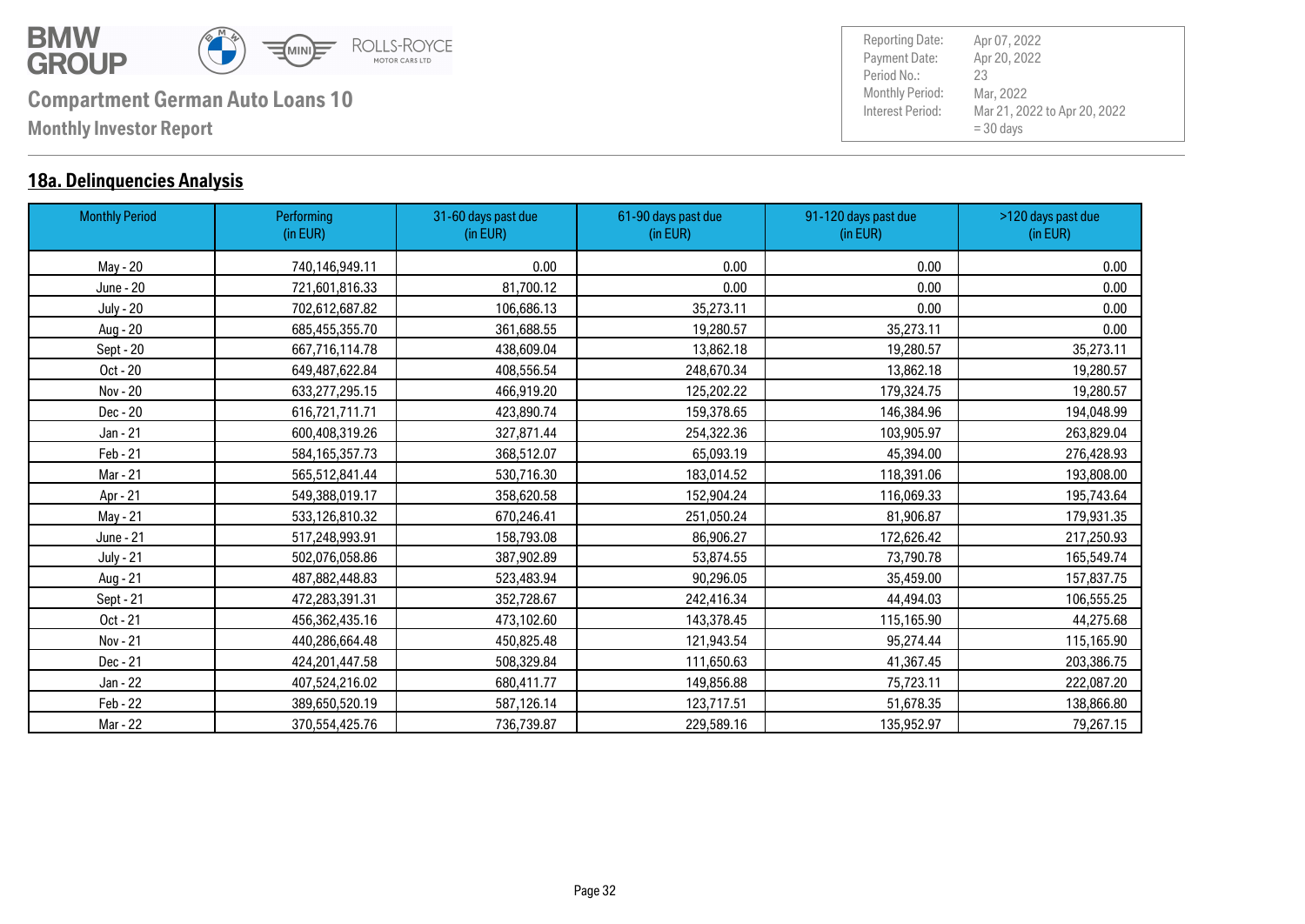

**Monthly Investor Report**

## **19. Seasoning**

#### Initial Portfolio

| Group<br>(in months) | <b>Aggregate Principal Balance</b><br>(in EUR) | <b>Aggregate Principal Balance</b><br>(in % of total) | Number<br>of Contracts | <b>Number of Contracts</b><br>(in % of total) |
|----------------------|------------------------------------------------|-------------------------------------------------------|------------------------|-----------------------------------------------|
|                      |                                                |                                                       |                        |                                               |
| $\leq 6$             | 556,910,313.05                                 | 73.59                                                 | 26,186                 | 69.42                                         |
| $> 6 - \le 12$       | 145,292,998.53                                 | 19.20                                                 | 8,164                  | 21.64                                         |
| $>12 - 52$           | 54,546,678.70                                  | 7.21                                                  | 3,372                  | 8.94                                          |
| $> 24 - 5 = 36$      | 0.00                                           | 0.00                                                  |                        | 0.00                                          |
| $> 36 - 5 = 42$      | 0.00                                           | 0.00                                                  |                        | 0.00                                          |
| $>42 - 5 = 48$       | 0.00                                           | 0.00                                                  |                        | 0.00                                          |
| $>$ 48 - <= 53       | 0.00                                           | 0.001                                                 |                        | 0.00                                          |
| > 53                 | 0.00                                           | 0.00 <sub>l</sub>                                     |                        | 0.00 <sub>l</sub>                             |
| Total                | 756,749,990.28                                 | 100.00                                                | 37,722                 | 100.00                                        |
|                      |                                                |                                                       |                        |                                               |

| WA Seasoning (in months): | 5.81  |
|---------------------------|-------|
| Min (in months):          | 2.00  |
| Max (in months):          | 15.00 |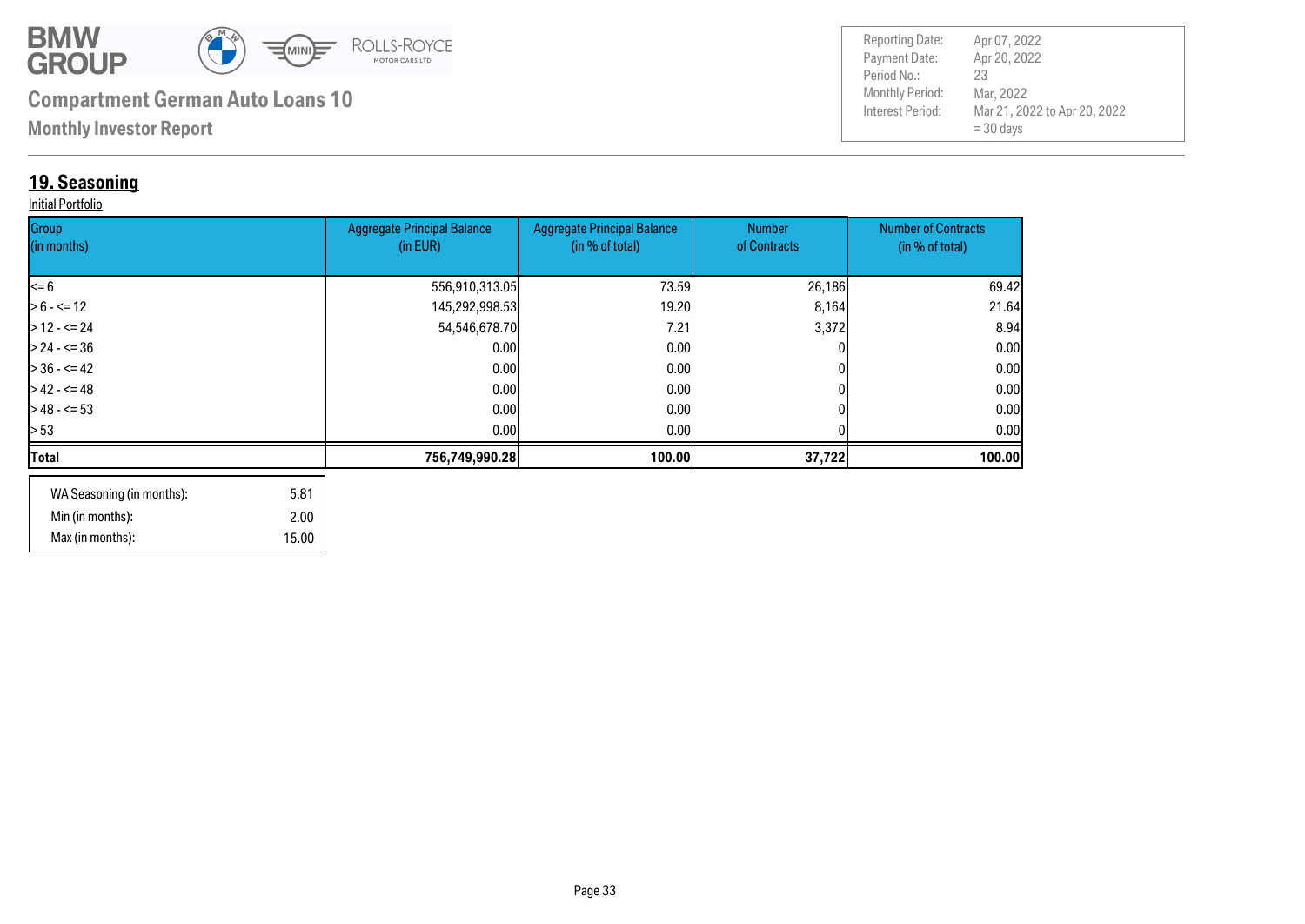

**Monthly Investor Report**

## **19. Seasoning**

**Group** 

Portfolio as of: Mar 31, 2022

|                                                                      |                                                                             |                        | Interest Period:<br>Mar 21, 2022 to Apr 20, 2022<br>$=$ 30 days |  |
|----------------------------------------------------------------------|-----------------------------------------------------------------------------|------------------------|-----------------------------------------------------------------|--|
|                                                                      |                                                                             |                        |                                                                 |  |
|                                                                      |                                                                             |                        |                                                                 |  |
| <b>Aggregate Outstanding</b><br><b>Principal Balance</b><br>(in EUR) | <b>Aggregate Outstanding</b><br><b>Principal Balance</b><br>(in % of total) | Number<br>of Contracts | <b>Number of Contracts</b><br>(in % of total)                   |  |
|                                                                      |                                                                             |                        |                                                                 |  |

Payment Date: Period No.:

Reporting Date: Apr 07, 2022

Apr 20, 2022

Mar, 2022 23

| (in months)    | <b>Principal Balance</b><br>(in EUR) | <b>Principal Balance</b><br>(in % of total) | of Contracts | (in % of total) |
|----------------|--------------------------------------|---------------------------------------------|--------------|-----------------|
| <= 6           | 0.00                                 | 0.00                                        |              | 0.00            |
| $> 6 - \le 12$ | 0.00                                 | 0.00                                        |              | 0.00            |
| $>$ 12 - <= 24 | 0.001                                | 0.00                                        |              | 0.00            |
| $>$ 24 - <= 36 | 365,545,853.84                       | 98.33                                       | 24,846       | 96.27           |
| > 36 - <= 42   | 6,190,121.07                         | 1.67                                        | 964          | 3.73            |
| > 42 - <= 48   | 0.00                                 | 0.00                                        |              | 0.00            |
| $>48 - 53$     | 0.00                                 | 0.00                                        |              | 0.00            |
| > 53           | 0.00                                 | 0.00 <sub>l</sub>                           |              | 0.00            |
| Total          | 371,735,974.91                       | 100.00                                      | 25,810       | 100.00          |
|                |                                      |                                             |              |                 |

| WA Seasoning (in months): | 28.40 |
|---------------------------|-------|
| Min (in months):          | 25.00 |
| IMax (in months):         | 38.00 |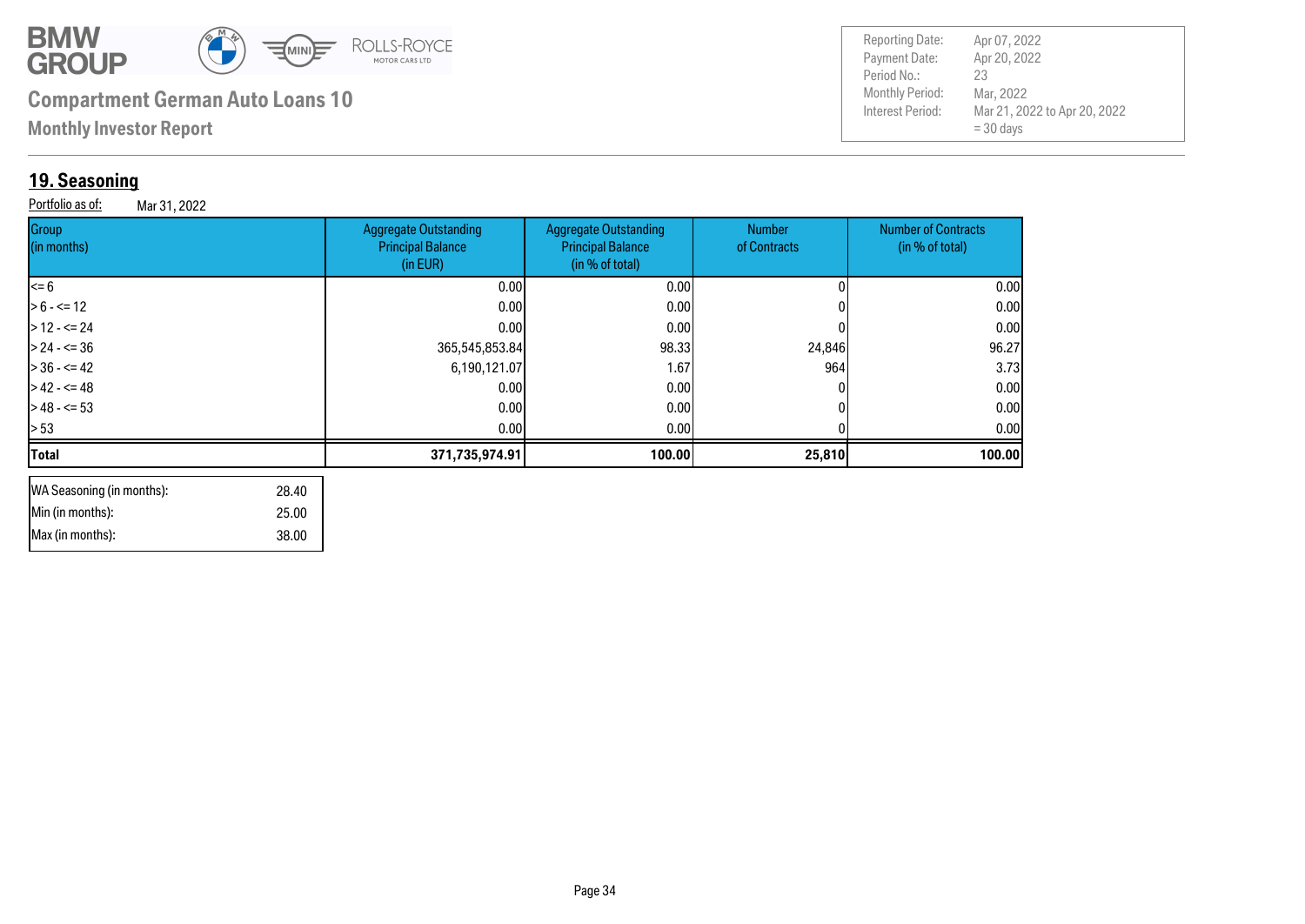

## **19a. Seasoning (graph)**

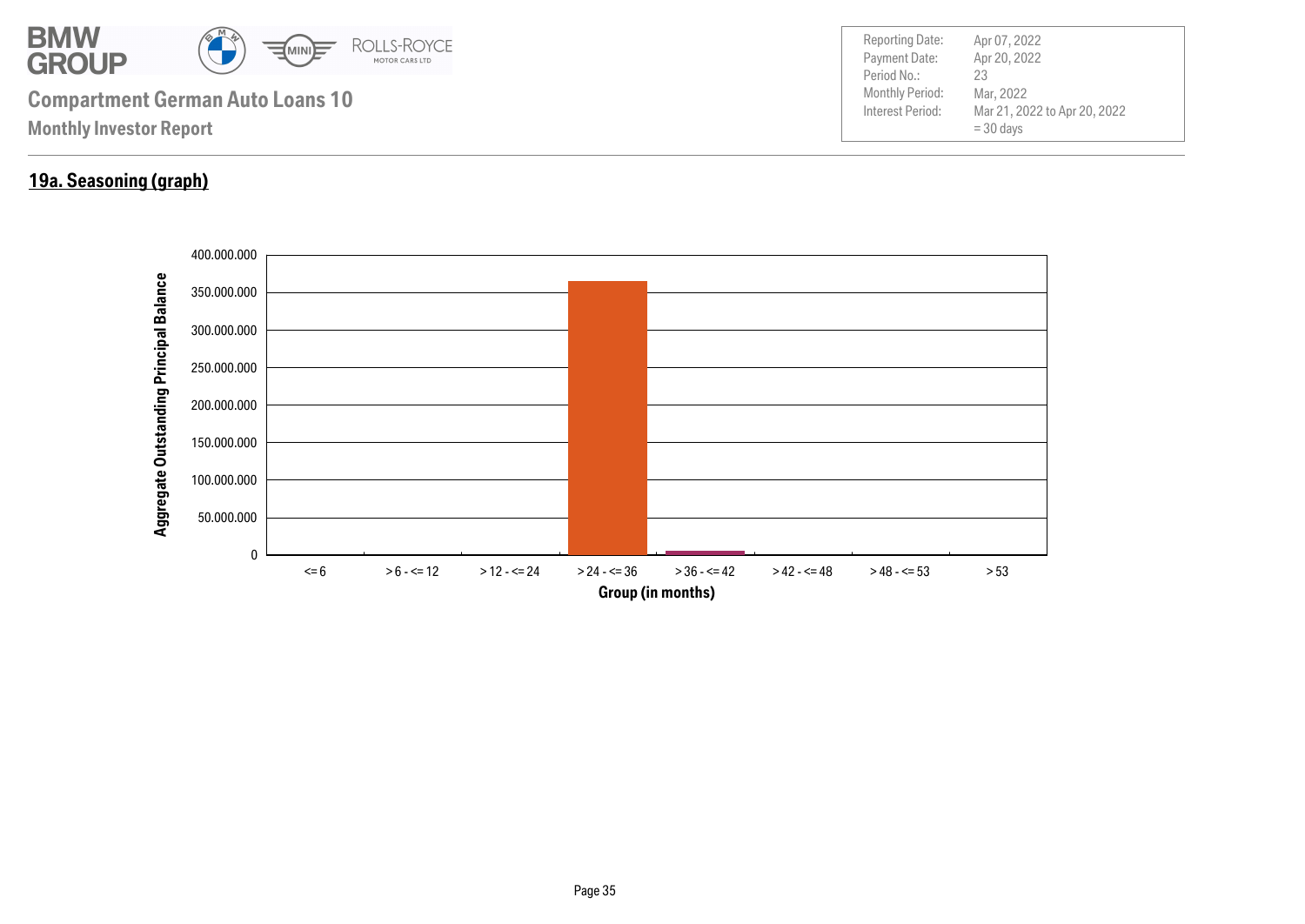

## **20. Remaining Term**

#### **Initial Portfolio**

| Group<br>(in months) | <b>Aggregate Principal Balance</b><br>(in EUR) | <b>Aggregate Principal Balance</b><br>(in % of total) | <b>Number</b><br>of Contracts | <b>Number of Contracts</b><br>(in % of total) |
|----------------------|------------------------------------------------|-------------------------------------------------------|-------------------------------|-----------------------------------------------|
| $\leq 6$             | 201,572.62                                     | 0.03                                                  | 94                            | 0.25                                          |
| $> 6 - \le 12$       | 4,391,327.43                                   | 0.58                                                  | 762                           | 2.02                                          |
| $>12 - 524$          | 70,971,230.05                                  | 9.38                                                  | 5,717                         | 15.16                                         |
| $> 24 - 5 = 36$      | 315,095,332.69                                 | 41.64                                                 | 15,804                        | 41.90                                         |
| $> 36 - 5 = 42$      | 45,678,105.76                                  | 6.04                                                  | 2,266                         | 6.01                                          |
| $> 42 - 5 = 48$      | 106,127,537.84                                 | 14.02                                                 | 4,747                         | 12.58                                         |
| $> 48 - 53$          | 38,957,331.30                                  | 5.15                                                  | 1,628                         | 4.32                                          |
| > 53                 | 175,327,552.59                                 | 23.17                                                 | 6,704                         | 17.77                                         |
| Total                | 756,749,990.28                                 | 100.00                                                | 37,722                        | 100.00                                        |
|                      |                                                |                                                       |                               |                                               |

| WA Remaining Term (in months): | 39.31 |
|--------------------------------|-------|
| Min (in months):               | 3.00  |
| Max (in months):               | 60.00 |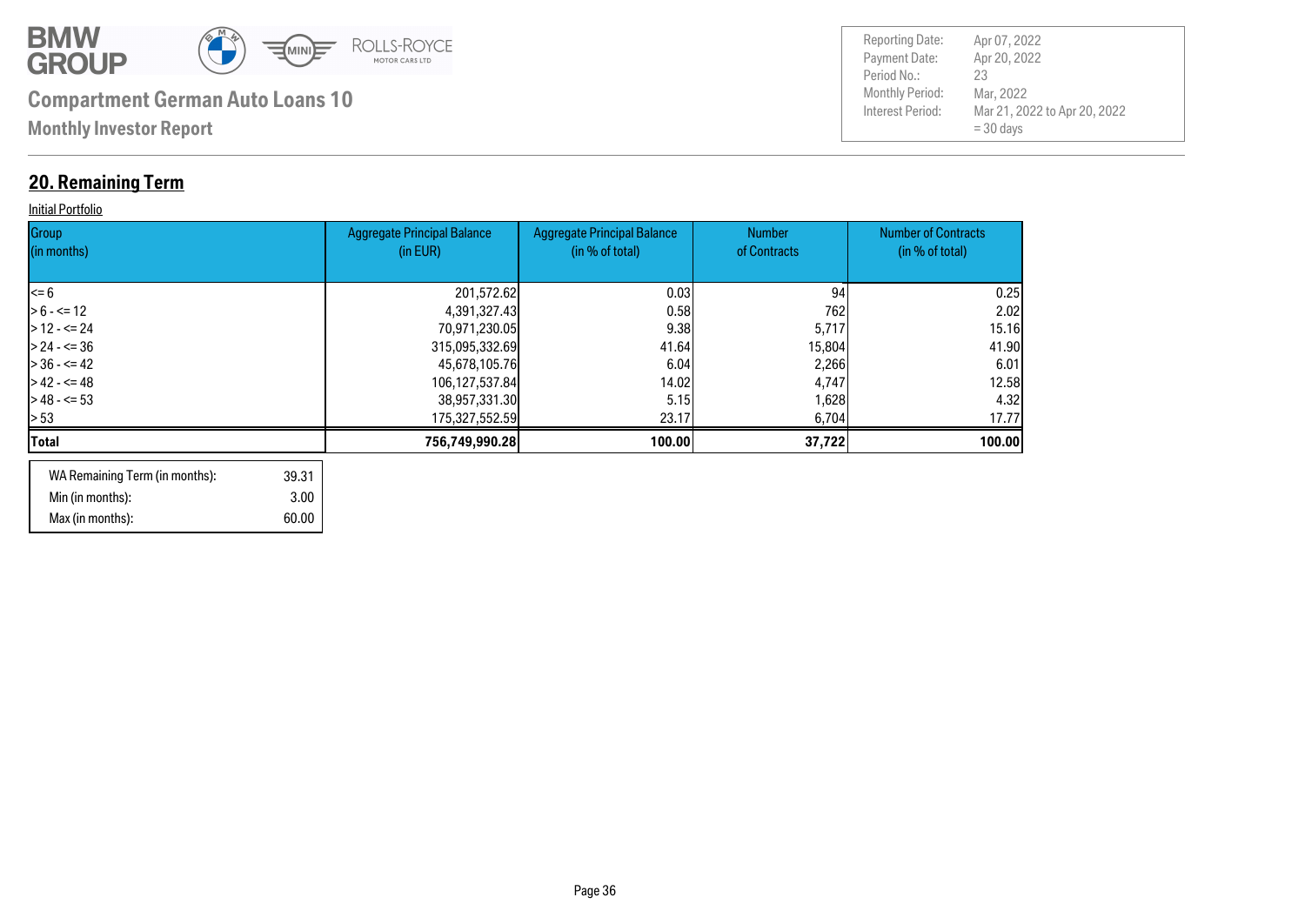

 37.00 0.00 18.77

# **Compartment German Auto Loans 10** Monthly Period:

**Monthly Investor Report**

## **20. Remaining Term**

Min (in months): Max (in months):

WA Remaining Term (in months):

**Group** (in months)

| <b>20. Remaining Term</b><br>Portfolio as of:<br>Mar 31, 2022 |                                                                      |                                                                             |                               |                                               |
|---------------------------------------------------------------|----------------------------------------------------------------------|-----------------------------------------------------------------------------|-------------------------------|-----------------------------------------------|
| Group<br>(in months)                                          | <b>Aggregate Outstanding</b><br><b>Principal Balance</b><br>(in EUR) | <b>Aggregate Outstanding</b><br><b>Principal Balance</b><br>(in % of total) | <b>Number</b><br>of Contracts | <b>Number of Contracts</b><br>(in % of total) |
| <= 6                                                          | 33,012,898.55                                                        | 8.88                                                                        | 5,686                         | 22.03                                         |
| $> 6 - \le 12$                                                | 130,421,422.00                                                       | 35.08                                                                       | 8,618                         | 33,39                                         |
| $>$ 12 - <= 24                                                | 81,587,910.52                                                        | 21.95                                                                       | 5,161                         | 20.00                                         |
| $> 24 - 5 = 36$                                               | 126,701,773.72                                                       | 34.08                                                                       | 6,343                         | 24.58                                         |
| $>$ 36 - <= 42                                                | 11,970.12                                                            | 0.001                                                                       |                               | 0.01                                          |
| $>42 - 5 = 48$                                                | 0.00                                                                 | 0.00                                                                        | 0                             | 0.00                                          |

> 48 - <= 53 0.00 0.00 0 0.00 > 53 0.00 0.00 0 0.00 **Total 371,735,974.91 100.00 25,810 100.00**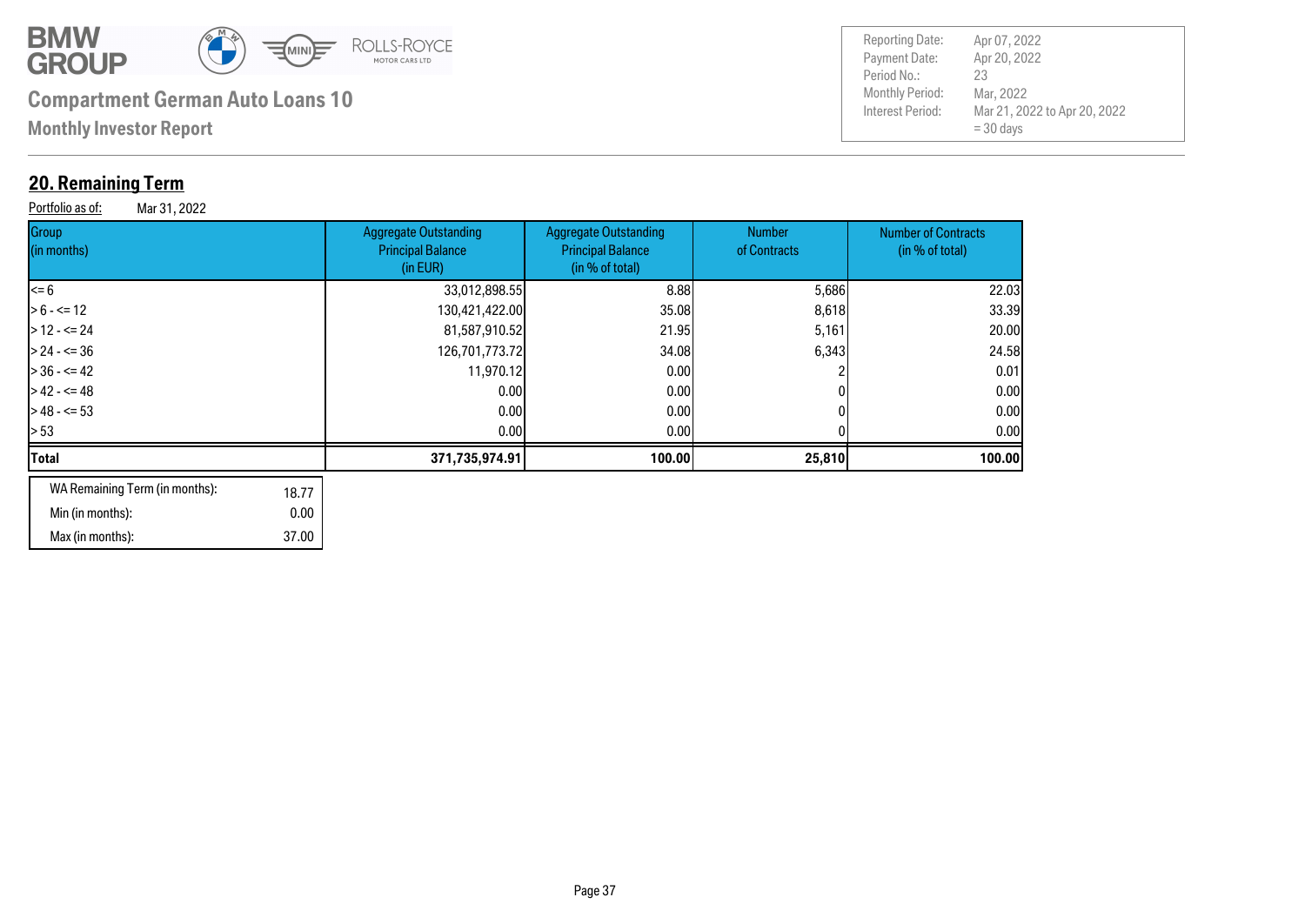

### **20a. Remaining Term (graph)**

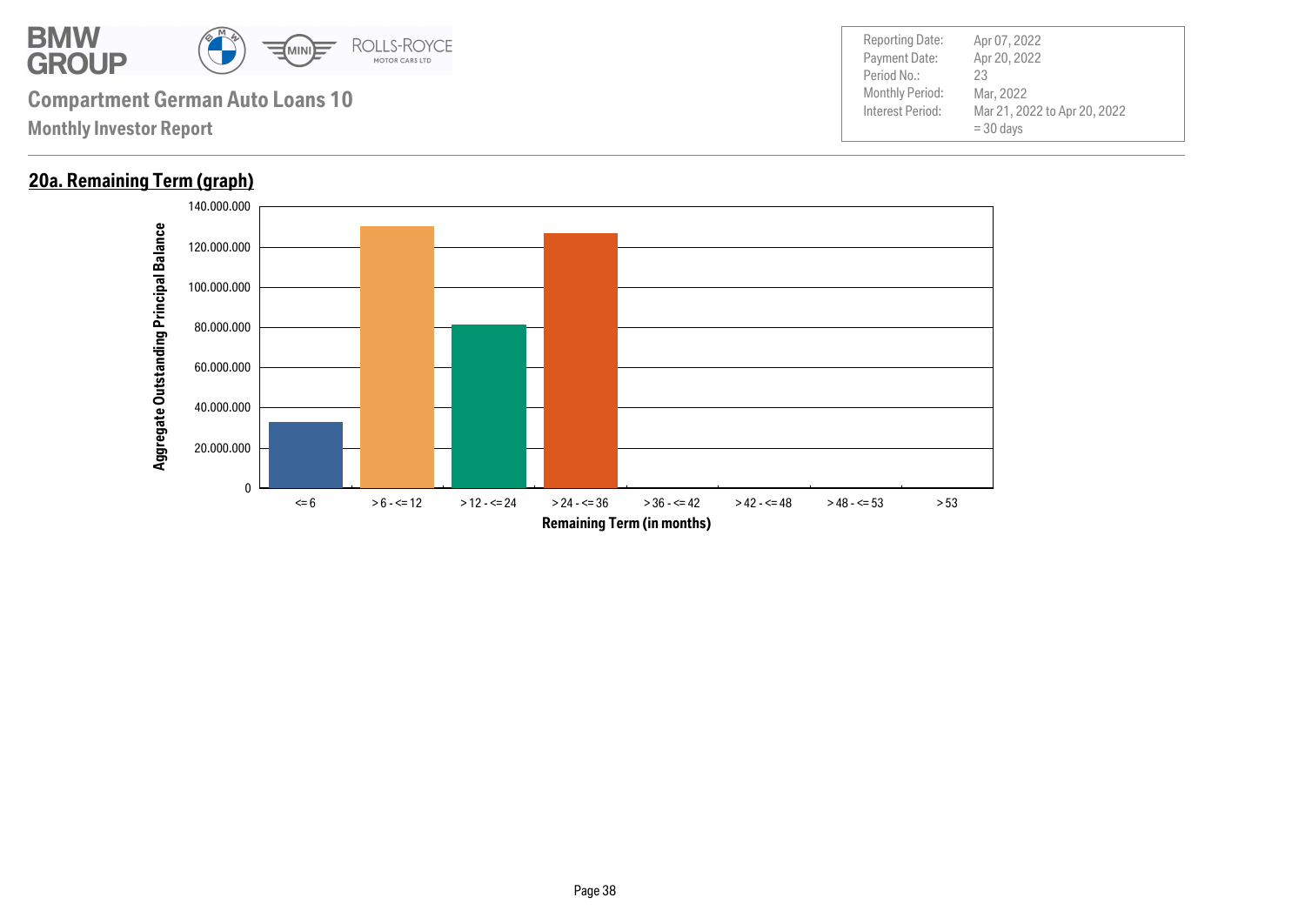

Max (in months): 72.00

| <b>Reporting Date:</b> | Apr 07, 2022                                |
|------------------------|---------------------------------------------|
| Payment Date:          | Apr 20, 2022                                |
| Period No.:            | 23                                          |
| <b>Monthly Period:</b> | Mar, 2022                                   |
| Interest Period:       | Mar 21, 2022 to Apr 20, 2022<br>$=$ 30 days |

## **21. Original Term**

#### **Initial Portfolio**

| Group<br>(in months)          |       | <b>Aggregate Principal Balance</b><br>(in EUR) | <b>Aggregate Principal Balance</b><br>(in % of total) | Number<br>of Contracts | <b>Number of Contracts</b><br>(in % of total) |
|-------------------------------|-------|------------------------------------------------|-------------------------------------------------------|------------------------|-----------------------------------------------|
|                               |       |                                                |                                                       |                        |                                               |
| l<= 6                         |       | 0.00                                           | 0.00                                                  |                        | 0.00                                          |
| $> 6 - \le 12$                |       | 546,875.52                                     | 0.07                                                  | 201                    | 0.53                                          |
| $>12 - 524$                   |       | 35,448,344.86                                  | 4.68                                                  | 3,671                  | 9.73                                          |
| $> 24 - 5 = 36$               |       | 339,574,369.69                                 | 44.87                                                 | 17,623                 | 46.72                                         |
| $> 36 - 5 = 42$               |       | 4,975,210.35                                   | 0.66                                                  | 319                    | 0.85                                          |
| $> 42 - 5 = 48$               |       | 137, 182, 258. 92                              | 18.13                                                 | 6,473                  | 17.16                                         |
| $> 48 - 53$                   |       | 471,148.34                                     | 0.06                                                  | 26                     | 0.07                                          |
| l> 53                         |       | 238,551,782.60                                 | 31.52                                                 | 9,409                  | 24.94                                         |
| Total                         |       | 756,749,990.28                                 | 100.00                                                | 37,722                 | 100.00                                        |
| WA Original Term (in months): | 45.11 |                                                |                                                       |                        |                                               |
| Min (in months):              | 10.00 |                                                |                                                       |                        |                                               |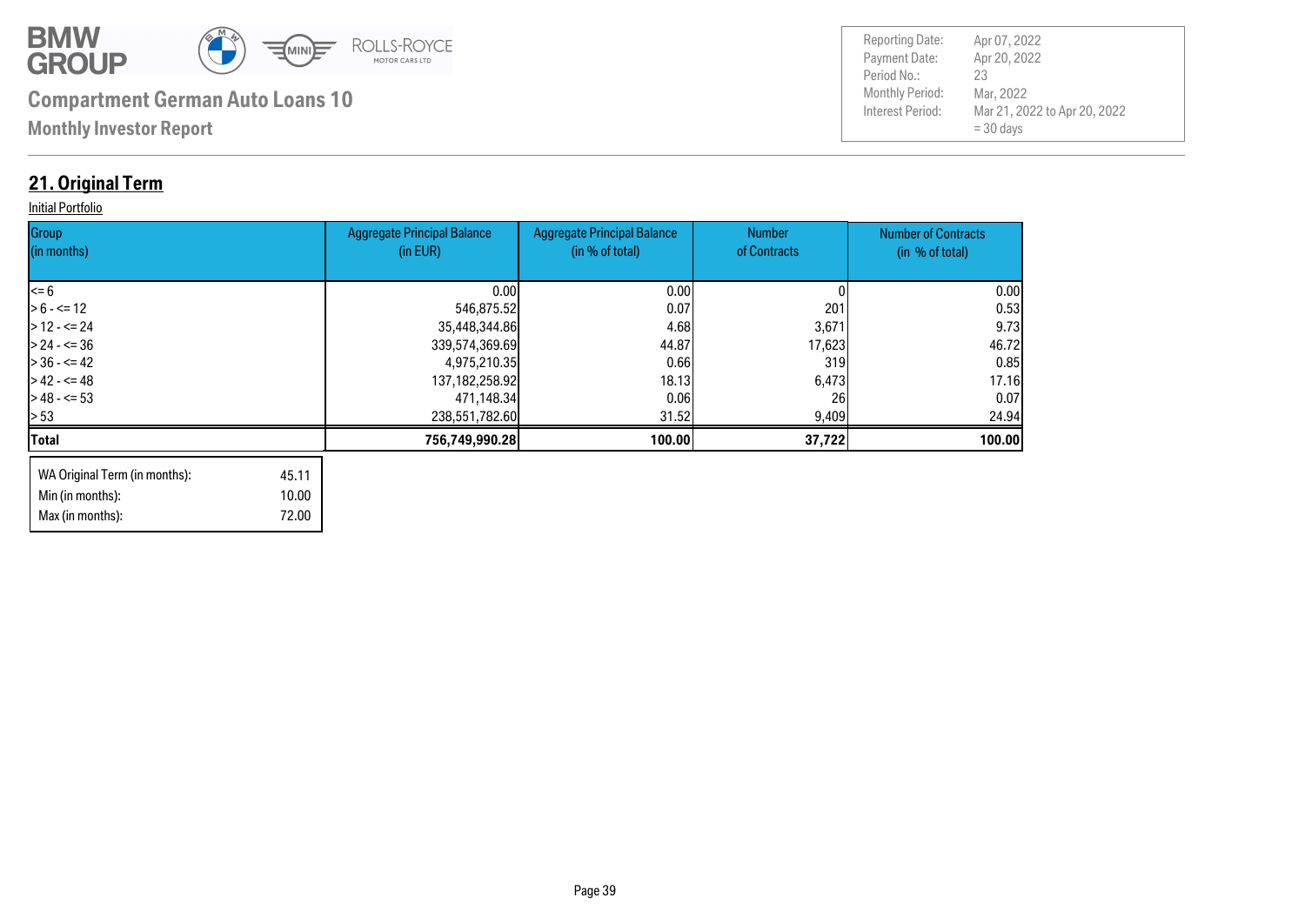

**Monthly Investor Report**

## **21. Original Term**

Portfolio as of: Mar 31, 2022

| Group<br>(in months) | <b>Aggregate Outstanding</b><br><b>Principal Balance</b><br>(in EUR) | Aggregate Outstanding<br><b>Principal Balance</b><br>(in % of total) | Number<br>of Contracts | <b>Number of Contracts</b><br>(in % of total) |
|----------------------|----------------------------------------------------------------------|----------------------------------------------------------------------|------------------------|-----------------------------------------------|
| <= 6                 | 0.00 <sub>l</sub>                                                    | 0.00                                                                 |                        | 0.00                                          |
| $> 6 - \le 12$       | 0.00 <sub>l</sub>                                                    | 0.001                                                                |                        | 0.00                                          |
| $>12 - 524$          | 68,315.49                                                            | 0.02                                                                 | 514                    | 1.99                                          |
| $> 24 - 50$          | 158, 147, 734. 67                                                    | 42.54                                                                | 12,804                 | 49.61                                         |
| $> 36 - 42$          | 2,365,848.60                                                         | 0.64                                                                 | 242                    | 0.94                                          |
| $>42 - 5 = 48$       | 74,726,455.73                                                        | 20.10                                                                | 5,023                  | 19.46                                         |
| $>48 - 53$           | 252,020.36                                                           | 0.07                                                                 | 18 <sub>1</sub>        | 0.07                                          |
| > 53                 | 136,175,600.06                                                       | 36.63                                                                | 7,209                  | 27.93                                         |
| <b>Total</b>         | 371,735,974.91                                                       | 100.00                                                               | 25,810                 | 100.00                                        |
|                      |                                                                      |                                                                      |                        |                                               |

| WA Original Term (in months): | 47.19 |
|-------------------------------|-------|
| Min (in months):              | 24.00 |
| Max (in months):              | 72.00 |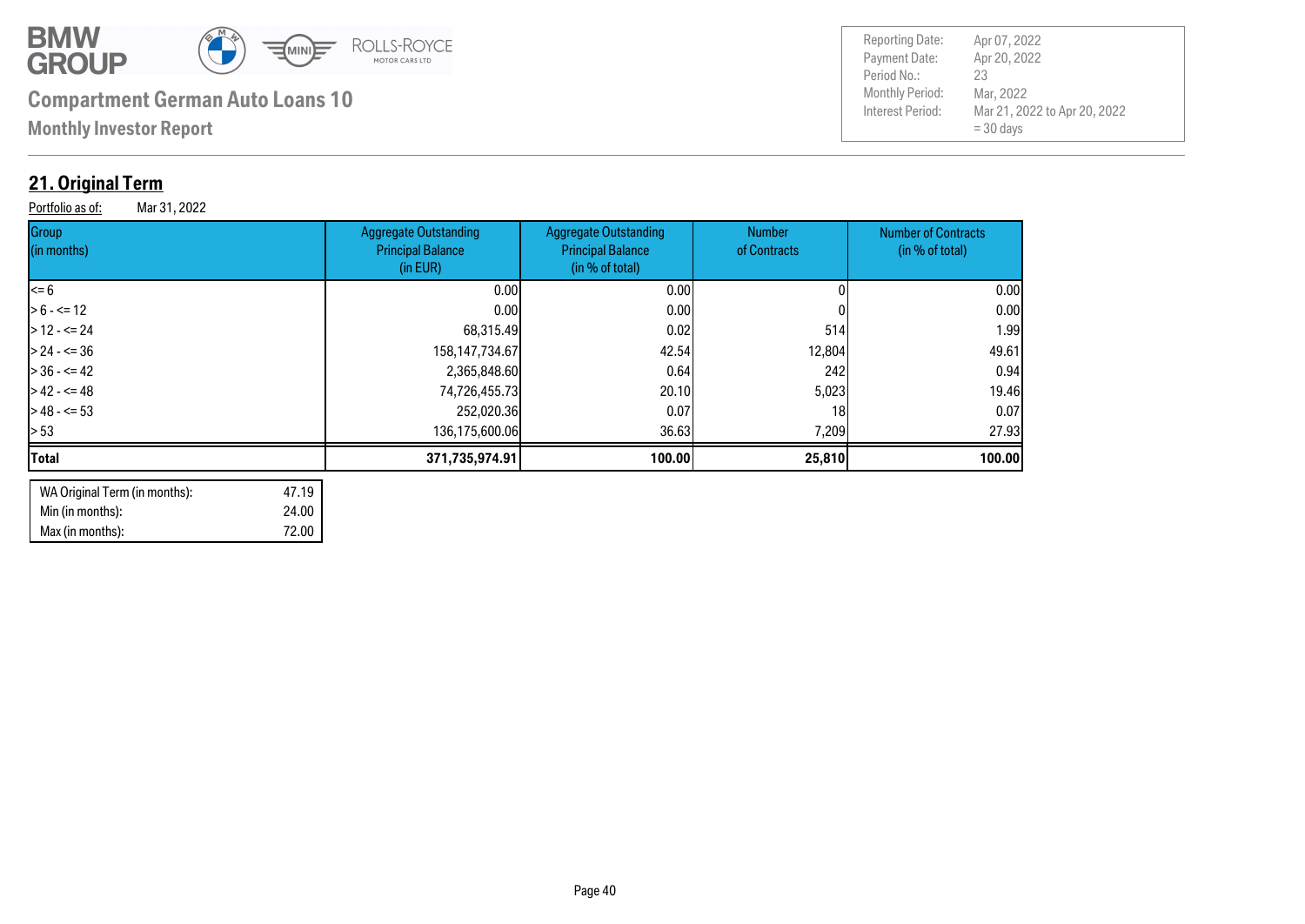

## **21a. Original Term (graph)**

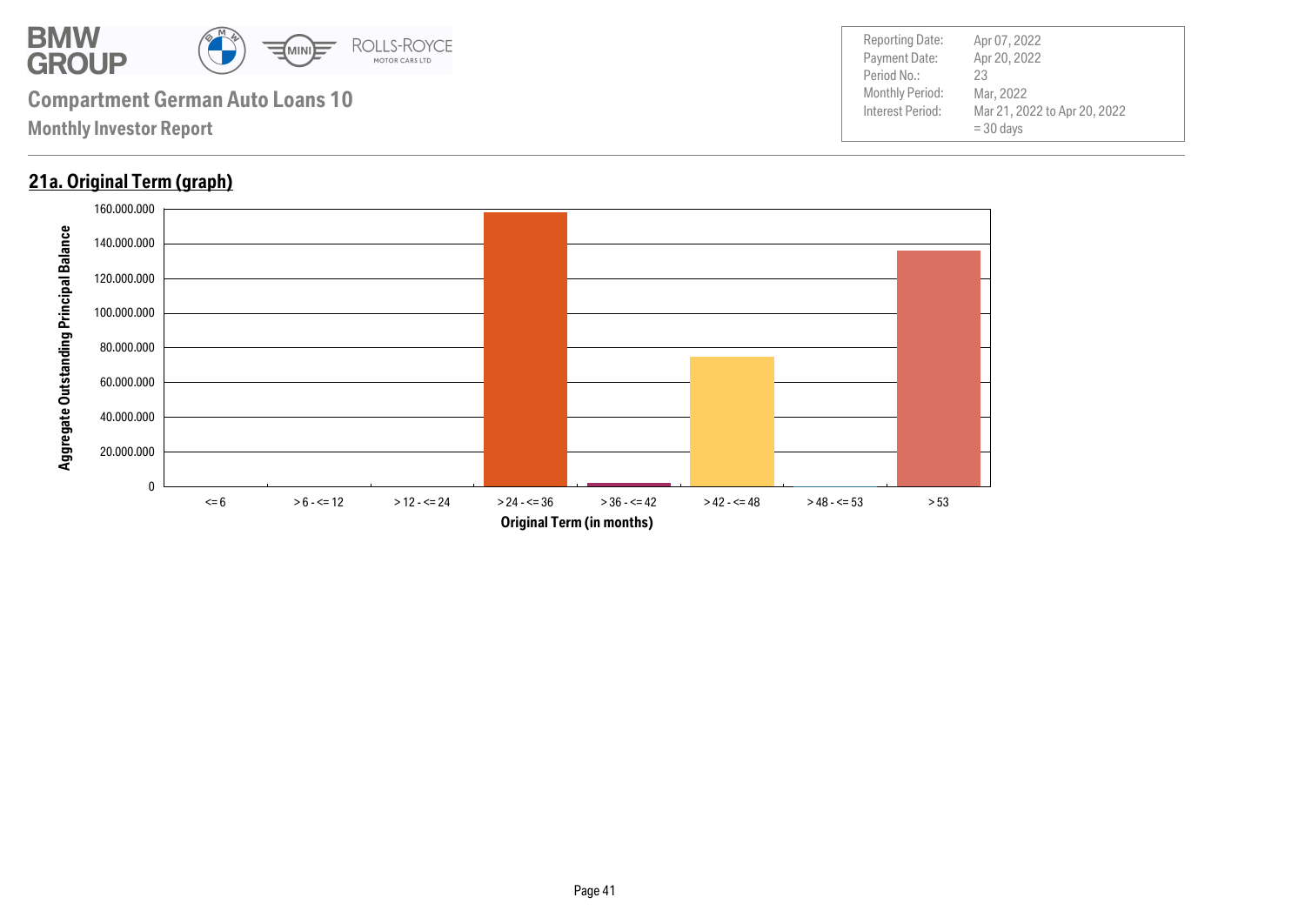

**Monthly Investor Report**

## **22. Vehicle Class**

#### Initial Portfolio

| Group                                    | <b>Aggregate Principal Balance</b> | <b>Aggregate Principal Balance</b> | <b>Number</b> | <b>Number of Contracts</b> |
|------------------------------------------|------------------------------------|------------------------------------|---------------|----------------------------|
|                                          | (in EUR)                           | (in % of total)                    | of Contracts  | (in % of total)            |
| <b>BMW 1 Series</b>                      | 81, 155, 731. 24                   | 10.72                              | 5,849         | 15.51                      |
| <b>BMW 2 Series</b>                      | 71,886,124.85                      | 9.50                               | 3,619         | 9.59                       |
| <b>BMW 3 Series</b>                      | 79,744,521.82                      | 10.54                              | 4,363         | 11.57                      |
| <b>I</b> BMW 4 Series                    | 38,571,273.34                      | 5.10                               | 1,479         | 3.92                       |
| <b>BMW 5 Series</b>                      | 78,362,132.65                      | 10.36                              | 3,328         | 8.82                       |
| <b>I</b> BMW 6 Series                    | 7,578,626.86                       | 1.00                               | 225           | 0.60                       |
| <b>I</b> BMW 7 Series                    | 10,686,781.25                      | 1.41                               | 306           | 0.81                       |
| <b>BMW 8 Series</b>                      | 5,236,824.78                       | 0.69                               | 60            | 0.16                       |
| <b>IBMW X1 Series</b>                    | 59,974,674.85                      | 7.93                               | 3,086         | 8.18                       |
| <b>BMW X2 Series</b>                     | 11,803,094.62                      | 1.56                               | 424           | 1.12                       |
| <b>IBMW X3 Series</b>                    | 57,049,166.87                      | 7.54                               | 2,131         | 5.65                       |
| <b>BMW X4 Series</b>                     | 19,362,123.87                      | 2.56                               | 598           | 1.59                       |
| <b>IBMW X5 Series</b>                    | 50,884,586.13                      | 6.72                               | 1,324         | 3.51                       |
| <b>IBMW X6 Series</b>                    | 12,816,775.25                      | 1.69                               | 342           | 0.91                       |
| <b>BMW X7 Series</b>                     | 4,930,197.20                       | 0.65                               | 62            | 0.16                       |
| <b>BMW Z Series</b>                      | 10,848,458.06                      | 1.43                               | 385           | 1.02                       |
| <b>BMWi Series</b>                       | 6,755,491.79                       | 0.89                               | 267           | 0.71                       |
| <b>MINI</b>                              | 96,136,863.83                      | 12.70                              | 6,100         | 16.17                      |
| Non BMW Group Models (incl. Motorcycles) | 34,176,626.66                      | 4.52                               | 1,867         | 4.95                       |
| Other BMW Group (incl. Motorcycles)      | 18,789,914.36                      | 2.48                               | 1,907         | 5.06                       |
| <b>Total</b>                             | 756,749,990.28                     | 100.00                             | 37,722        | 100.00                     |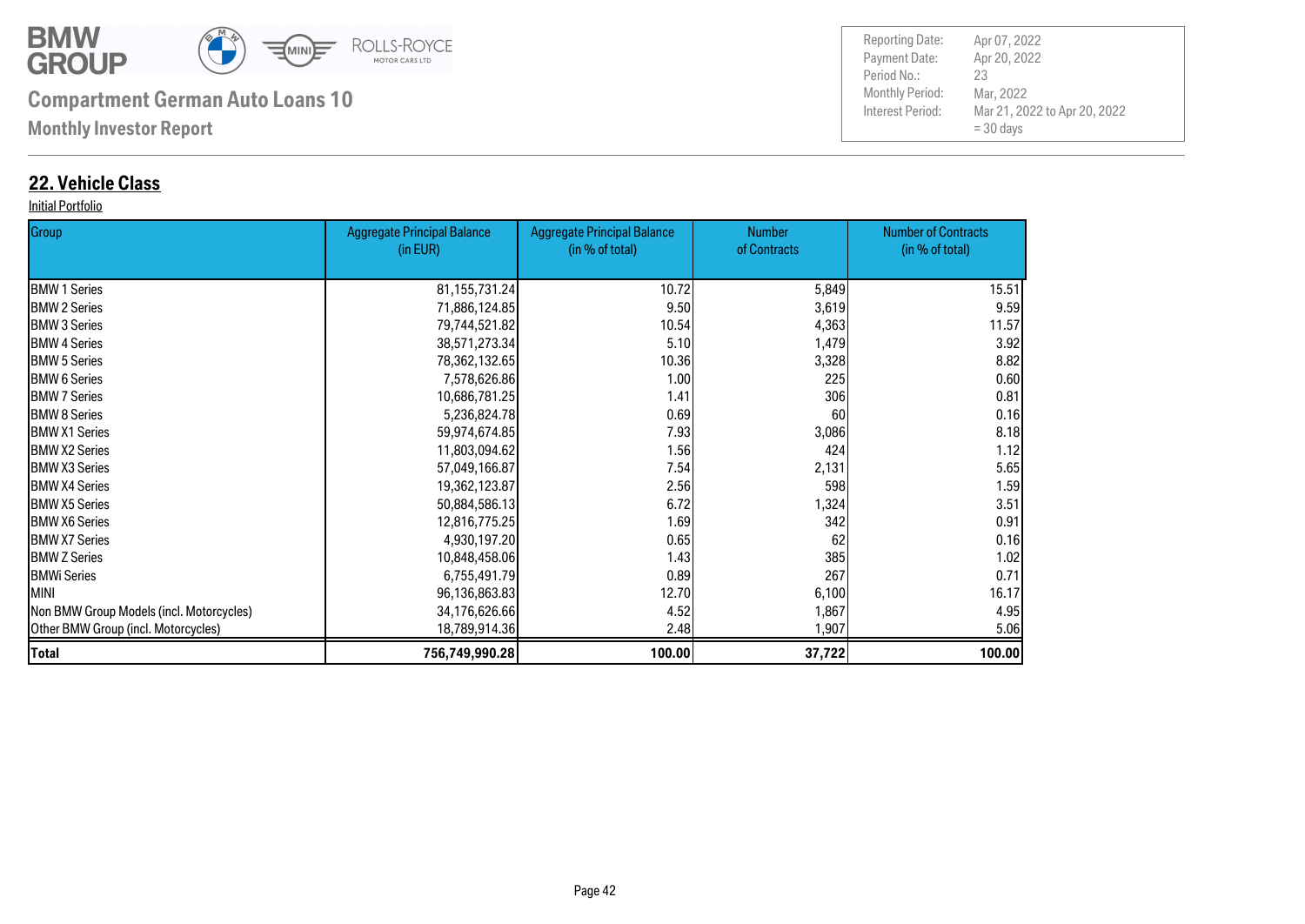

**Monthly Investor Report**

### **22. Vehicle Class**

Portfolio as of: Mar 31, 2022

| Group                                    | <b>Aggregate Outstanding</b><br><b>Principal Balance</b><br>(in EUR) | <b>Aggregate Outstanding</b><br><b>Principal Balance</b><br>(in % of total) | <b>Number</b><br>of Contracts | <b>Number of Contracts</b><br>(in % of total) |
|------------------------------------------|----------------------------------------------------------------------|-----------------------------------------------------------------------------|-------------------------------|-----------------------------------------------|
| <b>BMW 1 Series</b>                      | 37,727,740.75                                                        | 10.15                                                                       | 3,943                         | 15.28                                         |
| <b>BMW 2 Series</b>                      | 34,365,034.93                                                        | 9.24                                                                        | 2,540                         | 9.84                                          |
| <b>BMW 3 Series</b>                      | 37,425,949.16                                                        | 10.07                                                                       | 2,879                         | 11.15                                         |
| <b>BMW 4 Series</b>                      | 18,064,412.70                                                        | 4.86                                                                        | 989                           | 3.83                                          |
| <b>BMW 5 Series</b>                      | 37,450,489.49                                                        | 10.07                                                                       | 2,203                         | 8.54                                          |
| <b>BMW 6 Series</b>                      | 3,228,597.55                                                         | 0.87                                                                        | 136                           | 0.53                                          |
| <b>BMW 7 Series</b>                      | 4,756,627.85                                                         | 1.28                                                                        | 185                           | 0.72                                          |
| <b>BMW 8 Series</b>                      | 3,121,579.91                                                         | 0.84                                                                        | 48                            | 0.19                                          |
| <b>BMW X1 Series</b>                     | 32,115,424.24                                                        | 8.64                                                                        | 2,236                         | 8.66                                          |
| <b>BMW X2 Series</b>                     | 6,929,141.27                                                         | 1.86                                                                        | 329                           | 1.27                                          |
| <b>BMW X3 Series</b>                     | 30,261,292.67                                                        | 8.14                                                                        | 1,512                         | 5.86                                          |
| <b>BMW X4 Series</b>                     | 9,960,314.16                                                         | 2.68                                                                        | 431                           | 1.67                                          |
| <b>BMW X5 Series</b>                     | 26,445,633.24                                                        | 7.11                                                                        | 919                           | 3.56                                          |
| <b>BMW X6 Series</b>                     | 6,046,290.40                                                         | 1.63                                                                        | 217                           | 0.84                                          |
| <b>BMW X7 Series</b>                     | 2,690,338.01                                                         | 0.72                                                                        | 44                            | 0.17                                          |
| <b>BMW Z Series</b>                      | 5,741,486.80                                                         | 1.54                                                                        | 251                           | 0.97                                          |
| BMWi Series                              | 3,544,689.08                                                         | 0.95                                                                        | 193                           | 0.75                                          |
| MINI                                     | 49,571,538.77                                                        | 13.34                                                                       | 4,469                         | 17.31                                         |
| Non BMW Group Models (incl. Motorcycles) | 15,825,671.71                                                        | 4.26                                                                        | 1,211                         | 4.69                                          |
| Other BMW Group (incl. Motorcycles)      | 6,463,722.22                                                         | 1.74                                                                        | 1,075                         | 4.17                                          |
| Total                                    | 371,735,974.91                                                       | 100.00                                                                      | 25,810                        | 100.00                                        |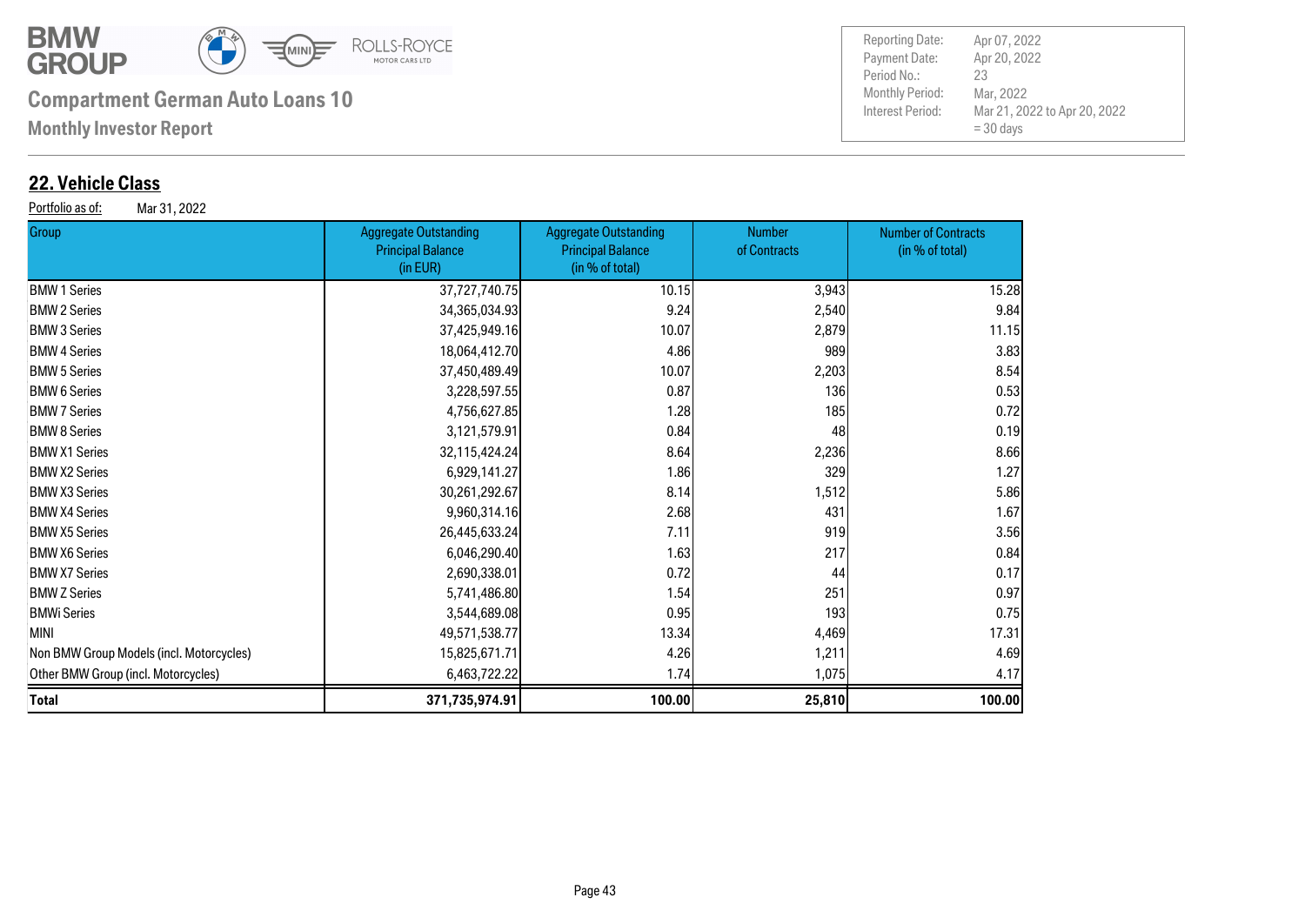

Payment Date: Period No.: Mar 21, 2022 to Apr 20, 2022 = 30 days Apr 20, 2022 Mar, 2022 23 Reporting Date: Apr 07, 2022

**Monthly Investor Report**

## **23. Payment Type**

#### **Initial Portfolio:**

| Group        | <b>Aggregate Principal Balance</b><br>(in EUR) | Aggregate Principal Balance<br>(in % of total) | <b>Number</b><br>of Contracts | <b>Number of Contracts</b><br>(in % of total) |
|--------------|------------------------------------------------|------------------------------------------------|-------------------------------|-----------------------------------------------|
| Direct debit | 755,724,731.49                                 | 99.86                                          | 37,679                        | 99.89                                         |
| Self payment | 1,025,258.79                                   | 0.14                                           | 43                            | 0.11                                          |
| Total        | 756,749,990.28                                 | 100.00                                         | 37,722                        | 100.00                                        |

#### Portfolio as of: Mar 31, 2022

| Group        | <b>Aggregate Outstanding</b><br><b>Principal Balance</b><br>(in EUR) | Aggregate Outstanding<br><b>Principal Balance</b><br>(in % of total) | <b>Number</b><br>of Contracts | <b>Number of Contracts</b><br>(in % of total) |
|--------------|----------------------------------------------------------------------|----------------------------------------------------------------------|-------------------------------|-----------------------------------------------|
| Direct debit | 368,943,894.73                                                       | 99.25                                                                | 25,633                        | 99.31                                         |
| Self payment | 2,792,080.18                                                         | 0.75                                                                 | 1771                          | 0.69                                          |
| <b>Total</b> | 371,735,974.91                                                       | 100.00                                                               | 25,810                        | 100.00                                        |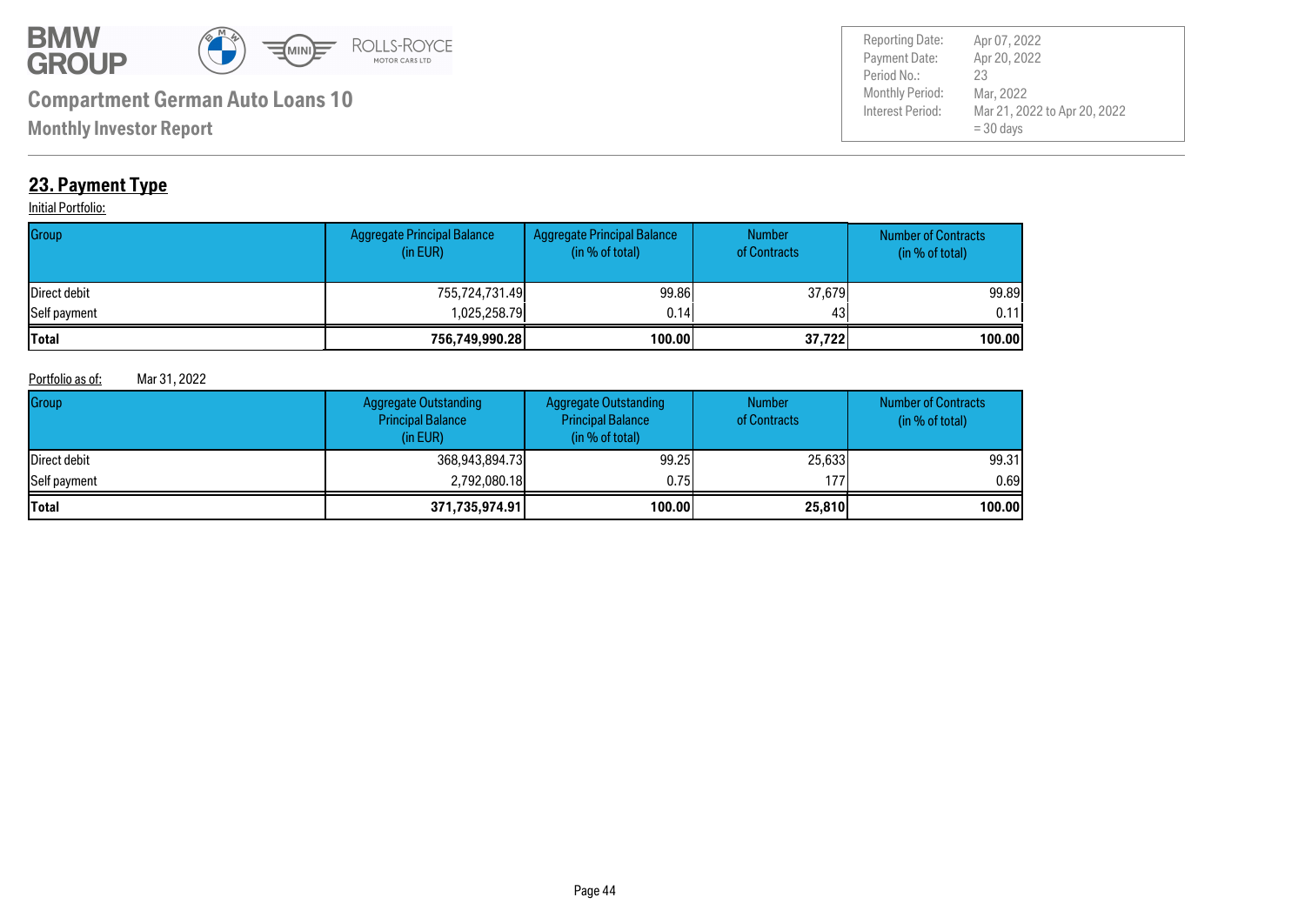

**Monthly Investor Report**

Payment Date: Period No.: Mar 21, 2022 to Apr 20, 2022 = 30 days Apr 20, 2022 Mar, 2022 23 Reporting Date: Apr 07, 2022

#### **24. Interest Rates**

|                                         |                | Weighted Average Nominal Interest Rate (in %) |
|-----------------------------------------|----------------|-----------------------------------------------|
| Aggregate Principal Balance (Initial)   | 756.749.990.28 | 3.32I                                         |
| Aggregate Outstanding Principal Balance | 371,735,974.91 | 3.28                                          |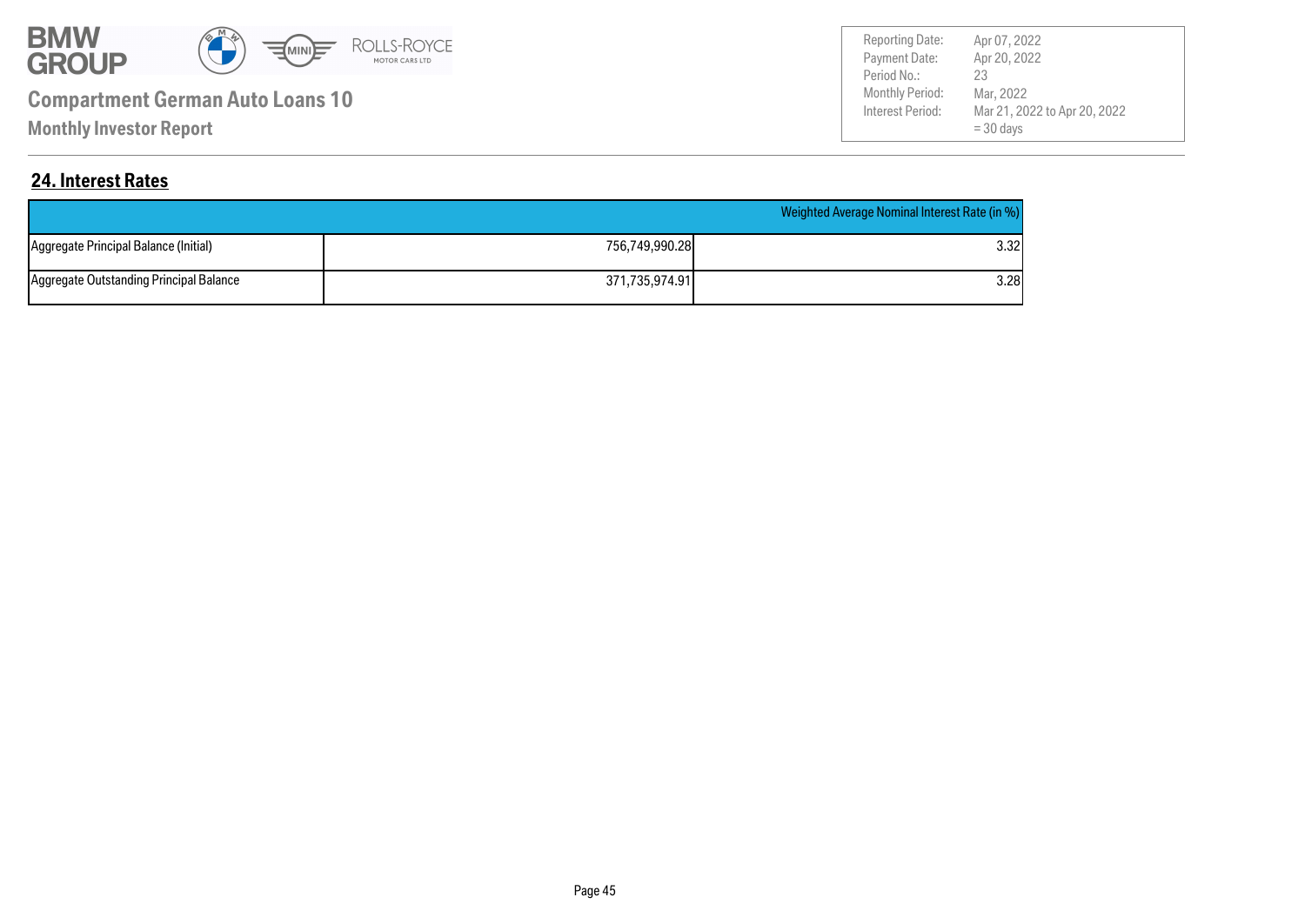

Payment Date: Period No.: Mar 21, 2022 to Apr 20, 2022 = 30 days Apr 20, 2022 Mar, 2022 23 Reporting Date: Apr 07, 2022

## **25. Credit Type**

#### **Initial Portfolio**

| <b>Credit Type</b>    | Aggregate Principal Balance<br>(in EUR) | Aggregate Principal Balance<br>(in % of total) | <b>Number</b><br>of Contracts | <b>Number of Contracts</b><br>(in % of total) |
|-----------------------|-----------------------------------------|------------------------------------------------|-------------------------------|-----------------------------------------------|
| <b>Balloon</b>        | 747,953,979.62                          | 98.84                                          | 36,385                        | 96.46                                         |
| Equal Instalment Loan | 8,796,010.66                            | .16                                            | 337،،                         | 3.54                                          |
| <b>Total</b>          | 756,749,990.28                          | 100.00                                         | 37,722                        | 100.00                                        |

#### Portfolio as of: Mar 31, 2022

| <b>Credit Type</b>            | <b>Aggregate Outstanding</b><br><b>Principal Balance</b><br>(in EUR) | <b>Aggregate Outstanding</b><br><b>Principal Balance</b><br>(in % of total) | <b>Number</b><br>of Contracts | <b>Number of Contracts</b><br>(in $%$ of total) |
|-------------------------------|----------------------------------------------------------------------|-----------------------------------------------------------------------------|-------------------------------|-------------------------------------------------|
| <b>Balloon</b>                | 370,025,765.02                                                       | 99.54                                                                       | 25,280                        | 97.95                                           |
| <b>IEqual Instalment Loan</b> | 1,710,209.89                                                         | 0.46                                                                        | 530                           | 2.05                                            |
| <b>Total</b>                  | 371,735,974.91                                                       | 100.00                                                                      | 25,810                        | 100.00                                          |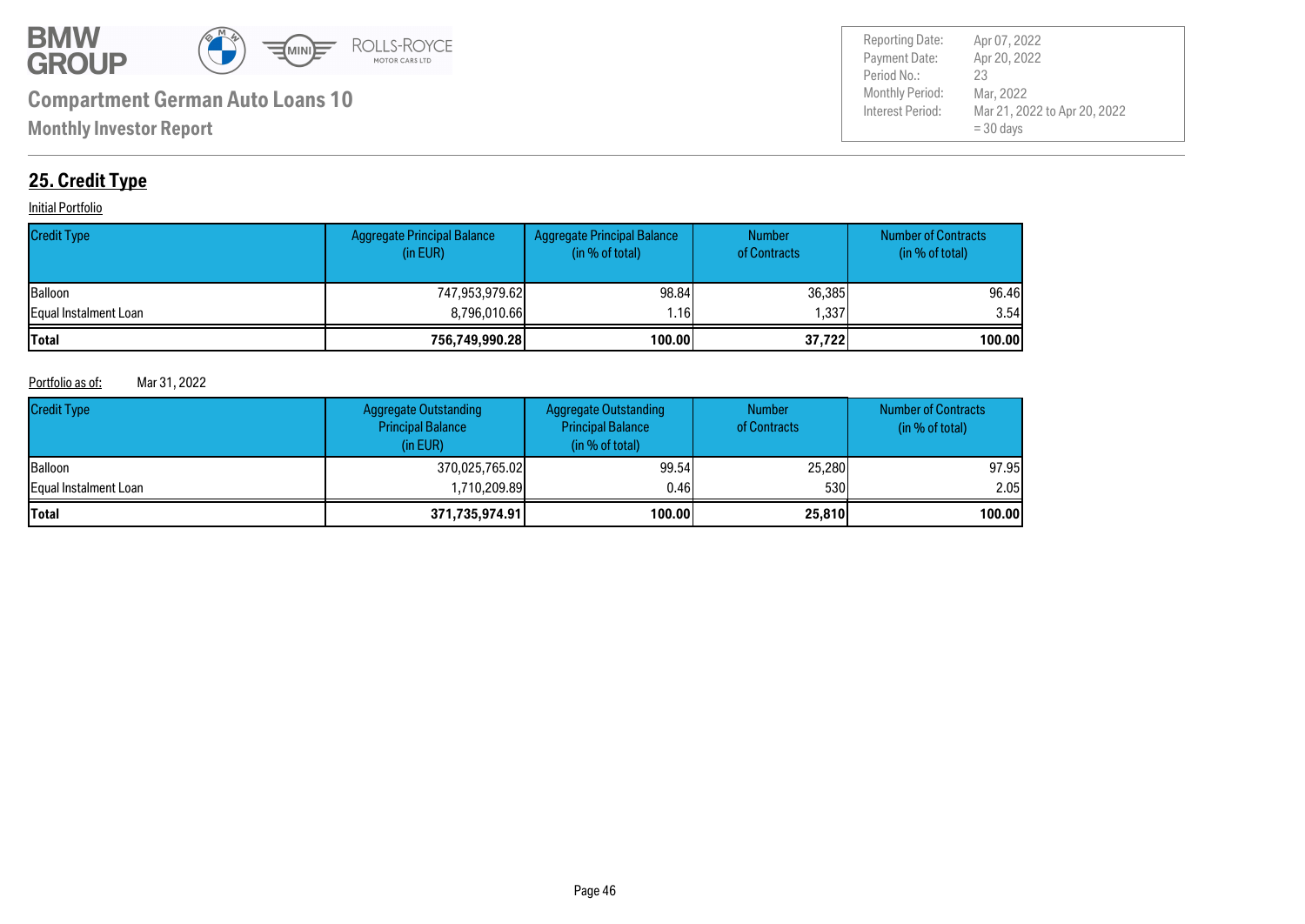

**Monthly Investor Report**

## **26. Contracts per Customer**

#### **Initial Portfolio**

| Group        | Aggregate Principal Balance<br>(in EUR) | <b>Aggregate Principal Balance</b><br>(in % of total) | <b>Number</b><br>of Contracts | <b>Number of Contracts</b><br>(in % of total) |
|--------------|-----------------------------------------|-------------------------------------------------------|-------------------------------|-----------------------------------------------|
|              | 724,380,586.58                          | 95.72                                                 | 36,591                        | 97.00                                         |
| $2 - 4$      | 26,859,922.86                           | 3.55                                                  | 952                           | 2.52                                          |
| $5 - 7$      | 3,218,258.38                            | 0.43                                                  | 89                            | 0.24                                          |
| $ 8 - 10$    | 326,566.45                              | 0.04                                                  | 26                            | 0.07                                          |
| >10          | 964,656.01. ا                           | 0.26                                                  | 64                            | 0.17                                          |
| <b>Total</b> | 756,749,990.28                          | 100.00                                                | 37,722                        | 100.00                                        |

#### Portfolio as of: Mar 31, 2022

| Group      | <b>Aggregate Outstanding</b><br><b>Principal Balance</b><br>(in EUR) | Aggregate Outstanding<br><b>Principal Balance</b><br>(in % of total) | <b>Number</b><br>of Contracts | <b>Number of Contracts</b><br>(in % of total) |
|------------|----------------------------------------------------------------------|----------------------------------------------------------------------|-------------------------------|-----------------------------------------------|
|            | 360,165,829.46                                                       | 96.89                                                                | 25,283                        | 97.96                                         |
| $12 - 4$   | 10,388,824.06                                                        | 2.791                                                                | 478I                          | 1.85                                          |
| 15 - 7     | 1,042,129.20                                                         | 0.28                                                                 | 33                            | 0.13                                          |
| $ 8 - 10 $ | 139,192.19                                                           | 0.04                                                                 | 16                            | 0.06                                          |
| > 10       | 0.001                                                                | 0.001                                                                |                               | 0.00                                          |
| Total      | 371,735,974.91                                                       | 100.00                                                               | 25,810                        | 100.00                                        |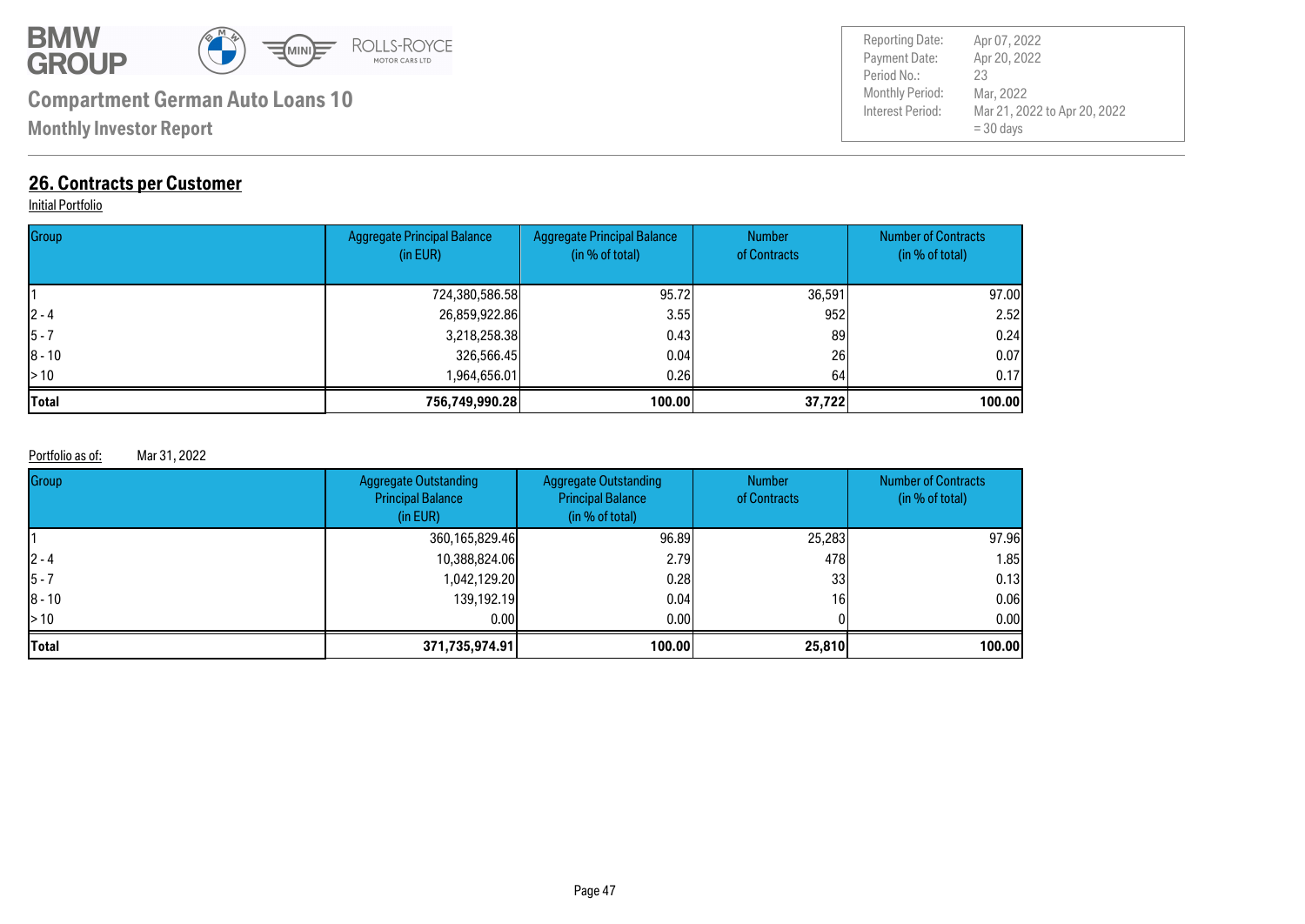

**Monthly Investor Report**

## **27. Amortisation**

| Period | <b>Principal Balance (in EUR)</b> |
|--------|-----------------------------------|
|        | 756,749,990.28                    |
| 1      | 747,284,150.21                    |
| 2      | 737,791,273.70                    |
| 3      | 728,264,986.54                    |
| 4      | 718,711,535.81                    |
| 5      | 709,130,456.80                    |
| 6      | 699,537,583.26                    |
| 7      | 689,921,537.42                    |
| 8      | 680,279,765.60                    |
| 9      | 670,377,327.40                    |
| 10     | 660,211,792.26                    |
| 11     | 649,963,053.12                    |
| 12     | 639,845,968.29                    |
| 13     | 629,719,269.72                    |
| 14     | 619,491,825.35                    |
| 15     | 609,576,998.09                    |
| 16     | 599,601,717.70                    |
| 17     | 589,644,361.50                    |
| 18     | 577,535,834.69                    |
| 19     | 565,480,782.53                    |
| 20     | 553,402,724.33                    |
| 21     | 539,097,447.91                    |
| 22     | 522,150,647.75                    |
| 23     | 505,899,957.67                    |
| 24     | 490,470,791.84                    |
| 25     | 474,407,402.05                    |
| 26     | 458,142,852.87                    |
| 27     | 442,825,967.72                    |
| 28     | 427,600,260.77                    |
| 29     | 415,485,297.93                    |
| 30     | 380,019,947.98                    |

Payment Date: Period No.: Mar 21, 2022 to Apr 20, 2022 = 30 days Apr 20, 2022 Mar, 2022 23 Reporting Date: Apr 07, 2022

#### Initial Portfolio Current Portfolio

| <b>Period</b>  | <b>Principal Balance (in EUR)</b> |
|----------------|-----------------------------------|
|                | 756,749,990.28                    |
| $\mathbf{1}$   | 747,284,150.21                    |
| $\overline{c}$ | 737,791,273.70                    |
| 3              | 728,264,986.54                    |
| 4              | 718,711,535.81                    |
| 5              | 709,130,456.80                    |
| 6              | 699,537,583.26                    |
| $\overline{7}$ | 689,921,537.42                    |
| 8              | 680,279,765.60                    |
| 9              | 670,377,327.40                    |
| 10             | 660,211,792.26                    |
| 11             | 649,963,053.12                    |
| 12             | 639,845,968.29                    |
| 13             | 629,719,269.72                    |
| 14             | 619,491,825.35                    |
| 15             | 609,576,998.09                    |
| 16             | 599,601,717.70                    |
| 17             | 589,644,361.50                    |
| 18             | 577,535,834.69                    |
| 19             | 565,480,782.53                    |
| 20             | 553,402,724.33                    |
| 21             | 539,097,447.91                    |
| 22             | 522,150,647.75                    |
| 23             | 505,899,957.67                    |
| 24             | 490,470,791.84                    |
| 25             | 474,407,402.05                    |
| 26             | 458,142,852.87                    |
| 27             | 442,825,967.72                    |
| 28             | 427,600,260.77                    |
| 29             | 415,485,297.93                    |
| 30             | 380,019,947.98                    |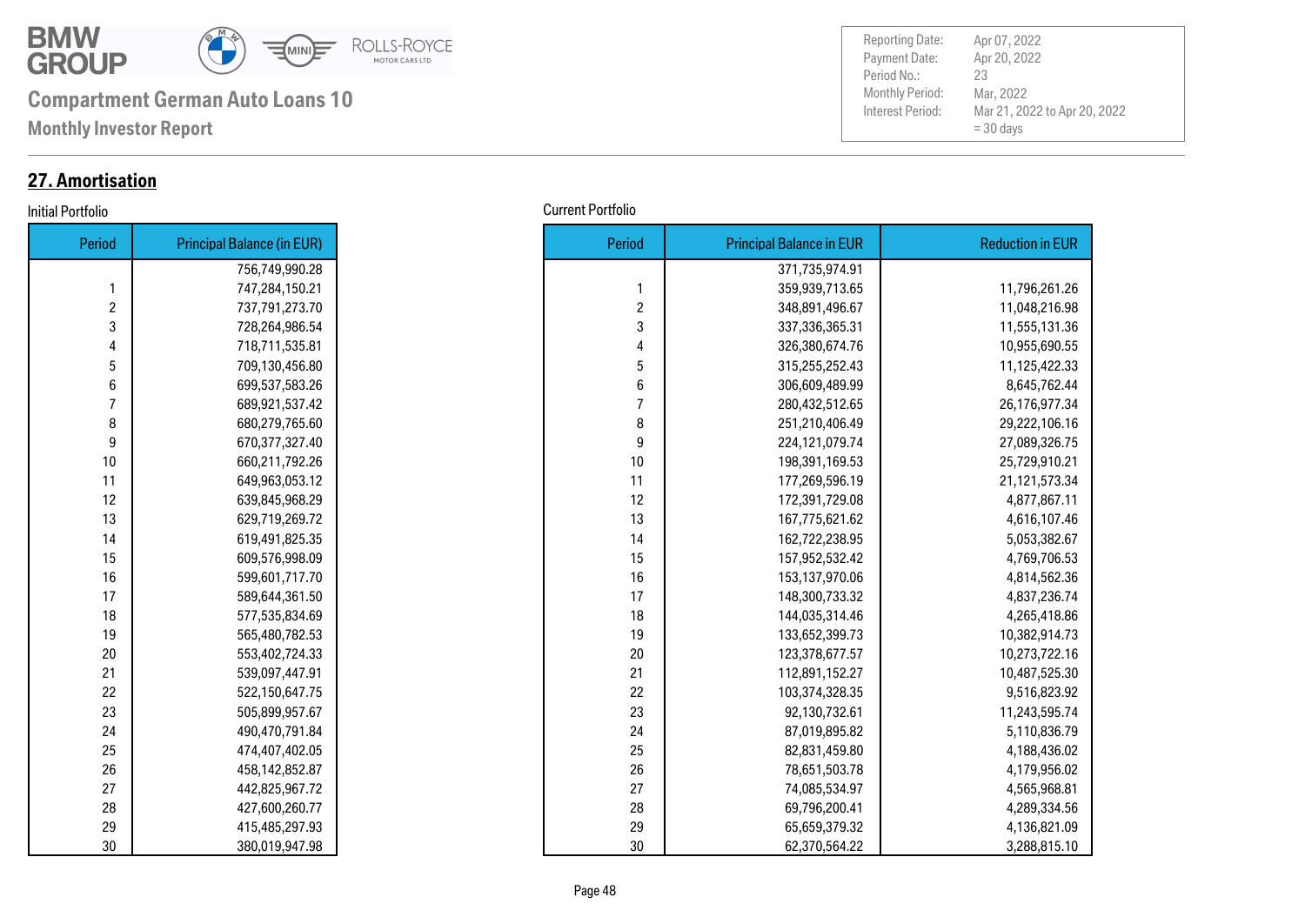

**Monthly Investor Report**

## **27. Amortisation**

#### Initial Portfolio Current Portfolio

| Period | <b>Principal Balance (in EUR)</b> |
|--------|-----------------------------------|
| 31     | 340,159,419.42                    |
| 32     | 303,483,138.49                    |
| 33     | 269,153,961.86                    |
| 34     | 240,139,443.71                    |
| 35     | 233,332,615.30                    |
| 36     | 226,972,057.57                    |
| 37     | 219,949,590.01                    |
| 38     | 213,498,160.86                    |
| 39     | 206,981,816.24                    |
| 40     | 200,393,388.75                    |
| 41     | 194,596,293.22                    |
| 42     | 180,889,998.88                    |
| 43     | 167,116,177.88                    |
| 44     | 153,183,310.70                    |
| 45     | 140,387,024.45                    |
| 46     | 125,235,883.79                    |
| 47     | 118,472,482.67                    |
| 48     | 112,603,579.13                    |
| 49     | 106,724,904.66                    |
| 50     | 100,357,831.84                    |
| 51     | 94,395,480.90                     |
| 52     | 88,701,913.00                     |
| 53     | 84,191,051.06                     |
| 54     | 66,340,359.61                     |
| 55     | 48,581,532.40                     |
| 56     | 30,608,549.97                     |
| 57     | 15,138,249.31                     |
| 58     | 4,297.72                          |
| 59     | 1,886.86                          |
| 60     | 0.00                              |

| uviiv  |                                   |
|--------|-----------------------------------|
| Period | <b>Principal Balance (in EUR)</b> |
| 31     | 340,159,419.42                    |
| 32     | 303,483,138.49                    |
| 33     | 269,153,961.86                    |
| 34     | 240,139,443.71                    |
| 35     | 233,332,615.30                    |
| 36     | 226,972,057.57                    |
| 37     | 219,949,590.01                    |
| 38     | 213,498,160.86                    |
| 39     | 206,981,816.24                    |
| 40     | 200,393,388.75                    |
| 41     | 194,596,293.22                    |
| 42     | 180,889,998.88                    |
| 43     | 167,116,177.88                    |
| 44     | 153,183,310.70                    |
| 45     | 140,387,024.45                    |
| 46     | 125,235,883.79                    |
| 47     | 118,472,482.67                    |
| 48     | 112,603,579.13                    |
| 49     | 106,724,904.66                    |
| 50     | 100,357,831.84                    |
| 51     | 94,395,480.90                     |
| 52     | 88,701,913.00                     |
| 53     | 84,191,051.06                     |
| 54     | 66,340,359.61                     |
| 55     | 48,581,532.40                     |
| 56     | 30,608,549.97                     |
| 57     | 15,138,249.31                     |
| 58     | 4,297.72                          |
| 59     | 1,886.86                          |
| 60     | 0.00                              |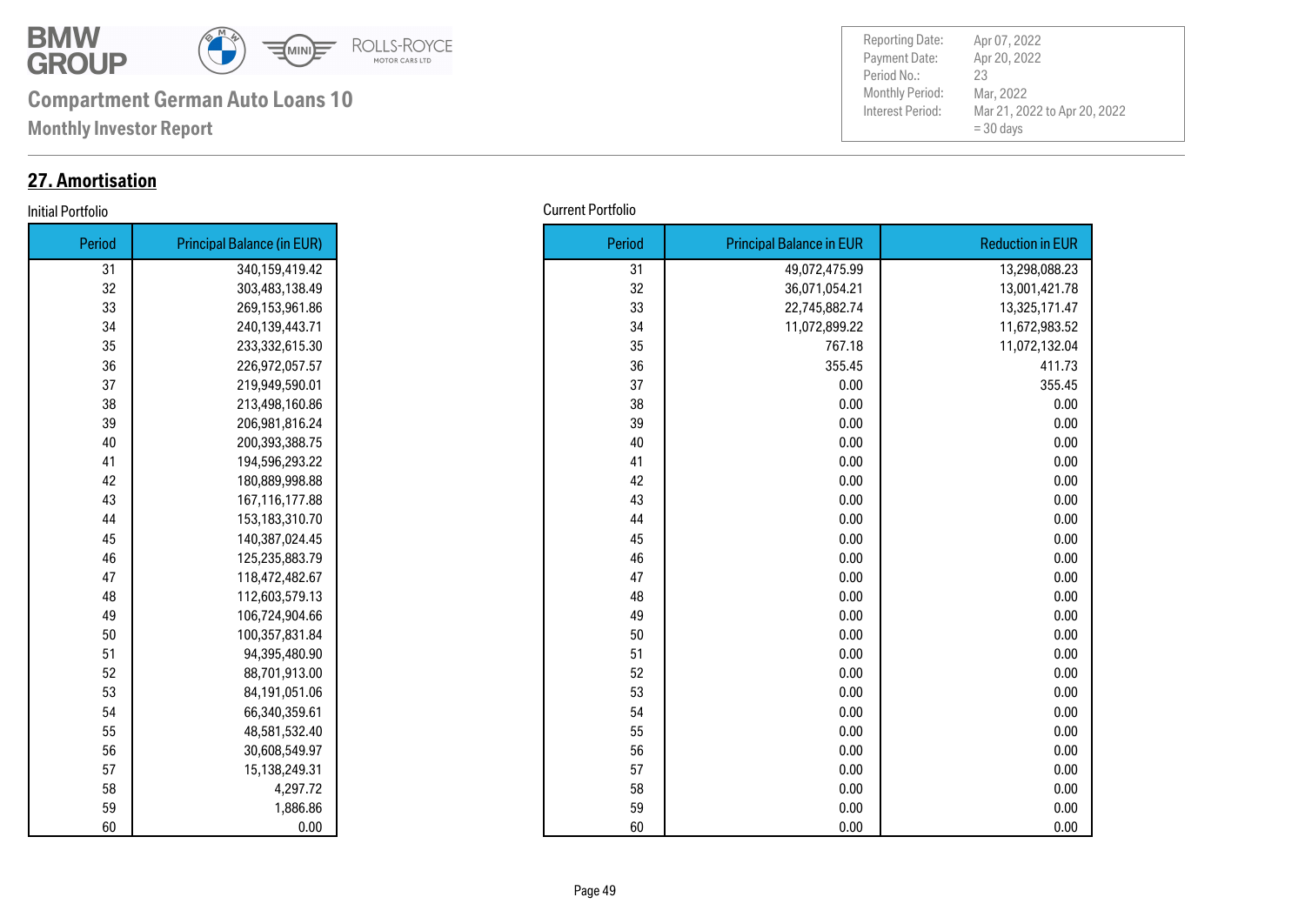

### **28. Priority of Payments**

#### **Priority of Payments\***

| <b>Available Distribution Amount</b> | $\ddot{}$      | 23,598,154.85 |
|--------------------------------------|----------------|---------------|
| Taxes                                |                | 0.00          |
| <b>Trustee Payment</b>               |                | 0.00          |
| <b>Senior Expenses</b>               | $\blacksquare$ | 3,255.81      |
| Swap Net Payment                     |                | 14,040.01     |
| <b>Class A Interest</b>              |                | 38,360.00     |
| Class B Interest                     | -              | 47,293.18     |
| <b>Cash Reserve</b>                  |                | 3,790,000.00  |
| <b>Principal Class A</b>             |                | 19,705,205.85 |
| <b>Principal Class B</b>             |                | 0.00          |
| <b>Swap Termination Event</b>        |                | 0.00          |
| <b>Subordinated Loan Interest</b>    | -              | 0.00          |
| Subordinated Loan Principal          |                | 0.00          |
| Seller                               |                | 0.00          |

\*all Amounts in EUR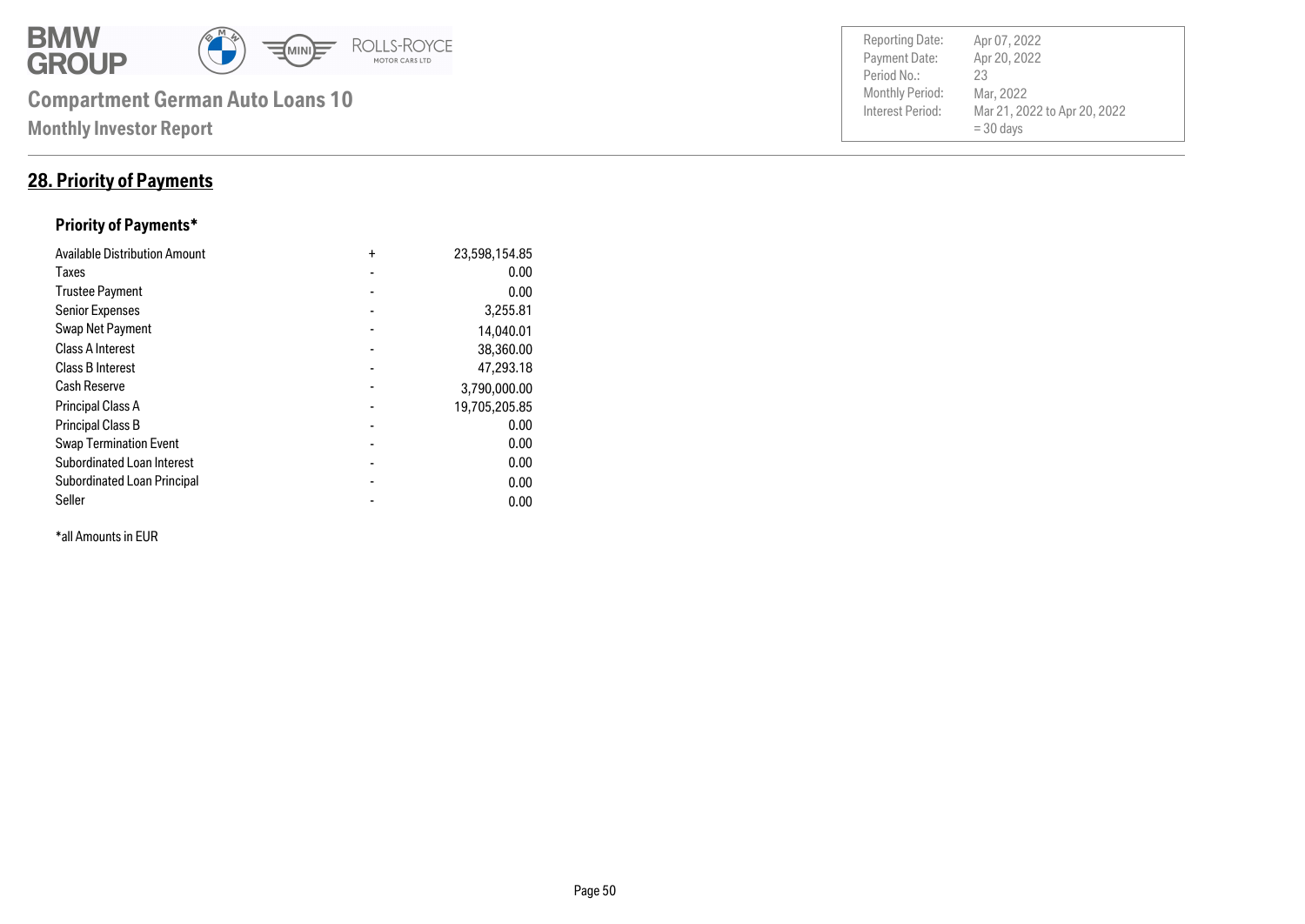

Payment Date: Period No.: Mar 21, 2022 to Apr 20, 2022 = 30 days Apr 20, 2022 Mar, 2022 23

Reporting Date: Apr 07, 2022

### **29. Transaction Costs**

| <b>Cost Category (in EUR)</b>       | <b>Class A</b> | <b>Class B</b> | <b>Subordinated Loan</b> | Total        |
|-------------------------------------|----------------|----------------|--------------------------|--------------|
| <b>Senior Expenses</b>              |                |                |                          | 3,255.81     |
| Interest accrued for the Period     | 38,360.00      | 47,293.18      | 4,585.90                 | 90,239.08    |
| Interest payments for the Period    | 38,360.00      | 47,293.18      | 0.00                     | 85,653.18    |
| <b>Cumulative Interest Payments</b> | 1,486,128.00   | 1,092,432.96   | 0.00                     | 2,578,560.96 |
| Unpaid Interest for the Period      | 0.00           | 0.00           | 4,585.90                 | 4,585.90     |
| <b>Cumulative Unpaid Interest</b>   | 0.00           | 0.00           | 105,905.44               | 105,905.44   |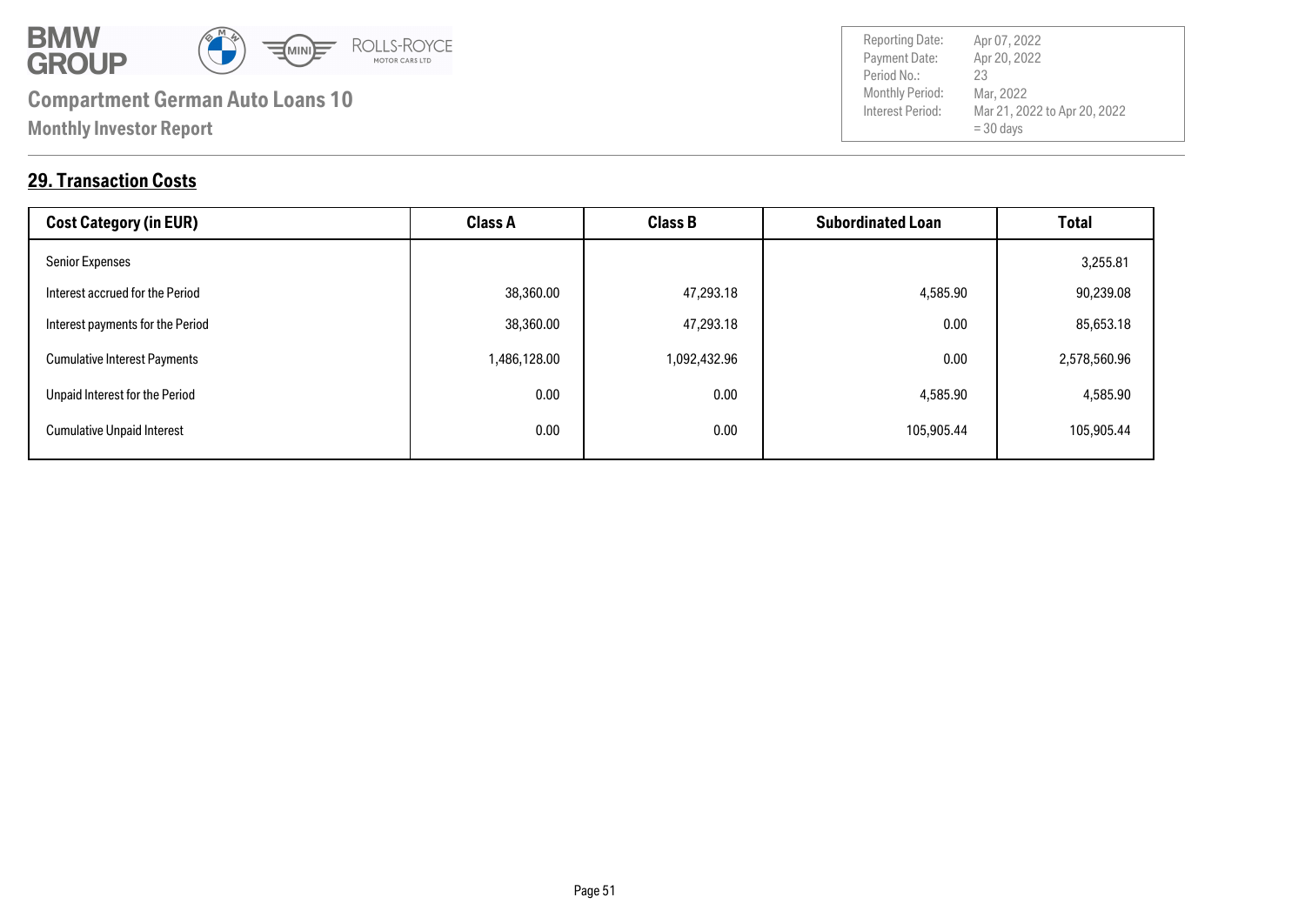

Payment Date: Period No.: Mar 21, 2022 to Apr 20, 2022 = 30 days Apr 20, 2022 Mar, 2022 23 Reporting Date: Apr 07, 2022

### **30. Ratings**

|                                | <b>Fitch</b> | <b>S&amp;P</b> | <b>Moodys</b> | <b>DBRS</b> |
|--------------------------------|--------------|----------------|---------------|-------------|
| <b>Notes - current ratings</b> |              |                |               |             |
| Class A                        | AAA          | N/A            | Aaa           | N/A         |
| Class B                        | N/A          | N/A            | N/A           | N/A         |

|                                              |                                  |            | <b>Fitch</b> | <b>S&amp;P</b> | <b>Moodys</b>  | <b>DBRS</b> | <b>Trigger Breached</b> |
|----------------------------------------------|----------------------------------|------------|--------------|----------------|----------------|-------------|-------------------------|
| <b>Transaction Parties - current ratings</b> |                                  |            |              |                |                |             |                         |
|                                              | BMW AG                           | long term  | N/A          | $\mathsf{H}$   | A <sub>2</sub> | A high      | no                      |
|                                              |                                  | short term | N/A          | $A-1$          | $P-1$          | N/A         | no                      |
| <b>Issuer Account Bank:</b>                  | The Bank of New York Mellon      | long term  | AA+          | N/A            | Aa1            | N/A         | no                      |
|                                              |                                  | short term | $F1+$        | N/A            | $P-1$          | N/A         | no                      |
| <b>Swap Provider:</b>                        | Skandinaviska Enskilda Banken AB | long term  | AA           | N/A            | Aa3            | N/A         | no                      |
|                                              |                                  | short term | $F1+$        | N/A            | $P-1$          | N/A         | no                      |

|                                               |                                  |            | <b>Fitch</b>   | <b>S&amp;P</b> | <b>Moodys</b> | <b>DBRS</b> |
|-----------------------------------------------|----------------------------------|------------|----------------|----------------|---------------|-------------|
| <b>Transaction Parties - required ratings</b> |                                  |            |                |                |               |             |
|                                               | BMW AG                           | long term  | <b>BBB</b>     | N/A            | Baa1          | N/A         |
|                                               |                                  | short term | F <sub>2</sub> | N/A            | $P-2$         | N/A         |
| <b>Issuer Account Bank:</b>                   | The Bank of New York Mellon      | long term  | $\mathsf{A}$   | N/A            | A2            | N/A         |
|                                               |                                  | short term | F <sub>1</sub> | N/A            | $P-1$         | N/A         |
| <b>Swap Provider:</b>                         | Skandinaviska Enskilda Banken AB | long term  | $\mathsf{A}$   | N/A            | Baa1          | N/A         |
|                                               |                                  | short term | F1             | N/A            | N/A           | N/A         |